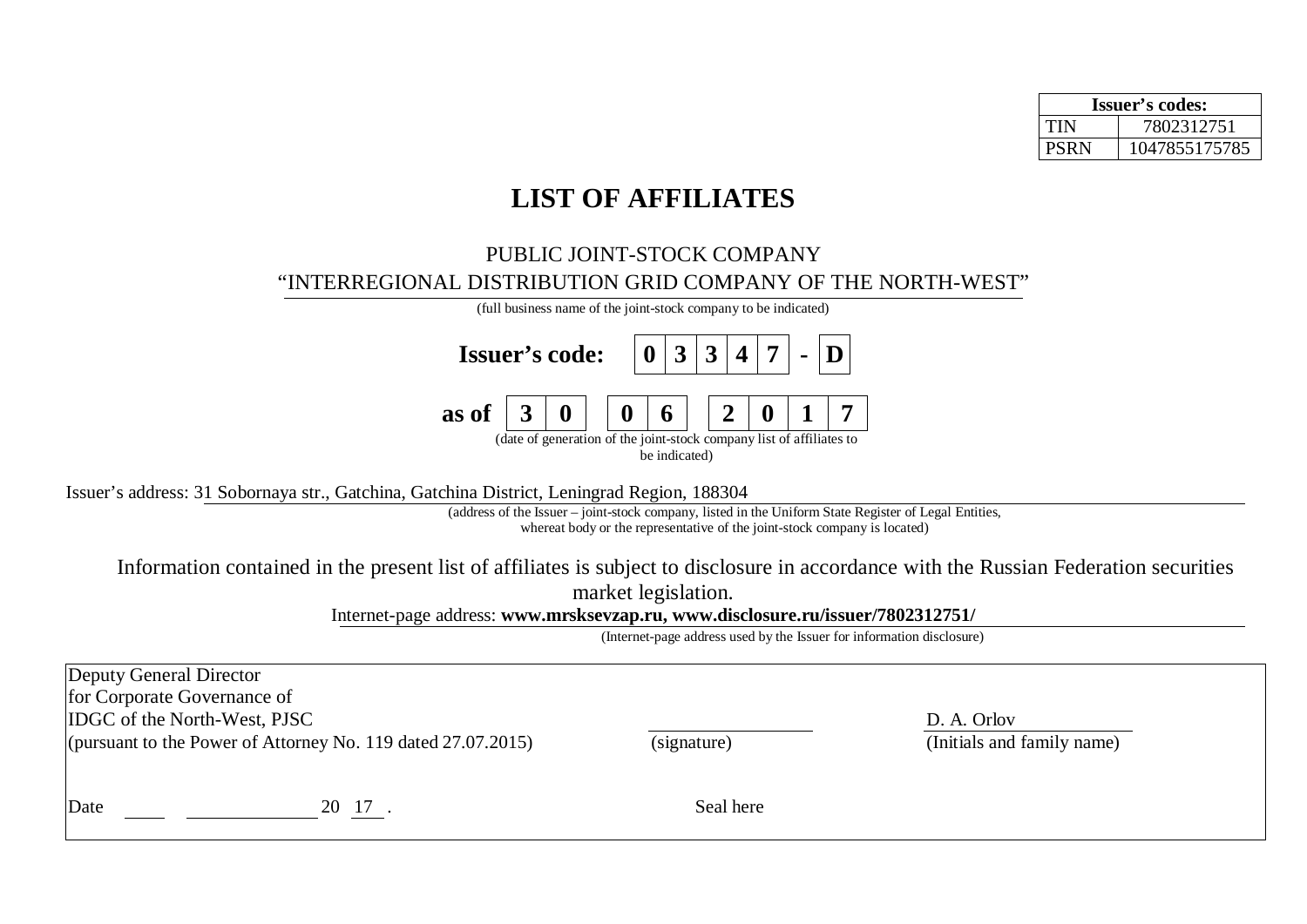| <b>Issuer's codes:</b>   |               |  |  |  |
|--------------------------|---------------|--|--|--|
| <b>TIN</b><br>7802312751 |               |  |  |  |
| I PSRN                   | 1047855175785 |  |  |  |

|              | I. Composition of affiliates as of:                                                                                             | $\mathbf{3}$<br>$\bf{0}$<br>$\bf{0}$<br>6                                                                                         | $\overline{2}$<br>$\mathbf{0}$                                                         | $\overline{7}$                         |                                                                                                          |                                                                                        |
|--------------|---------------------------------------------------------------------------------------------------------------------------------|-----------------------------------------------------------------------------------------------------------------------------------|----------------------------------------------------------------------------------------|----------------------------------------|----------------------------------------------------------------------------------------------------------|----------------------------------------------------------------------------------------|
| No.          | Full business name (registered<br>name of non-profit organization)<br>or given name, patronymic and<br>family name of affiliate | Location of legal entity or<br>place of residence of<br>individual (indicated only<br>upon the concerned<br>individual's consent) | Reason(s) for person to<br>be qualified as affiliate                                   | Date of the<br>reason(s)<br>occurrence | Fraction of<br>affiliate's<br>participation in<br>joint-stock<br>company's<br>chartered capital,<br>$\%$ | Fraction of joint-<br>stock company's<br>ordinary shares<br>held by affiliate,<br>$\%$ |
| $\mathbf{1}$ | $\overline{2}$                                                                                                                  | 3                                                                                                                                 | $\overline{\mathbf{4}}$                                                                | 5                                      | 6                                                                                                        | 7                                                                                      |
| 1.           | Akopyan Dmitry Borisovich                                                                                                       | No consent given                                                                                                                  | Member of the Board<br>of Directors of the<br>joint-stock company                      | 13.06.2017                             | $\overline{0}$                                                                                           | $\boldsymbol{0}$                                                                       |
| 2.           | Zharikov, Alexey Nikolayevich                                                                                                   | No consent given                                                                                                                  | Member of the Board<br>of Directors of the<br>joint-stock company                      | 13.06.2017                             | $\boldsymbol{0}$                                                                                         | $\mathbf{0}$                                                                           |
| 3.           | Lavrova, Marina Alexandrovna                                                                                                    | No consent given                                                                                                                  | Member of the Board<br>of Directors of the<br>joint-stock company                      | 13.06.2017                             | $\overline{0}$                                                                                           | $\boldsymbol{0}$                                                                       |
| 4.           | Letyagin, Alexander<br>Vyacheslavovich                                                                                          | No consent given                                                                                                                  | The person is a Sole<br>Executive Body of the<br>Joint-Stock Company:<br>Member of the | 25.04.2014                             | $\boldsymbol{0}$                                                                                         | $\boldsymbol{0}$                                                                       |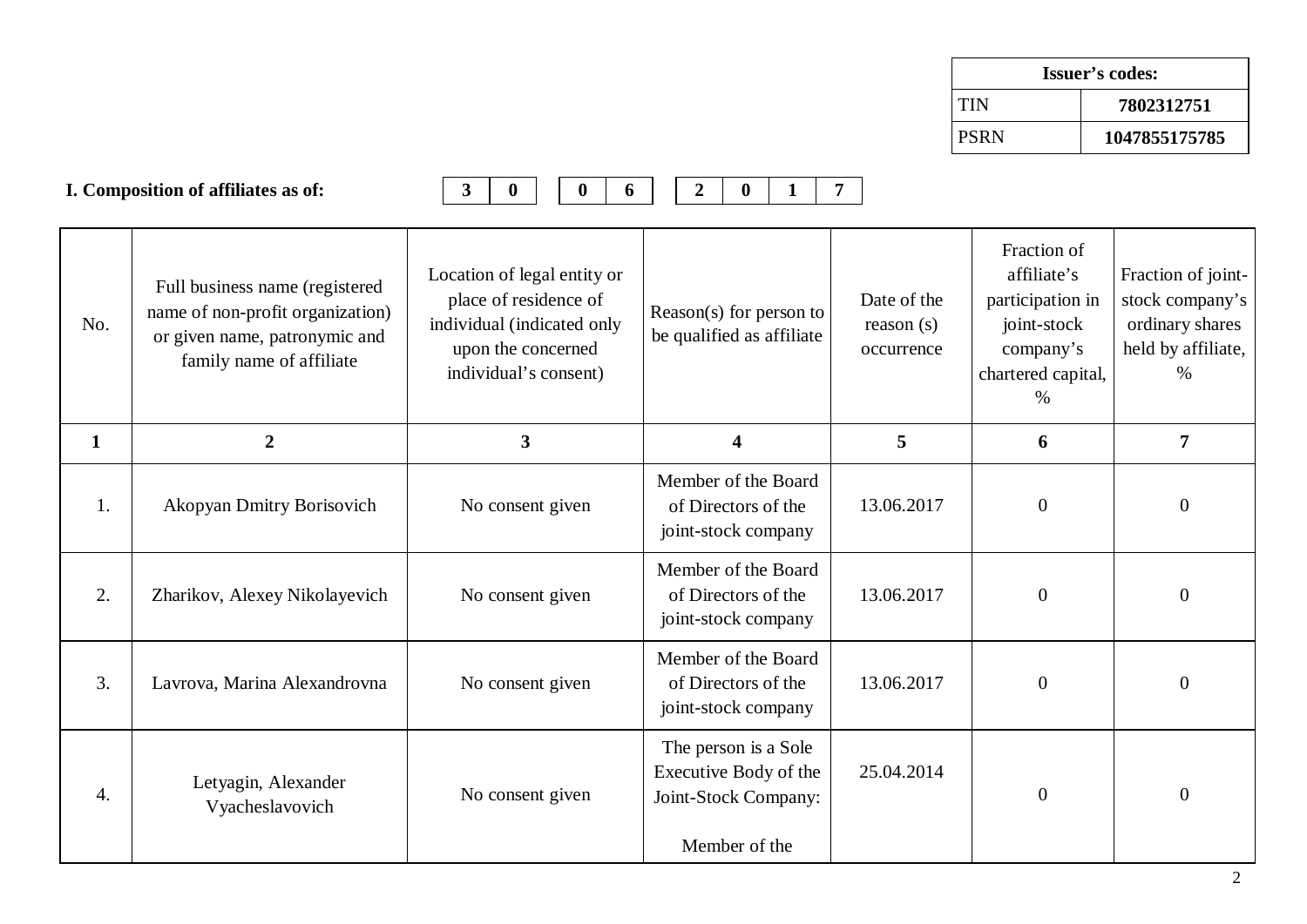|    |                                |                  | <b>Collegial Executive</b><br>Body of the joint-stock<br>company<br>The person belongs to<br>the same group of<br>persons this joint-stock<br>company belongs to. | 25.04.2014<br>25.04.2014 |                  |                  |
|----|--------------------------------|------------------|-------------------------------------------------------------------------------------------------------------------------------------------------------------------|--------------------------|------------------|------------------|
|    |                                |                  | Member of the Board<br>of Directors of the<br>joint-stock company                                                                                                 | 13.06.2017               |                  |                  |
| 5. | Mangarov, Yury Nikolayevich    | No consent given | Member of the Board<br>of Directors of the<br>joint-stock company                                                                                                 | 13.06.2017               | $\overline{0}$   | $\boldsymbol{0}$ |
| 6. | Fedorov, Oleg Romanovich       | No consent given | Member of the Board<br>of Directors of the<br>joint-stock company                                                                                                 | 13.06.2017               | $\boldsymbol{0}$ | $\boldsymbol{0}$ |
| 7. | Bogomolov, Nikolay Valeryevich | No consent given | Member of the Board<br>of Directors of the<br>joint-stock company                                                                                                 | 13.06.2017               |                  |                  |
| 8. | Stepanova, Mariya Dmitriyevna  | No consent given | Member of the Board<br>of Directors of the<br>joint-stock company                                                                                                 | 13.06.2017               | $\boldsymbol{0}$ | $\boldsymbol{0}$ |
| 9. | Filkin, Roman Alexeyevich      | No consent given | Member of the Board<br>of Directors of the<br>joint-stock company                                                                                                 | 13.06.2017               | $\overline{0}$   | $\overline{0}$   |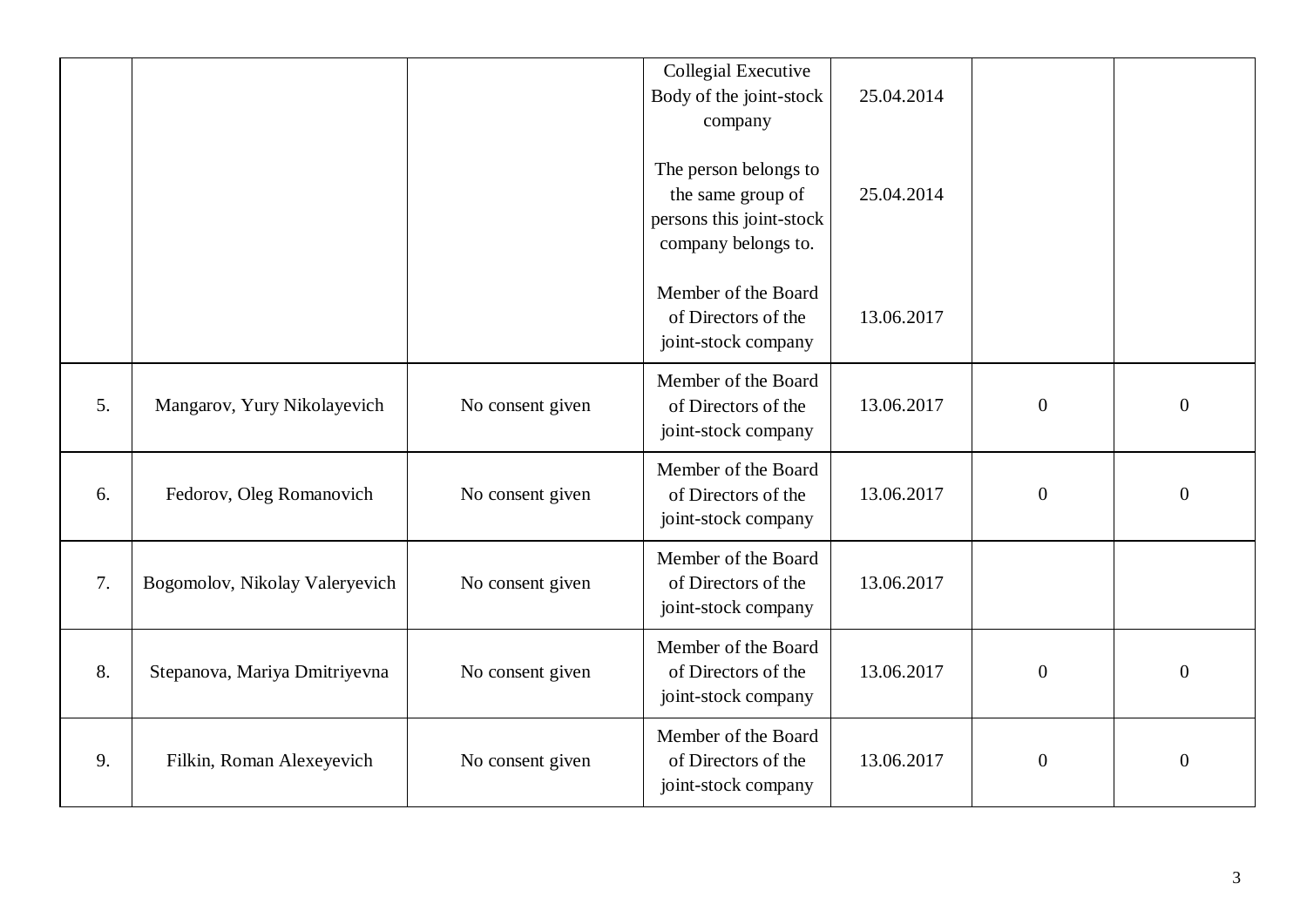| 10. | Schevchuk, Alexander Viktorovich               | No consent given | Member of the Board<br>of Directors of the<br>joint-stock company                            | 13.06.2017 | $\overline{0}$   | $\boldsymbol{0}$ |
|-----|------------------------------------------------|------------------|----------------------------------------------------------------------------------------------|------------|------------------|------------------|
| 11. | Shvankova, Mariya Mikhailovna                  | No consent given | Member of the Board<br>of Directors of the<br>joint-stock company                            | 13.06.2017 | $\boldsymbol{0}$ | $\boldsymbol{0}$ |
| 12. | Gusev, Vladimir Sergeyevich                    | No consent given | Member of the<br>Collegial Executive<br>Body of the joint-stock<br>company                   | 21.04.2015 | $\boldsymbol{0}$ | $\boldsymbol{0}$ |
| 13. | Nesterenko, Vladimir Valeryevich               | No consent given | Member of the<br>Collegial Executive<br>Body of the joint-stock<br>company                   | 25.03.2015 | $\overline{0}$   | $\boldsymbol{0}$ |
| 14. | Orlov, Denis Alexandrovich                     | No consent given | Member of the<br><b>Collegial Executive</b><br>Body of the joint-stock<br>company            | 01.09.2014 | $\boldsymbol{0}$ | $\boldsymbol{0}$ |
| 15. | Fedorov, Vadim Nikolayevich                    | No consent given | Member of the<br>Collegial Executive<br>Body of the joint-stock<br>company                   | 11.12.2015 | $\boldsymbol{0}$ | $\boldsymbol{0}$ |
| 16. | Shiryayev, Pavel Vyacheslavovich               | No consent given | Member of the<br>Collegial Executive<br>Body of the joint-stock<br>company                   | 11.12.2015 | $\boldsymbol{0}$ | $\boldsymbol{0}$ |
| 17. | <b>Public Joint Stock Company</b><br>"Rosseti" | Russia, Moscow   | The person has the<br>right to dispose of<br>more than 20 per cent<br>of the total number of | 01.07.2008 | 55.38            | 55.38            |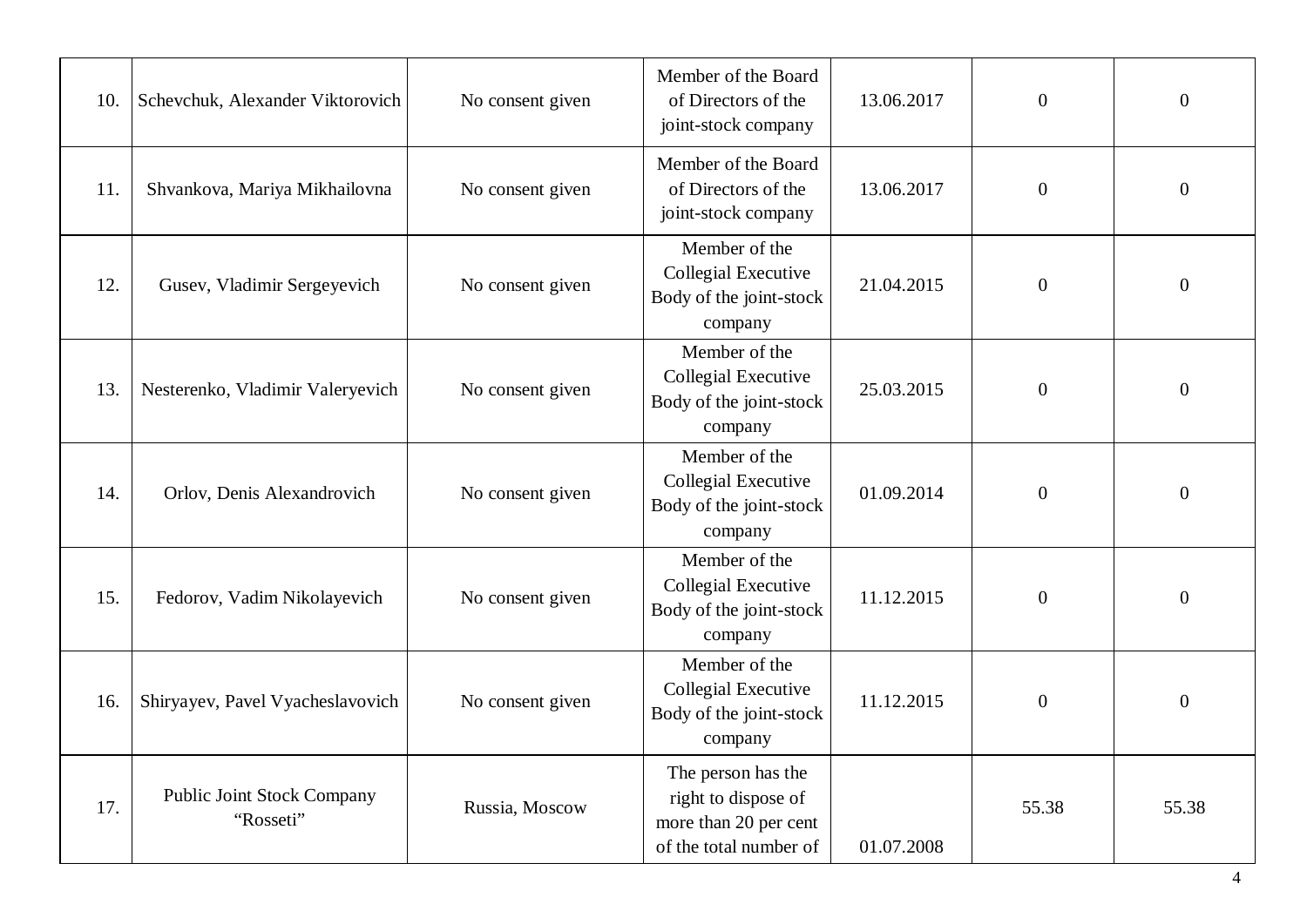|     |                                                                                      |                                                               | votes as per the voting<br>shares of this joint-<br>stock company.<br>The person belongs to<br>the same group of<br>persons this joint-stock<br>company belongs to.                                                                                                 | 01.07.2008               |  |
|-----|--------------------------------------------------------------------------------------|---------------------------------------------------------------|---------------------------------------------------------------------------------------------------------------------------------------------------------------------------------------------------------------------------------------------------------------------|--------------------------|--|
| 18. | Public Joint-Stock Company<br>"Federal Grid Company of the<br>Unified Energy System" | 5A Academician Chelomey<br>str., Moscow, 117630               | The person belongs to<br>the same group of<br>persons this joint-stock<br>company belongs to.                                                                                                                                                                       | 10.07.2012               |  |
| 19. | Joint-Stock Company "Lesnaya<br>Skazka"                                              | Sargilahta Village, Pryazha<br>District, Republic of Karelia, | The person has the<br>right to dispose of<br>more than 20 per cent<br>of the total number of<br>votes as per the voting<br>shares of this joint-<br>stock company.<br>The person belongs to<br>the same group of<br>persons this joint-stock<br>company belongs to. | 01.04.2008<br>01.04.2008 |  |
| 20. | Joint-Stock Company<br>"Pskovenergoagent"                                            | 32 Staro-Textilnaya str.,<br>Pskov, 180006                    | The person has the<br>right to dispose of<br>more than 20 per cent<br>of the total number of<br>votes as per the voting                                                                                                                                             | 01.04.2008               |  |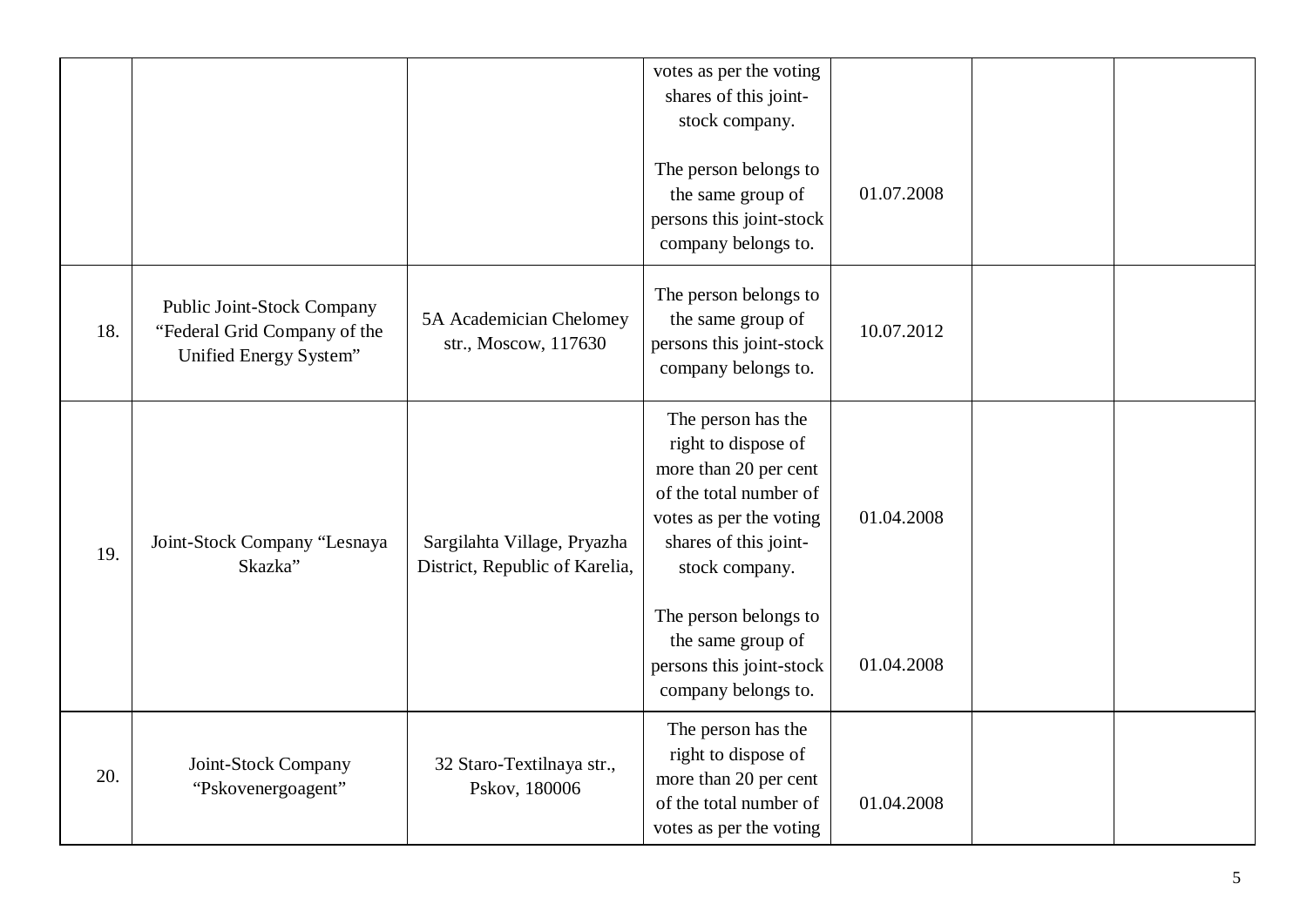|     |                                                          |                                                                     | shares of this joint-<br>stock company.<br>The person belongs to<br>the same group of<br>persons this joint-stock<br>company belongs to.                                                                                                                            | 01.04.2008               |  |
|-----|----------------------------------------------------------|---------------------------------------------------------------------|---------------------------------------------------------------------------------------------------------------------------------------------------------------------------------------------------------------------------------------------------------------------|--------------------------|--|
| 21. | Joint-Stock Company<br>"Pskovenergosbyt"                 | 24 Zavodskaya str., Pskov,<br>180004                                | The person has the<br>right to dispose of<br>more than 20 per cent<br>of the total number of<br>votes as per the voting<br>shares of this joint-<br>stock company.<br>The person belongs to<br>the same group of<br>persons this joint-stock<br>company belongs to. | 01.04.2008<br>01.04.2008 |  |
| 22. | Joint-Stock Company<br>"Energoservice of the North-West" | 31 Sobornaya str., Gatchina,<br>Leningrad Region, Russia,<br>188300 | The person has the<br>right to dispose of<br>more than 20 per cent<br>of the total number of<br>votes as per the voting<br>shares of this joint-<br>stock company.                                                                                                  | 28.01.2011               |  |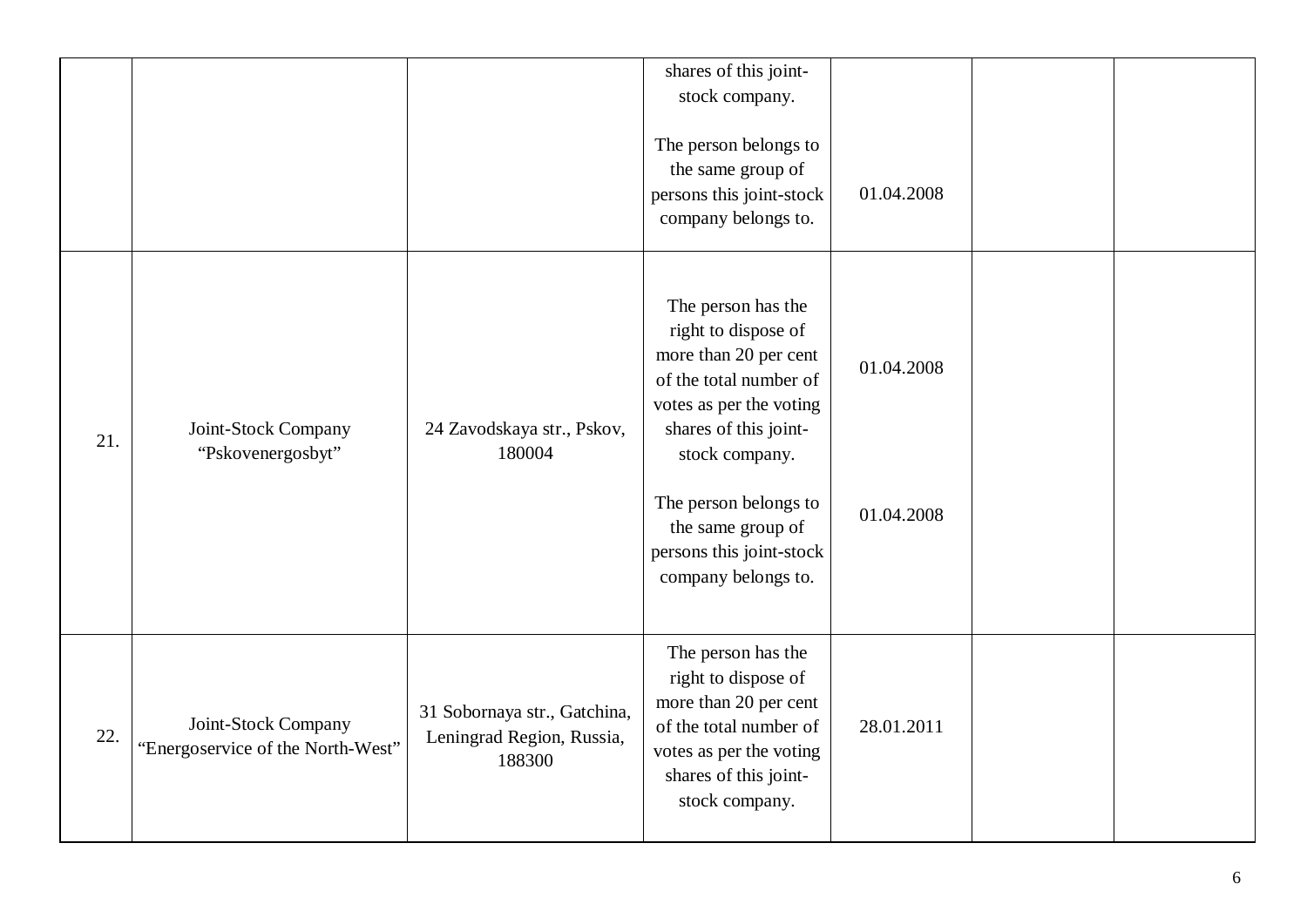|     |                                                                                      |                                                                                  | The person belongs to<br>the same group of<br>persons this joint-stock<br>company belongs to. | 28.01.2011 |  |
|-----|--------------------------------------------------------------------------------------|----------------------------------------------------------------------------------|-----------------------------------------------------------------------------------------------|------------|--|
| 23. | Public Joint-Stock Company<br>"Interregional Distribution Grid<br>Company of Center" | Russia, Moscow                                                                   | The person belongs to<br>the same group of<br>persons this joint-stock<br>company belongs to. | 01.07.2008 |  |
| 24. | Joint-Stock Company "Energetik"                                                      | 1 Sanatornaya str., Novaya<br>Lyada District Center<br>Settlement, Tambov Region | The person belongs to<br>the same group of<br>persons this joint-stock<br>company belongs to. | 01.07.2008 |  |
| 25. | Joint-Stock Company "Yaroslavl<br>Electric Power Grid Company"                       | 26 Blyucher str., Yaroslavl,<br>150042                                           | The person belongs to<br>the same group of<br>persons this joint-stock<br>company belongs to. | 01.07.2008 |  |
| 26. | <b>Public Joint Stock Company</b><br>"Moscow United Electric Power<br>Grid Company"  | Russia, Moscow                                                                   | The person belongs to<br>the same group of<br>persons this joint-stock<br>company belongs to. | 01.07.2008 |  |
| 27. | Joint-Stock Company<br>"Energocenter"                                                | 65 Kirov str., Podolsk,<br>Moscow Region, 142117                                 | The person belongs to<br>the same group of<br>persons this joint-stock<br>company belongs to. | 01.07.2008 |  |
| 28. | Joint-Stock Company<br>"Interregional Distribution Grid<br>Company of Ural"          | 140 Mamin-Sibiryak str.,<br>Yekaterinburg, 620026                                | The person belongs<br>to the group the joint-<br>stock company belongs<br>to                  | 01.07.2008 |  |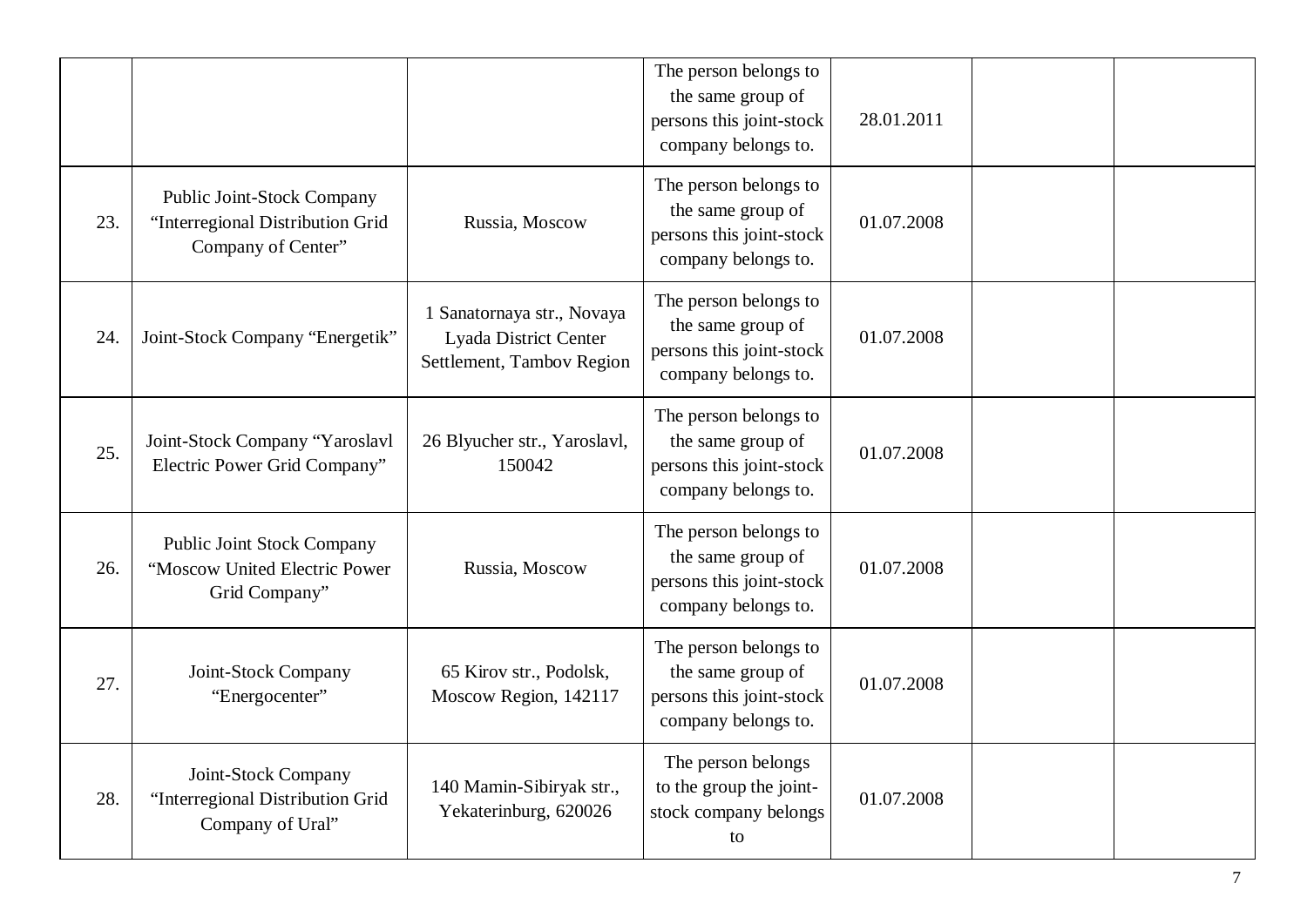| 29. | Joint-Stock Company<br>"Yekaterinburgenergosbyt"                                      | Yekaterinburg, Russian<br>Federation                                                        | The person belongs to<br>the same group of<br>persons this joint-stock<br>company belongs to. | 01.07.2008 |  |
|-----|---------------------------------------------------------------------------------------|---------------------------------------------------------------------------------------------|-----------------------------------------------------------------------------------------------|------------|--|
| 30. | <b>Limited Liability Company</b><br>"Uralenergotrans"                                 | 140 Mamin-Sibiryak str.,<br>Yekaterinburg, 620026                                           | The person belongs to<br>the same group of<br>persons this joint-stock<br>company belongs to. | 09.08.2010 |  |
| 31. | Joint-Stock Company<br>"Yekaterinburg Electric Power<br>Grid Company"                 | Yekaterinburg, Russian<br>Federation                                                        | The person belongs to<br>the same group of<br>persons this joint-stock<br>company belongs to. | 01.07.2008 |  |
| 32. | Public Joint-Stock Company<br>"Interregional Distribution Grid<br>Company of Siberia" | 144a Bodgad str.,<br>Krasnoyarsk, 660021                                                    | The person belongs to<br>the same group of<br>persons this joint-stock<br>company belongs to. | 01.07.2008 |  |
| 33. | Joint-Stock Company<br>"Tyvaenergo"                                                   | Kyzyl, Republic of Tyva,<br><b>Russian Federation</b>                                       | The person belongs to<br>the same group of<br>persons this joint-stock<br>company belongs to. | 01.07.2008 |  |
| 34. | <b>Limited Liability Company</b><br>"Yurenergokonsalt"                                | 18 295 <sup>th</sup> Strelkovoy Divizii<br>str., Pyatigorsk, Stavropol<br>Territory, 357506 | The person belongs to<br>the same group of<br>persons this joint-stock<br>company belongs to. | 13.06.2012 |  |
| 35. | Joint-Stock Company "Sotssfera"                                                       | Chernoluchye Settlement,<br>Omsk District, Omsk Region,<br>Russia                           | The person belongs to<br>the same group of<br>persons this joint-stock<br>company belongs to. | 01.07.2008 |  |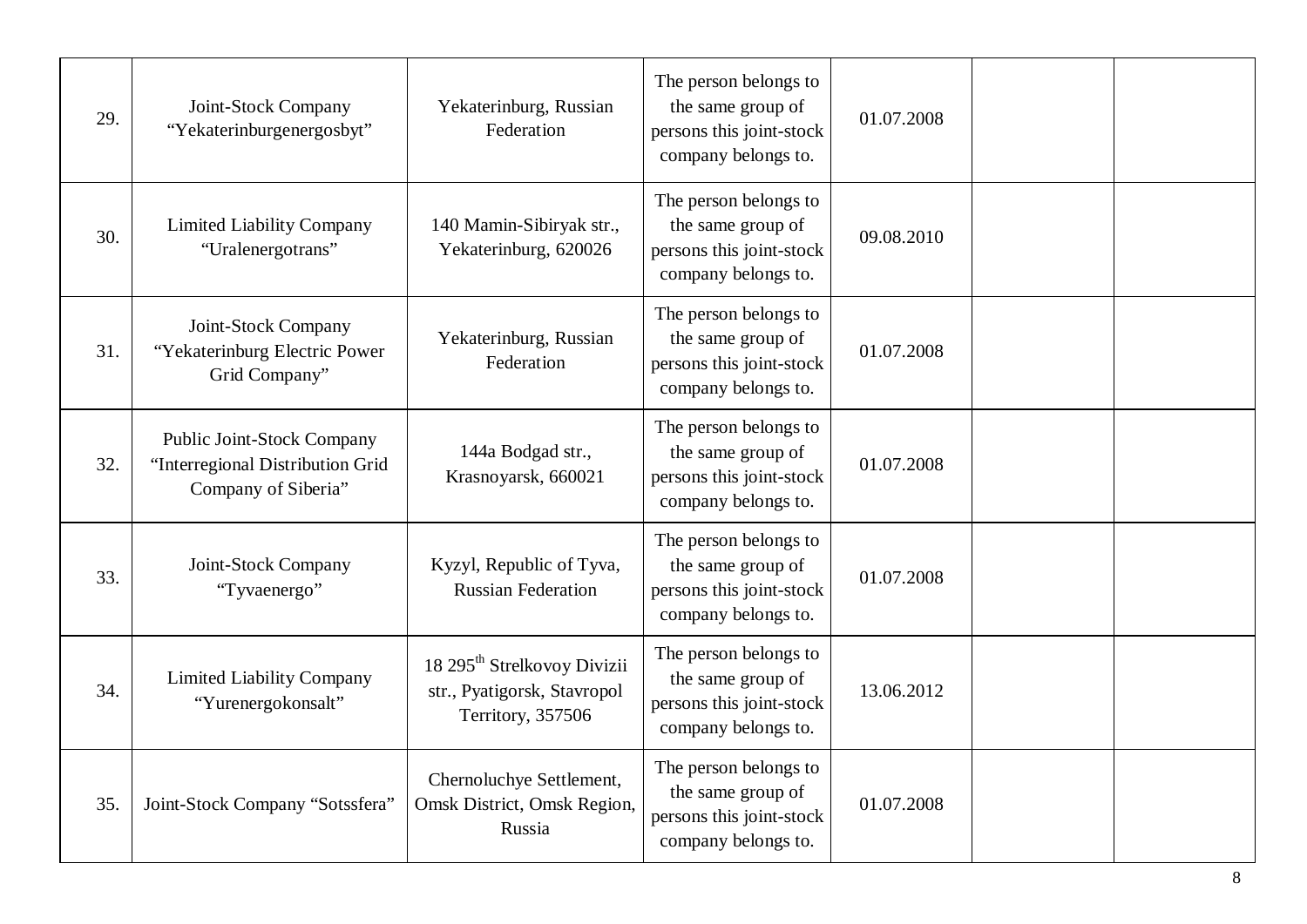| 36. | Joint-Stock Company<br>"Sibirelektrosetservice"                                                        | 7 Vilskoy str., Krasnoyarsk,<br>660062                                                   | The person belongs to<br>the same group of<br>persons this joint-stock<br>company belongs to. | 01.07.2008 |  |
|-----|--------------------------------------------------------------------------------------------------------|------------------------------------------------------------------------------------------|-----------------------------------------------------------------------------------------------|------------|--|
| 37. | Public Joint-Stock Company<br>"Interregional Distribution Grid<br>Company of Center and<br>Privolzhye" | Nizhny Novgorod, Russia                                                                  | The person belongs to<br>the same group of<br>persons this joint-stock<br>company belongs to. | 01.07.2008 |  |
| 38. | Joint Stock Company "Motor<br><b>Transport Facilities"</b>                                             | 50 Yuzhnaya str., Orichi<br>Settlement, Orichi District,<br>Kirov Region                 | The person belongs to<br>the same group of<br>persons this joint-stock<br>company belongs to. | 01.07.2008 |  |
| 39. | Joint-Stock Company<br>"Sanatorium-Preventorium<br>"Energetik"                                         | 10 Aviatsionnaya str.,<br>Izhevsk, Udmurt Republic                                       | The person belongs to<br>the same group of<br>persons this joint-stock<br>company belongs to. | 01.07.2008 |  |
| 40. | Closed Joint-Stock Company<br>"Svet"                                                                   | 8 Lunacharsky str., Bor,<br>Nizhny Novgorod Region,<br>606440                            | The person belongs to<br>the same group of<br>persons this joint-stock<br>company belongs to. | 01.07.2008 |  |
| 41. | Joint-Stock Company<br>"Berendeyevskoye"                                                               | Berendeyevka Rural<br>Settlement, Lyskovo District,<br>Nizhny Novgorod Region,<br>606241 | The person belongs to<br>the same group of<br>persons this joint-stock<br>company belongs to. | 01.07.2008 |  |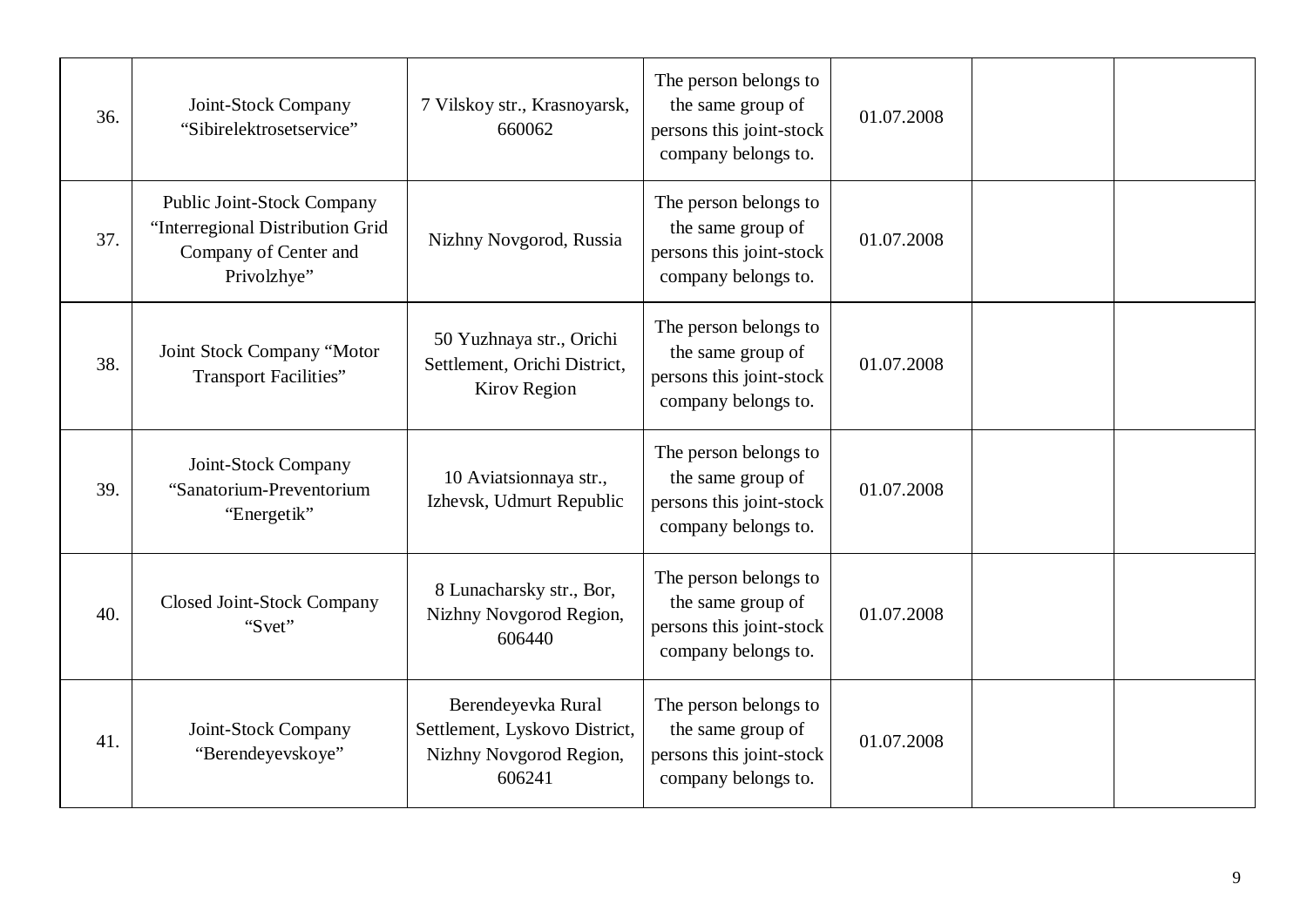| 42. | Public Joint-Stock Company<br>"Interregional Distribution Grid<br>Company of Volga" | Saratov, Russian Federation                                                                   | The person belongs to<br>the same group of<br>persons this joint-stock<br>company belongs to. | 01.07.2008 |  |
|-----|-------------------------------------------------------------------------------------|-----------------------------------------------------------------------------------------------|-----------------------------------------------------------------------------------------------|------------|--|
| 43. | Joint-Stock Company "Social<br>Sphere-M"                                            | Saransk, Republic of<br>Mordovia, Russian<br>Federation                                       | The person belongs to<br>the same group of<br>persons this joint-stock<br>company belongs to. | 01.07.2008 |  |
| 44. | Joint-Stock Company<br>"Sanatorium-Preventorium<br>"Solnechny"                      | 58 Turbinnaya str., Orenburg,<br>460023                                                       | The person belongs to<br>the same group of<br>persons this joint-stock<br>company belongs to. | 01.07.2008 |  |
| 45. | Joint-Stock Company "Chuvash<br>Autotransport Company"                              | 21 Promyshlennaya str.,<br>Novocheboksarsk, 429954                                            | The person belongs to<br>the same group of<br>persons this joint-stock<br>company belongs to. | 01.07.2008 |  |
| 46. | Public Joint-Stock Company<br>"Interregional Distribution Grid<br>Company of South" | Rostov-on-Don, Russian<br>Federation                                                          | The person belongs to<br>the same group of<br>persons this joint-stock<br>company belongs to. | 01.07.2008 |  |
| 47. | Joint-Stock Company "A.A.<br>Grechko Agricultural Enterprise"                       | 21 Teatralnaya str.,<br>Kuibyshevo Rural<br>Settlement, Kuibyshevo<br>District, Rostov Region | The person belongs to<br>the same group of<br>persons this joint-stock<br>company belongs to. | 01.07.2008 |  |
| 48. | Joint-Stock Company<br>"Sokolovskoye" Agricultural<br>Enterprise"                   | 32 Kurskaya str., Sokolovo-<br>Kundryuchensky Settlement,<br>Novoshakhtinsk, Russia           | The person belongs to<br>the same group of<br>persons this joint-stock<br>company belongs to. | 01.07.2008 |  |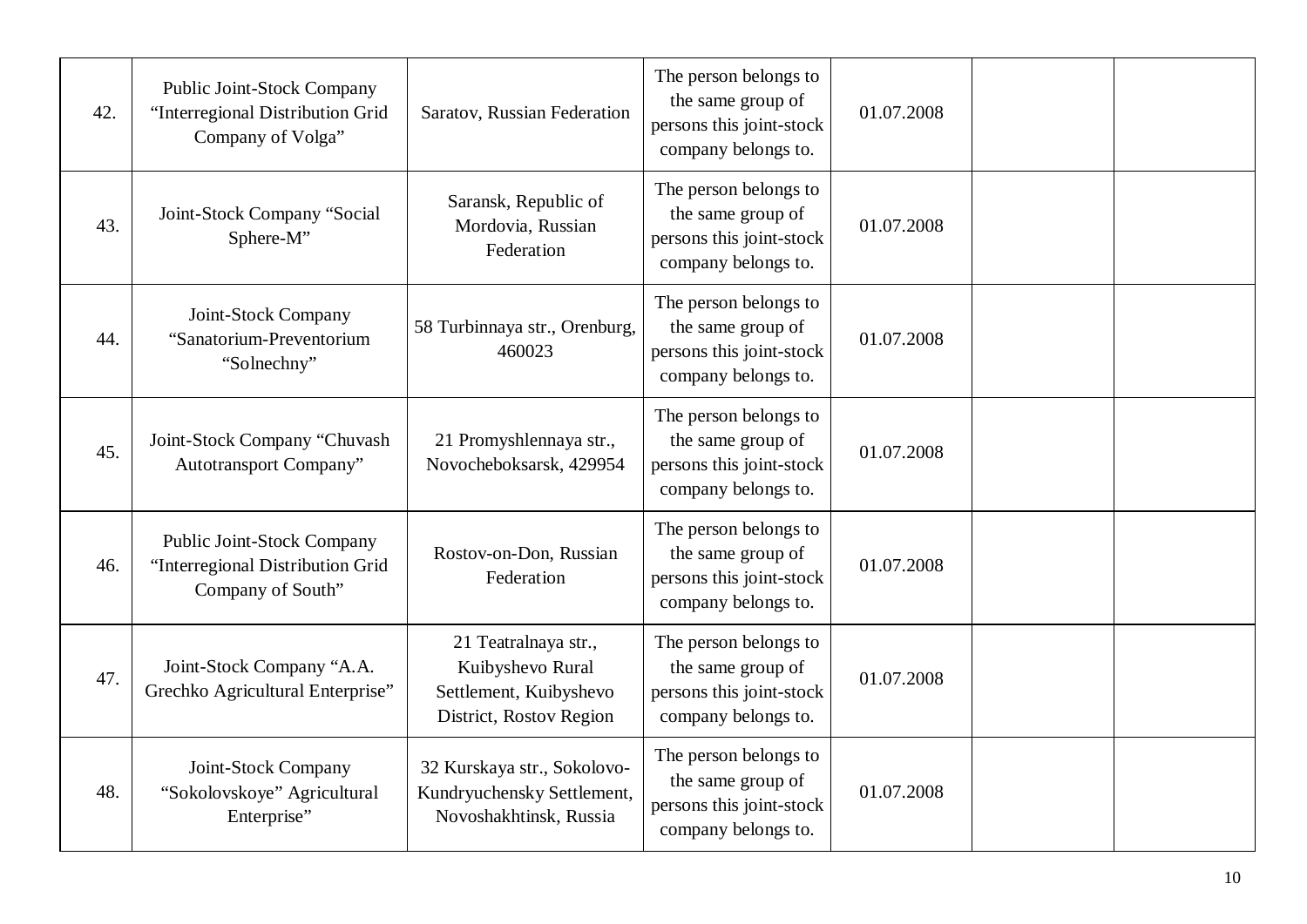| 49. | Joint-Stock Company "Energetik"<br><b>Recreation Center"</b>                         | 3 Shkolnaya str., Shepsi<br>Rural Settlement, Tuapse<br>District, Krasnodar Territory,<br><b>Russian Federation</b> | The person belongs to<br>the same group of<br>persons this joint-stock<br>company belongs to. | 01.07.2008 |  |
|-----|--------------------------------------------------------------------------------------|---------------------------------------------------------------------------------------------------------------------|-----------------------------------------------------------------------------------------------|------------|--|
| 50. | Joint-Stock Company "Technical<br>Customer Center"                                   | Moscow, Russian Federation                                                                                          | The person belongs to<br>the same group of<br>persons this joint-stock<br>company belongs to. | 15.09.2010 |  |
| 51. | Joint-Stock Company<br>"VNIPIenergoprom Association"                                 | 2/1 Semenovskaya<br>embankment, Moscow,<br>105094                                                                   | The person belongs to<br>the same group of<br>persons this joint-stock<br>company belongs to. | 01.07.2008 |  |
| 52. | Joint-Stock Company "VTI<br><b>Thermal Power Equipment Special</b><br>Design Bureau" | Block 1, 4 3rd Avtozavodskiy<br>secondary street, Moscow                                                            | The person belongs to<br>the same group of<br>persons this joint-stock<br>company belongs to. | 01.07.2008 |  |
| 53. | Public Joint-Stock Company for<br>Power Industry and Electrification<br>"Lenenergo"  | Saint Petersburg, Russia                                                                                            | The person belongs to<br>the same group of<br>persons this joint-stock<br>company belongs to. | 01.07.2008 |  |
| 54. | Joint-Stock Company<br>"Lenenergospetsremont"                                        | Saint Petersburg, Russian<br>Federation                                                                             | The person belongs to<br>the same group of<br>persons this joint-stock<br>company belongs to. | 01.07.2008 |  |
| 55. | Joint-Stock Company<br>"Yantarenergo"                                                | Kaliningrad, Russian<br>Federation                                                                                  | The person belongs to<br>the same group of<br>persons this joint-stock<br>company belongs to. | 01.07.2008 |  |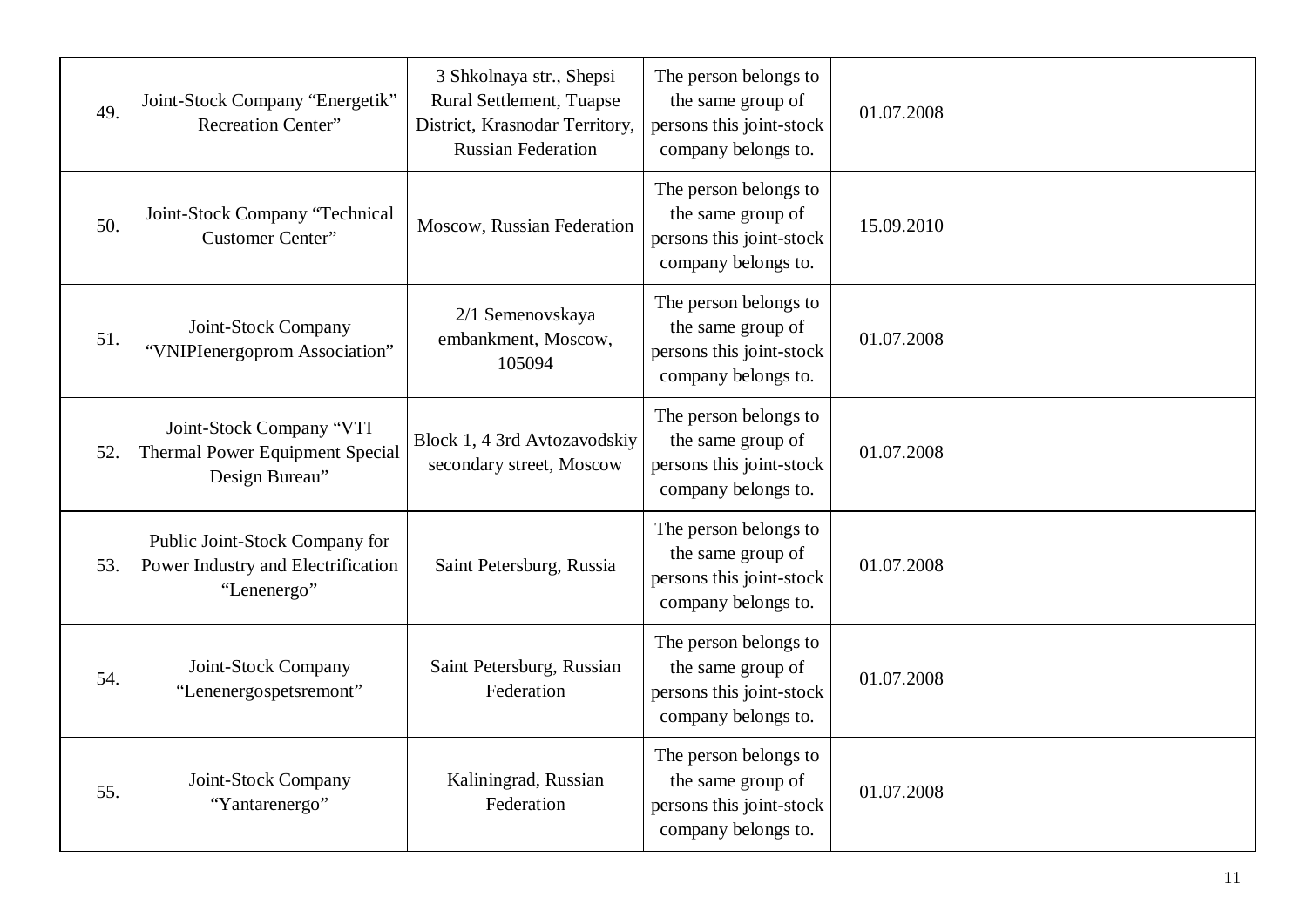| 56. | Joint-Stock Company<br>"Yantarenergosbyt"                                                           | 10 Darwin str., Kaliningrad                                                                       | The person belongs to<br>the same group of<br>persons this joint-stock<br>company belongs to. | 01.07.2008 |  |
|-----|-----------------------------------------------------------------------------------------------------|---------------------------------------------------------------------------------------------------|-----------------------------------------------------------------------------------------------|------------|--|
| 57. | Joint-Stock Company "Kaliningrad<br>Generating Company"                                             | 10a Pravaya embankment,<br>Kaliningrad                                                            | The person belongs to<br>the same group of<br>persons this joint-stock<br>company belongs to. | 01.07.2008 |  |
| 58. | Kabardino-Balkarian Joint-Stock<br>Company for Power Industry and<br>Electrification                | Nalchik, Kabardino-<br><b>Balkarian Republic</b>                                                  | The person belongs to<br>the same group of<br>persons this joint-stock<br>company belongs to. | 01.07.2008 |  |
| 59. | Joint-Stock Company<br>"Karachayevo-Cherkesskenergo"                                                | Cherkessk, Karachay-<br>Cherkess Republic                                                         | The person belongs to<br>the same group of<br>persons this joint-stock<br>company belongs to. | 01.07.2008 |  |
| 60. | Joint-Stock Company<br>"Kalmenergosbyt"                                                             | Elista, Republic of Kalmykia                                                                      | The person belongs to<br>the same group of<br>persons this joint-stock<br>company belongs to. | 01.07.2008 |  |
| 61. | <b>Public Joint-Stock Company</b><br>"Interregional Distribution Grid<br>Company of North Caucasus" | 13a Podstantsionnaya str.,<br>Energetik Settlement,<br>Pyatigorsk, Stavropol<br>Territory, 357506 | The person belongs to<br>the same group of<br>persons this joint-stock<br>company belongs to. | 01.07.2008 |  |
| 62. | <b>Public Joint Stock Company</b><br>"Tomsk Distribution Company"                                   | Tomsk, Russia                                                                                     | The person belongs to<br>the same group of<br>persons this joint-stock<br>company belongs to. | 01.07.2008 |  |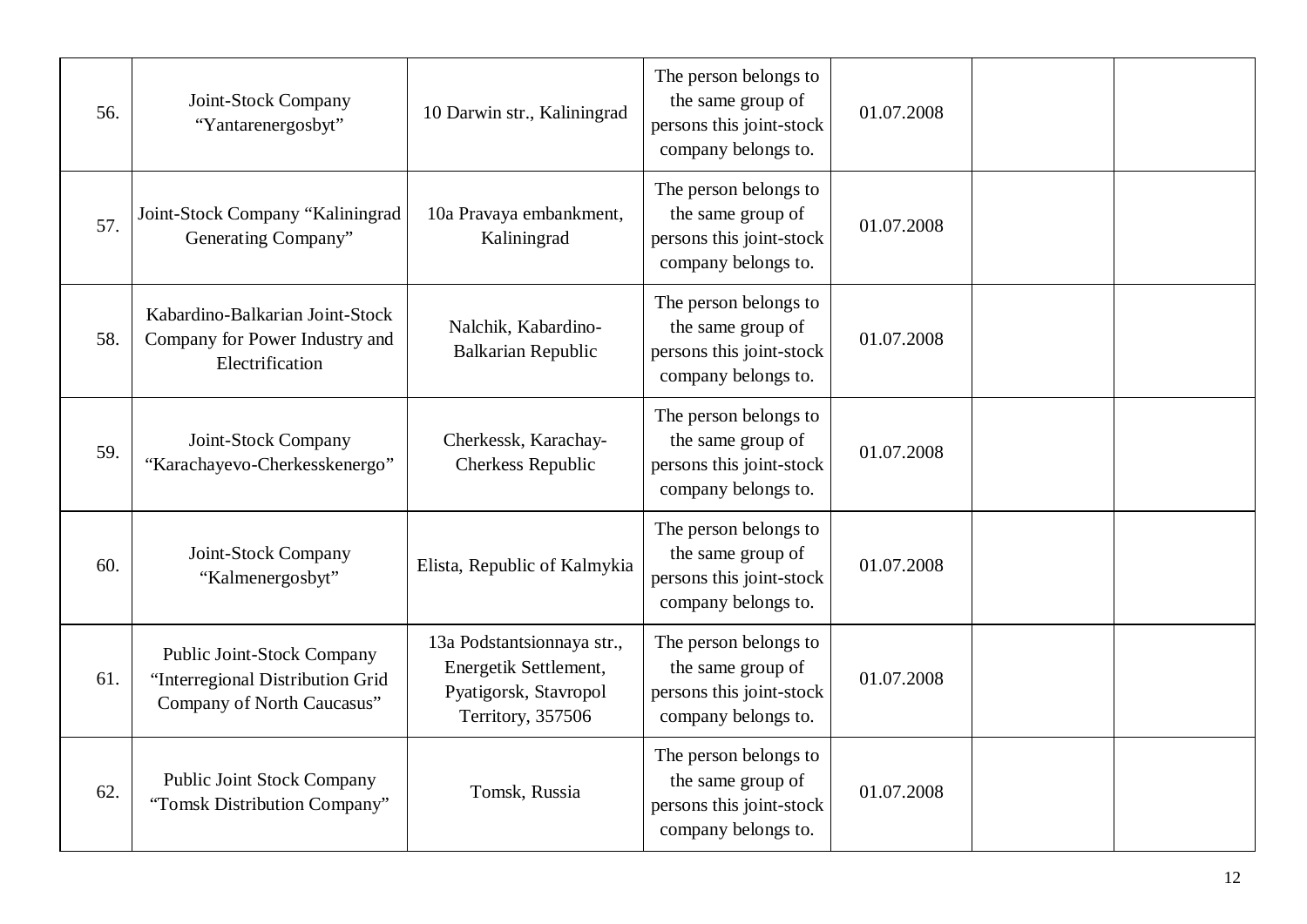| 63. | Joint-Stock Company for Power<br>Industry and Electrification<br>"Tyumenenergo"                                                                                                   | Surgut, Khanty-Mansi<br>Autonomous Area - Yugra,<br>Tyumen Region, Russia | The person belongs to<br>the same group of<br>persons this joint-stock<br>company belongs to. | 01.07.2008 |  |
|-----|-----------------------------------------------------------------------------------------------------------------------------------------------------------------------------------|---------------------------------------------------------------------------|-----------------------------------------------------------------------------------------------|------------|--|
| 64. | Joint-Stock Company<br>"Tyvaenergosbyt"                                                                                                                                           | Kyzyl, Republic of Tyva                                                   | The person belongs to<br>the same group of<br>persons this joint-stock<br>company belongs to. | 01.07.2008 |  |
| 65. | Joint-Stock Company<br>"Administration for Fiber-Optic<br><b>Communication Lines on</b><br>Overhead Transmission Lines of<br><b>Interregional Distribution Grid</b><br>Companies" | Russia, Moscow                                                            | The person belongs to<br>the same group of<br>persons this joint-stock<br>company belongs to. | 15.04.2011 |  |
| 66. | Joint-Stock Company "UES EC<br>Real Estate"                                                                                                                                       | Moscow                                                                    | The person belongs to<br>the same group of<br>persons this joint-stock<br>company belongs to. | 01.07.2008 |  |
| 67. | Joint-Stock Company<br>"Moskabelenergoremont"                                                                                                                                     | 7B Reutovskaya str.,<br>Moscow, 111539                                    | The person belongs to<br>the same group of<br>persons this joint-stock<br>company belongs to. | 01.07.2008 |  |
| 68. | Joint-Stock Company<br>"Moskabelsetmontazh"                                                                                                                                       | 17 Yuzhnoportovaya str.,<br>Moscow, 115088                                | The person belongs to<br>the same group of<br>persons this joint-stock<br>company belongs to. | 01.07.2008 |  |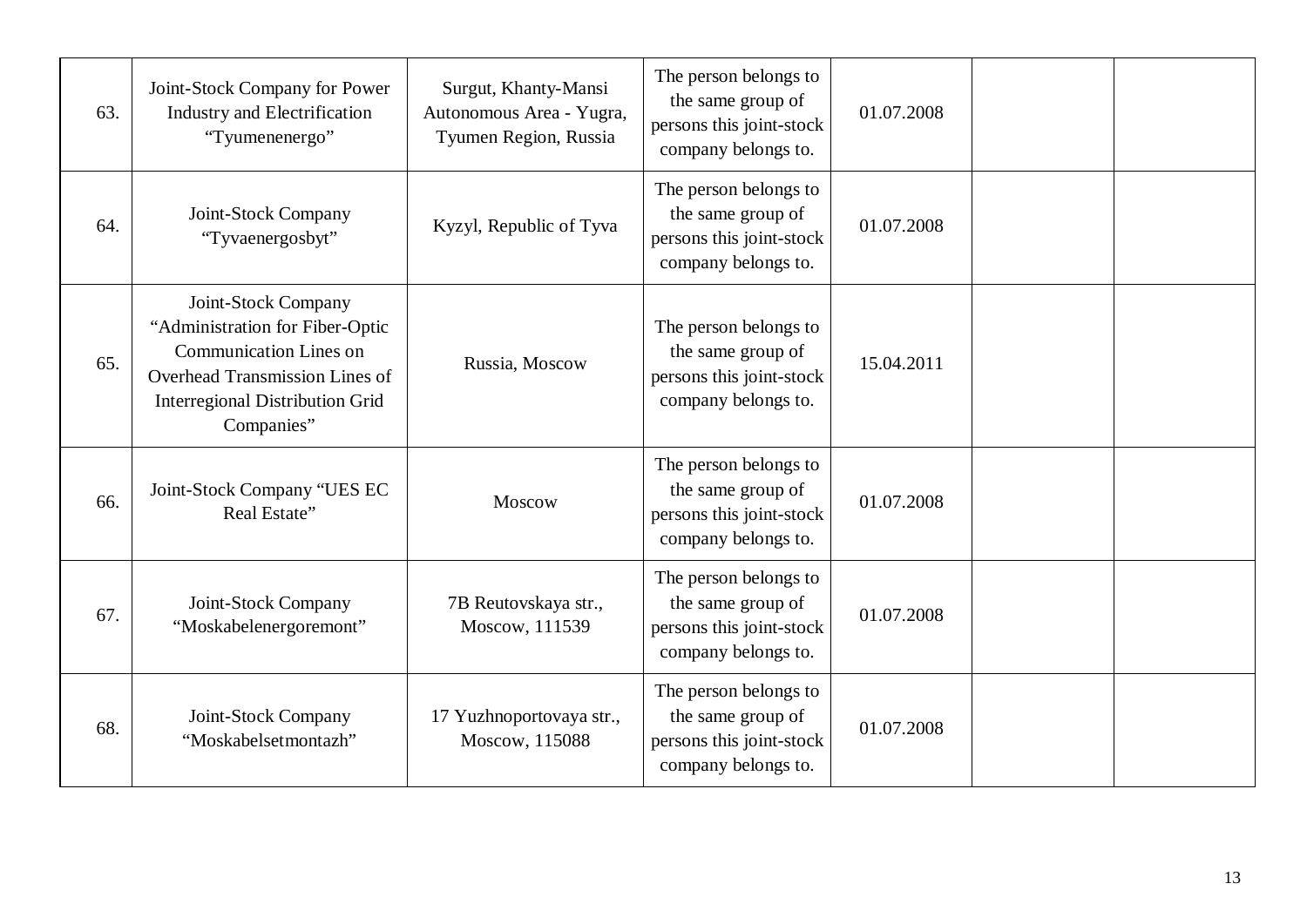| 69. | Joint-Stock Company<br>"Electrotechnical Equipment<br>Repair Plant"                    | 4A Starokashirskoye<br>highway, Moscow, 152201                                    | The person belongs to<br>the same group of<br>persons this joint-stock<br>company belongs to. | 01.07.2008 |  |
|-----|----------------------------------------------------------------------------------------|-----------------------------------------------------------------------------------|-----------------------------------------------------------------------------------------------|------------|--|
| 70. | Joint-Stock Company<br>"Chechenenergo"                                                 | 6 Staropromyslovskoye<br>highway, Grozny, Chechen<br>Republic, Russian Federation | The person belongs to<br>the same group of<br>persons this joint-stock<br>company belongs to. | 01.07.2008 |  |
| 71. | Public Joint-Stock Company<br>"North-Western Energy<br>Management Company"             | Saint Petersburg                                                                  | The person belongs to<br>the same group of<br>persons this joint-stock<br>company belongs to. | 01.07.2008 |  |
| 72. | <b>Public Joint Stock Company</b><br>"Dagestan Retail Energy<br>Company"               | Makhachkala, Republic of<br>Dagestan                                              | The person belongs to<br>the same group of<br>persons this joint-stock<br>company belongs to. | 01.07.2008 |  |
| 73. | Joint-Stock Company for Power<br><b>Industry and Electrification</b><br>"Ingushenergo" | Nazran, Republic of<br>Ingushetia                                                 | The person belongs to<br>the same group of<br>persons this joint-stock<br>company belongs to. | 01.07.2008 |  |
| 74. | Joint-Stock Company for Power<br>Industry and Electrification<br>"Sevkavkazenergo"     | Vladikavkaz, Republic of<br>North Ossetia - Alania                                | The person belongs to<br>the same group of<br>persons this joint-stock<br>company belongs to. | 01.07.2008 |  |
| 75. | Joint-Stock Company "Nurenergo"                                                        | 6 Staropromyslovskoye<br>highway, Grozny, Chechen<br>Republic, 364051             | The person belongs to<br>the same group of<br>persons this joint-stock<br>company belongs to. | 01.07.2008 |  |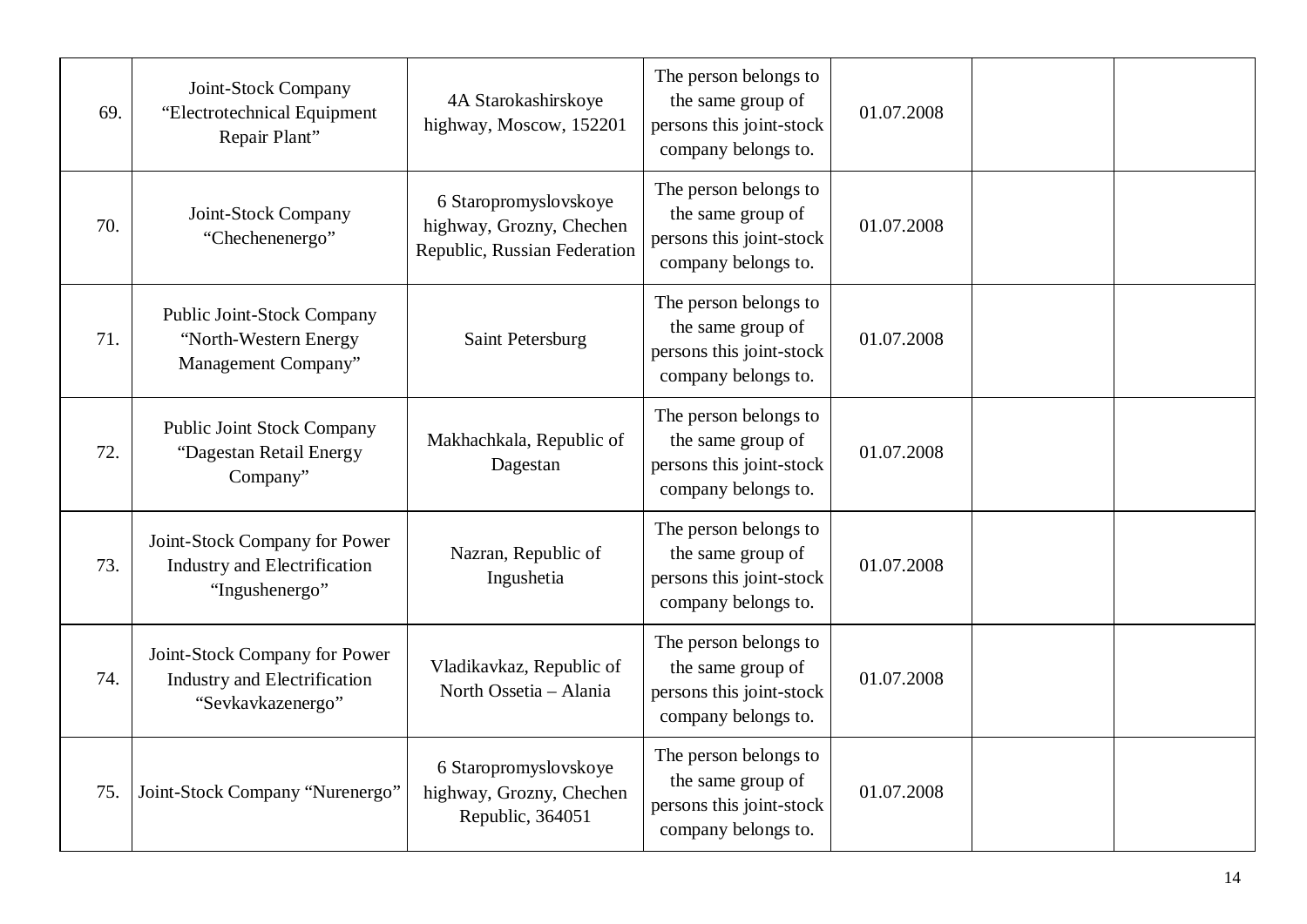| 76. | Kuban Public Joint-Stock<br>Company for Power Industry and<br>Electrification | Krasnodar, Russian<br>Federation                                                         | The person belongs to<br>the same group of<br>persons this joint-stock<br>company belongs to. | 01.07.2008 |  |
|-----|-------------------------------------------------------------------------------|------------------------------------------------------------------------------------------|-----------------------------------------------------------------------------------------------|------------|--|
| 77. | Joint-Stock Company "Energetik"<br>Recreation Center"                         | 4 Pionerskaya str.,<br>Divnomorskoye Rural<br>Settlement, Krasnodar<br>Territory, 353490 | The person belongs to<br>the same group of<br>persons this joint-stock<br>company belongs to. | 01.07.2008 |  |
| 78. | Joint-Stock Company "Plamya"<br>Fitness Complex"                              | 2 Novomikhailovsky<br>Settlement, Tuapse District,<br>Krasnodar Territory, 352856        | The person belongs to<br>the same group of<br>persons this joint-stock<br>company belongs to. | 01.07.2008 |  |
| 79. | Joint-Stock Company<br>"Kurortenergo"                                         | Saint Petersburg, Russian<br>Federation                                                  | The person belongs to<br>the same group of<br>persons this joint-stock<br>company belongs to. | 01.07.2008 |  |
| 80. | Joint-Stock Company "Tsarskoye<br>Selo Energy Company"                        | Saint Petersburg, Russian<br>Federation                                                  | The person belongs to<br>the same group of<br>persons this joint-stock<br>company belongs to. | 01.07.2008 |  |
| 81. | Joint-Stock Company<br>"Dagenergoset"                                         | 73a Dakhadayev str.,<br>Makhachkala, 367020                                              | The person belongs to<br>the same group of<br>persons this joint-stock<br>company belongs to. | 31.03.2010 |  |
| 82. | Joint-Stock Company<br>"Energoservice of South"                               | 49 Bolshaya Sadovaya str.,<br>Rostov-on-Don, Russian<br>Federation, 344002               | The person belongs to<br>the same group of<br>persons this joint-stock<br>company belongs to. | 30.12.2010 |  |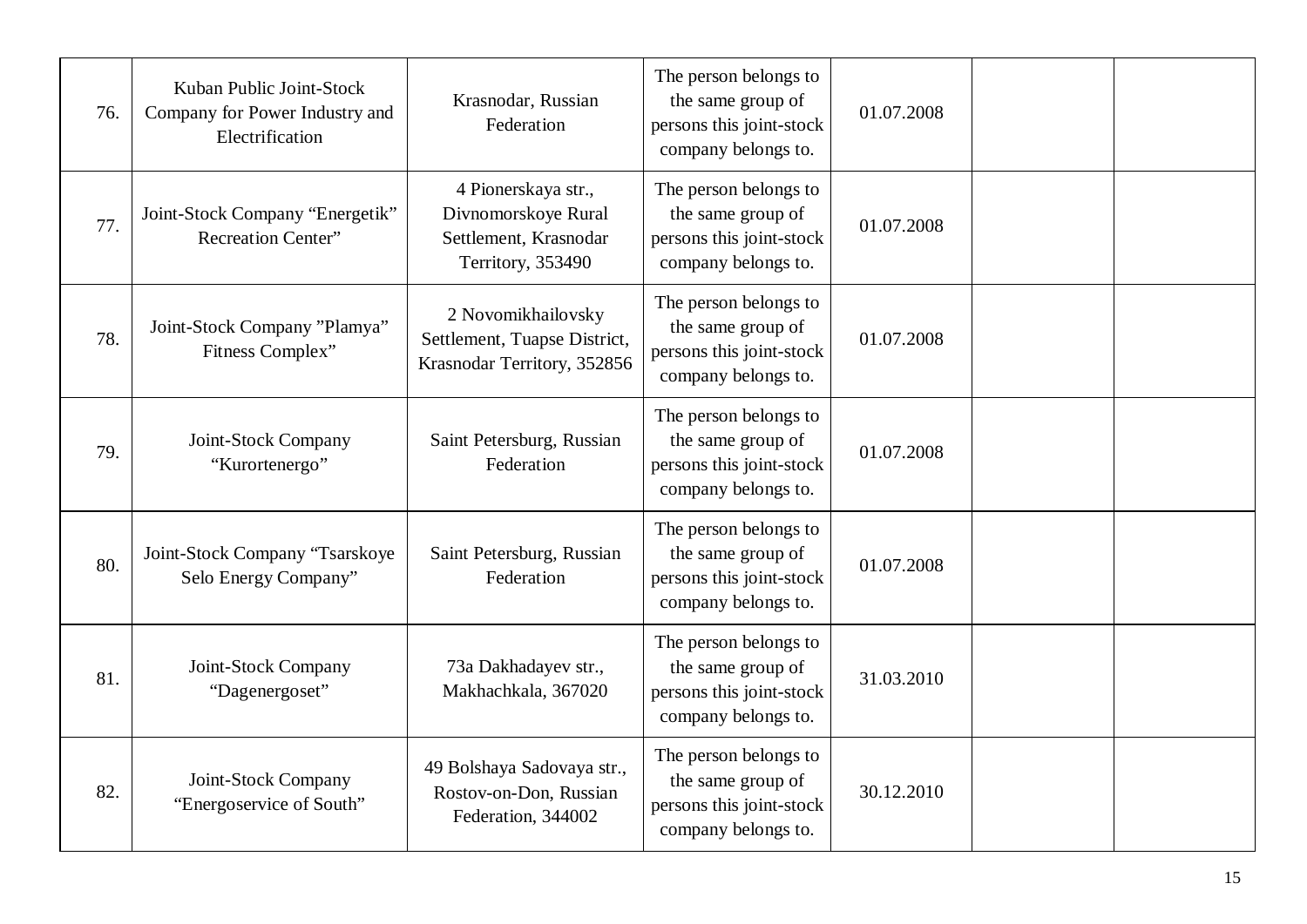| 83. | Joint-Stock Company "Energy-<br><b>Efficient Technologies</b> "<br><b>Interregional Energoservice</b><br>Company" | Office 8, 12 Semashko str.,<br>Nizhny Novgorod, Russian<br>Federation, 603155                                    | The person belongs to<br>the same group of<br>persons this joint-stock<br>company belongs to. | 31.12.2010 |  |
|-----|-------------------------------------------------------------------------------------------------------------------|------------------------------------------------------------------------------------------------------------------|-----------------------------------------------------------------------------------------------|------------|--|
| 84. | Joint-Stock Company<br>"Energoservice Company"                                                                    | 33 50 let NLMK str., Lipetsk,<br>398001                                                                          | The person belongs to<br>the same group of<br>persons this joint-stock<br>company belongs to. | 28.01.2011 |  |
| 85. | Joint-Stock Company<br>"Energoservice of Kuban"                                                                   | 47 Novorossiyskaya str.,<br>Krasnodar, 350080                                                                    | The person belongs to<br>the same group of<br>persons this joint-stock<br>company belongs to. | 26.01.2011 |  |
| 86. | Joint-Stock Company<br>"Yantarenergoservice"                                                                      | 83 Krasnoselskaya str.,<br>Kaliningrad, 236010                                                                   | The person belongs to<br>the same group of<br>persons this joint-stock<br>company belongs to. | 12.01.2011 |  |
| 87. | Joint-Stock Company<br>"Energoservice Company of<br>"Tyumenenergo"                                                | 4 Universitetskaya str.,<br>Surgut, Khanty-Mansi<br>Autonomous Area - Yugra,<br>Tyumen Region, Russia,<br>628406 | The person belongs to<br>the same group of<br>persons this joint-stock<br>company belongs to. | 12.01.2011 |  |
| 88. | Joint Stock Company "Dagestan<br>Grid Company"                                                                    | Makhachkala, Republic of<br>Dagestan, Russian Federation                                                         | The person belongs to<br>the same group of<br>persons this joint-stock<br>company belongs to. | 23.03.2011 |  |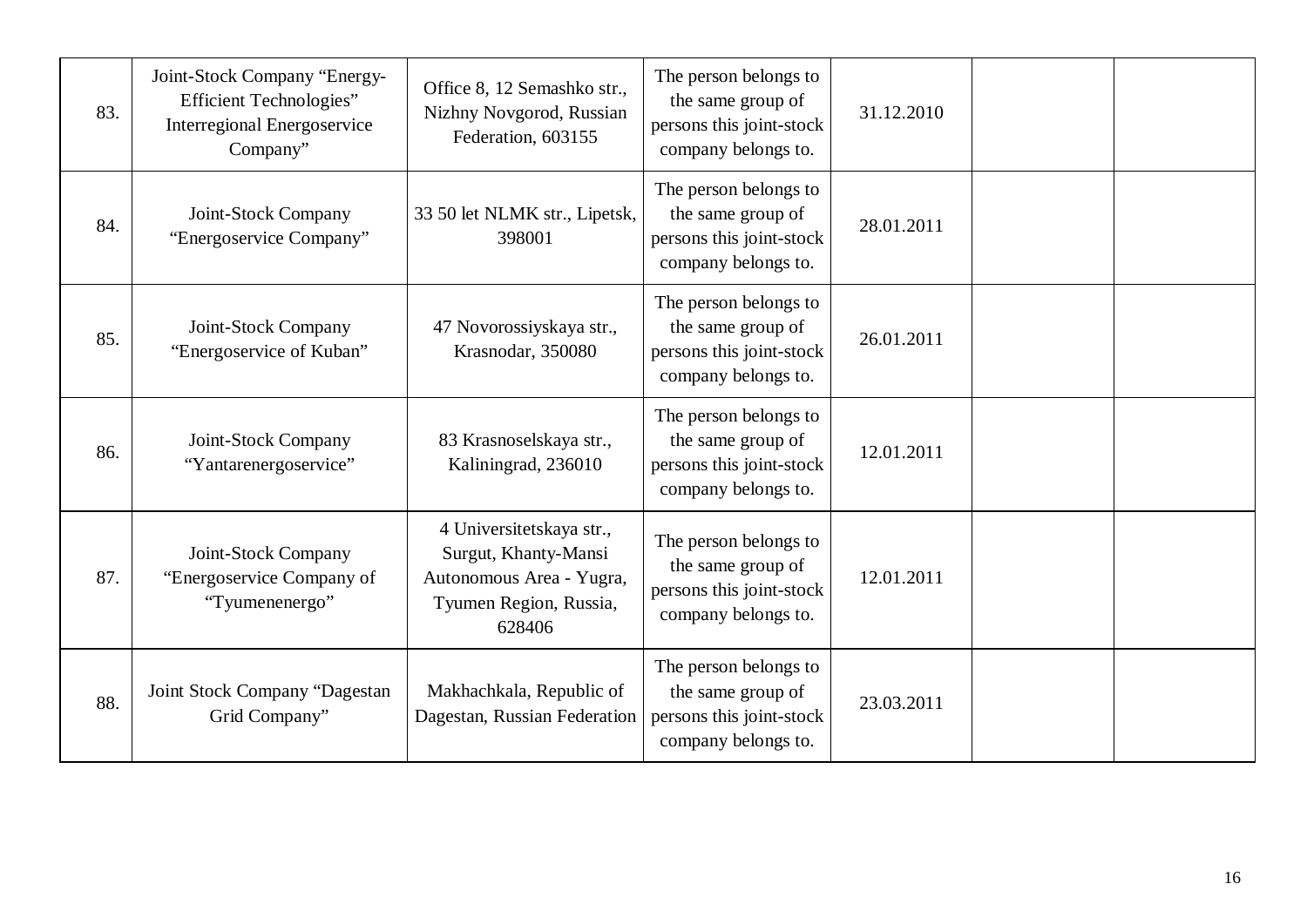| 89. | Joint-Stock Company<br>"Energoservice of Volga"                                                                               | 149A Moskovskaya str.,<br>Saratov, 410012          | The person belongs to<br>the same group of<br>persons this joint-stock<br>company belongs to. | 12.01.2011 |  |
|-----|-------------------------------------------------------------------------------------------------------------------------------|----------------------------------------------------|-----------------------------------------------------------------------------------------------|------------|--|
| 90. | Joint-Stock Company<br>"Energoservice Company of<br>Siberia"                                                                  | Krasnoyarsk                                        | The person belongs to<br>the same group of<br>persons this joint-stock<br>company belongs to. | 15.02.2011 |  |
| 91. | <b>Closed Joint-Stock Company</b><br>"Innovation and Energy Efficiency<br>Center"                                             | 26 Blyucher str., Yaroslavl,<br>150042             | The person belongs to<br>the same group of<br>persons this joint-stock<br>company belongs to. | 08.09.2011 |  |
| 92. | Joint-Stock Company<br>"Energoservice Company of<br>"Lenenergo"                                                               | Saint Petersburg, Russia                           | The person belongs to<br>the same group of<br>persons this joint-stock<br>company belongs to. | 10.01.2012 |  |
| 93. | Joint-Stock Company "Moscow<br><b>Power Industry Communication</b><br>Hub"                                                    | Moscow                                             | The person belongs to<br>the same group of<br>persons this joint-stock<br>company belongs to. | 10.07.2012 |  |
| 94. | Joint-Stock Company "Scientific<br>Research Center of the Federal<br>Grid Company of the Unified<br>Energy System"            | Block 3, 22 Kashirskoye<br>highway, Moscow, 115201 | The person belongs to<br>the same group of<br>persons this joint-stock<br>company belongs to. | 10.07.2012 |  |
| 95. | Joint-Stock Company "Specialized<br><b>Electric Power Grid Servicing</b><br>Company of the Unified National<br>Energy System" | Noginsk, Moscow Region                             | The person belongs to<br>the same group of<br>persons this joint-stock<br>company belongs to. | 10.07.2012 |  |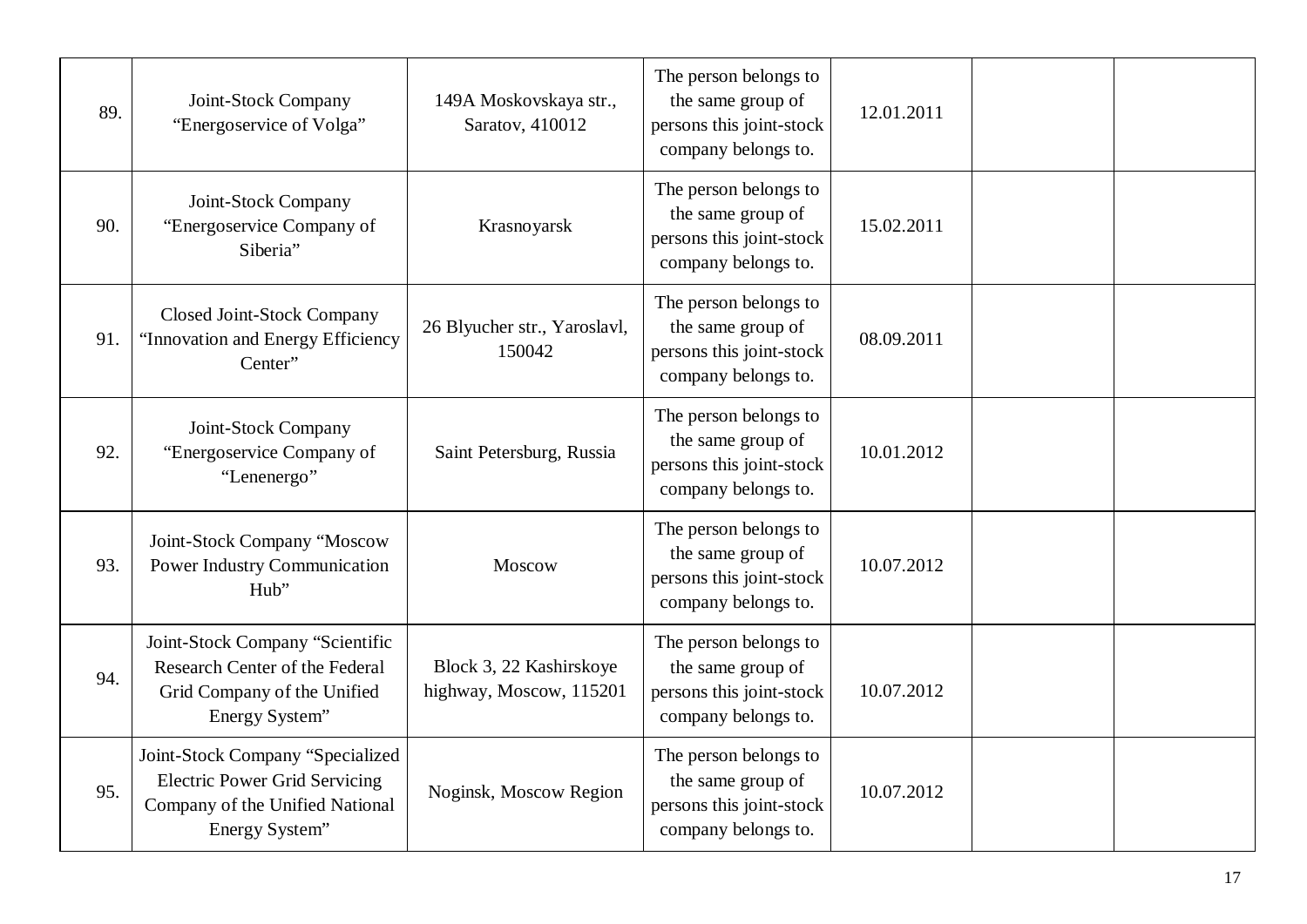| 96.  | Joint-Stock Company<br>"Engineering and Construction"<br>Management Center of the Unified<br>Energy System" | Moscow                                          | The person belongs to<br>the same group of<br>persons this joint-stock<br>company belongs to. | 10.07.2012 |  |
|------|-------------------------------------------------------------------------------------------------------------|-------------------------------------------------|-----------------------------------------------------------------------------------------------|------------|--|
| 97.  | Joint-Stock Company "UES<br>Energostroysnabkomplekt"                                                        | Moscow                                          | The person belongs to<br>the same group of<br>persons this joint-stock<br>company belongs to. | 10.07.2012 |  |
| 98.  | <b>Limited Liability Company</b><br>"Power Industry Index - FGC<br>UES"                                     | 5A Academician Chelomey<br>str., Moscow, 117630 | The person belongs to<br>the same group of<br>persons this joint-stock<br>company belongs to. | 10.07.2012 |  |
| 99.  | Joint-Stock Company "Agency for<br>Forecasting Balances in the<br>Electric Power Industry"                  | Moscow                                          | The person belongs to<br>the same group of<br>persons this joint-stock<br>company belongs to. | 10.07.2012 |  |
| 100. | Joint-Stock Company<br>"Chitatekhenergo"                                                                    | Chita, Zabaykalsky Territory                    | The person belongs to<br>the same group of<br>persons this joint-stock<br>company belongs to. | 10.07.2012 |  |
| 101  | Joint-Stock Company "Mobile Gas<br><b>Turbine Power Plants"</b>                                             | Moscow                                          | The person belongs to<br>the same group of<br>persons this joint-stock<br>company belongs to. | 10.07.2012 |  |
| 102  | Joint Stock Company "Tomsk<br>Trunk Grids"                                                                  | 36 Kirov pr., Tomsk, Russian<br>Federation      | The person belongs to<br>the same group of<br>persons this joint-stock<br>company belongs to. | 10.07.2012 |  |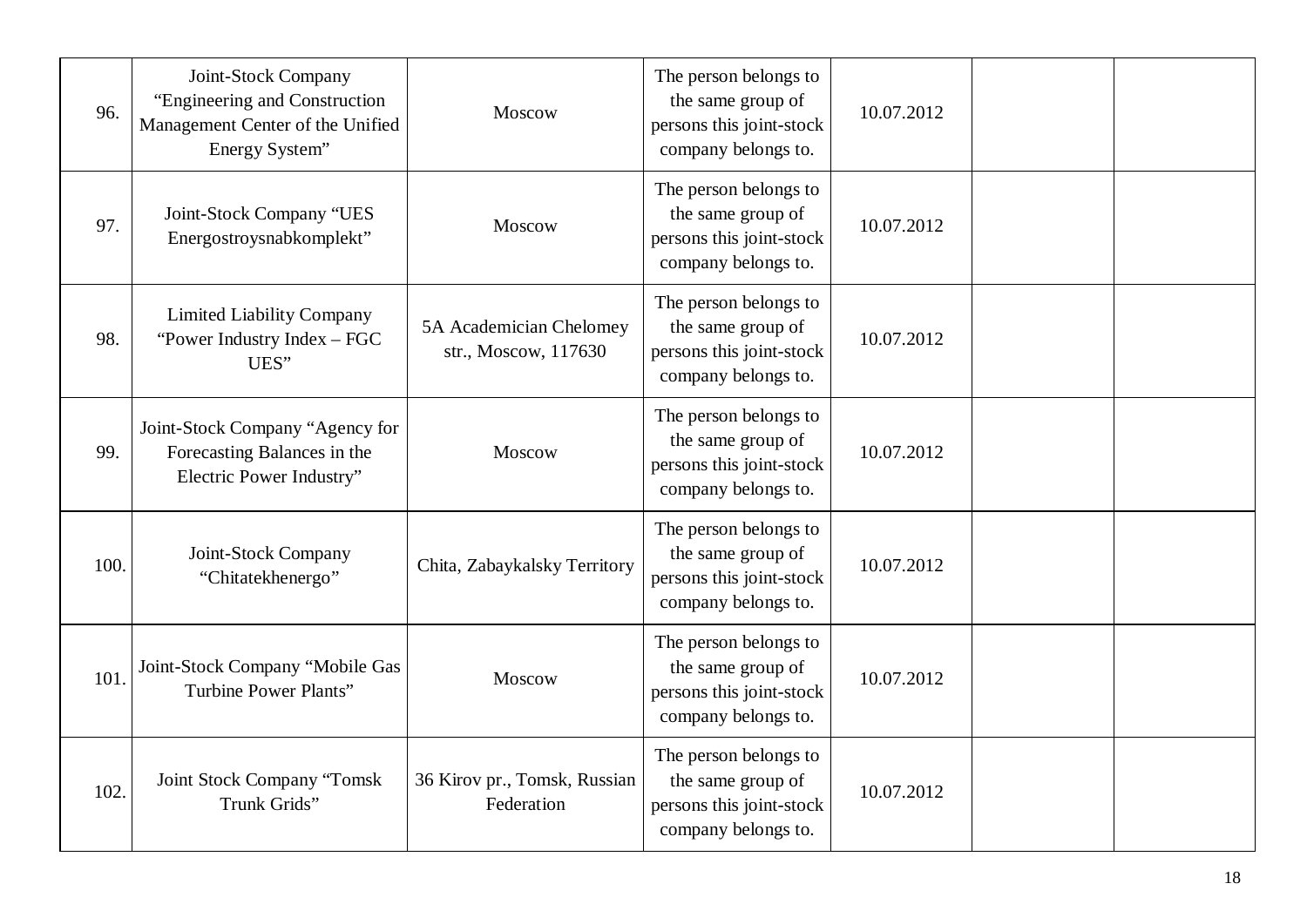| 103. | Limited Liability Company "IT<br>Energy Service"                | Building 5, 7 Kitaygorodsky<br>secondary street, Moscow,<br>109074                          | The person belongs to<br>the same group of<br>persons this joint-stock<br>company belongs to. | 10.07.2012 |  |
|------|-----------------------------------------------------------------|---------------------------------------------------------------------------------------------|-----------------------------------------------------------------------------------------------|------------|--|
| 104. | Joint Stock Company "Kuban<br>Trunk Grids"                      | 5 Tramvayanaya str.,<br>Krasnodar, Krasnodar<br>Territory, 350911                           | The person belongs to<br>the same group of<br>persons this joint-stock<br>company belongs to. | 10.07.2012 |  |
| 105. | Joint-Stock Company<br>"Dalenergosetproject"                    | Vladivostok, Primorsky<br>Territory                                                         | The person belongs to<br>the same group of<br>persons this joint-stock<br>company belongs to. | 10.07.2012 |  |
| 106. | Joint-Stock Company "G.M.<br>Krzhizhanovsky Industry Institute" | 19 Leninsky pr., Moscow,<br><b>Russian Federation</b>                                       | The person belongs to<br>the same group of<br>persons this joint-stock<br>company belongs to. | 10.07.2012 |  |
| 107. | <b>Limited Liability Company</b><br>"Energotrans"               | 45A Novoye highway,<br><b>Beloostrov Settlement,</b><br>Saint Petersburg, Russia,<br>197730 | The person belongs to<br>the same group of<br>persons this joint-stock<br>company belongs to. | 26.06.2014 |  |
| 108. | Joint-Stock Company<br>"Donenergo"                              | Rostov-on-Don                                                                               | The person belongs to<br>the same group of<br>persons this joint-stock<br>company belongs to. | 30.09.2014 |  |
| 109. | Joint-Stock Company "Regional<br>Development Corporation"       | Room 44, Storey 7, 91<br>Suvorov str., Rostov-on-Don,<br>344022                             | The person belongs to<br>the same group of<br>persons this joint-stock<br>company belongs to. | 30.09.2014 |  |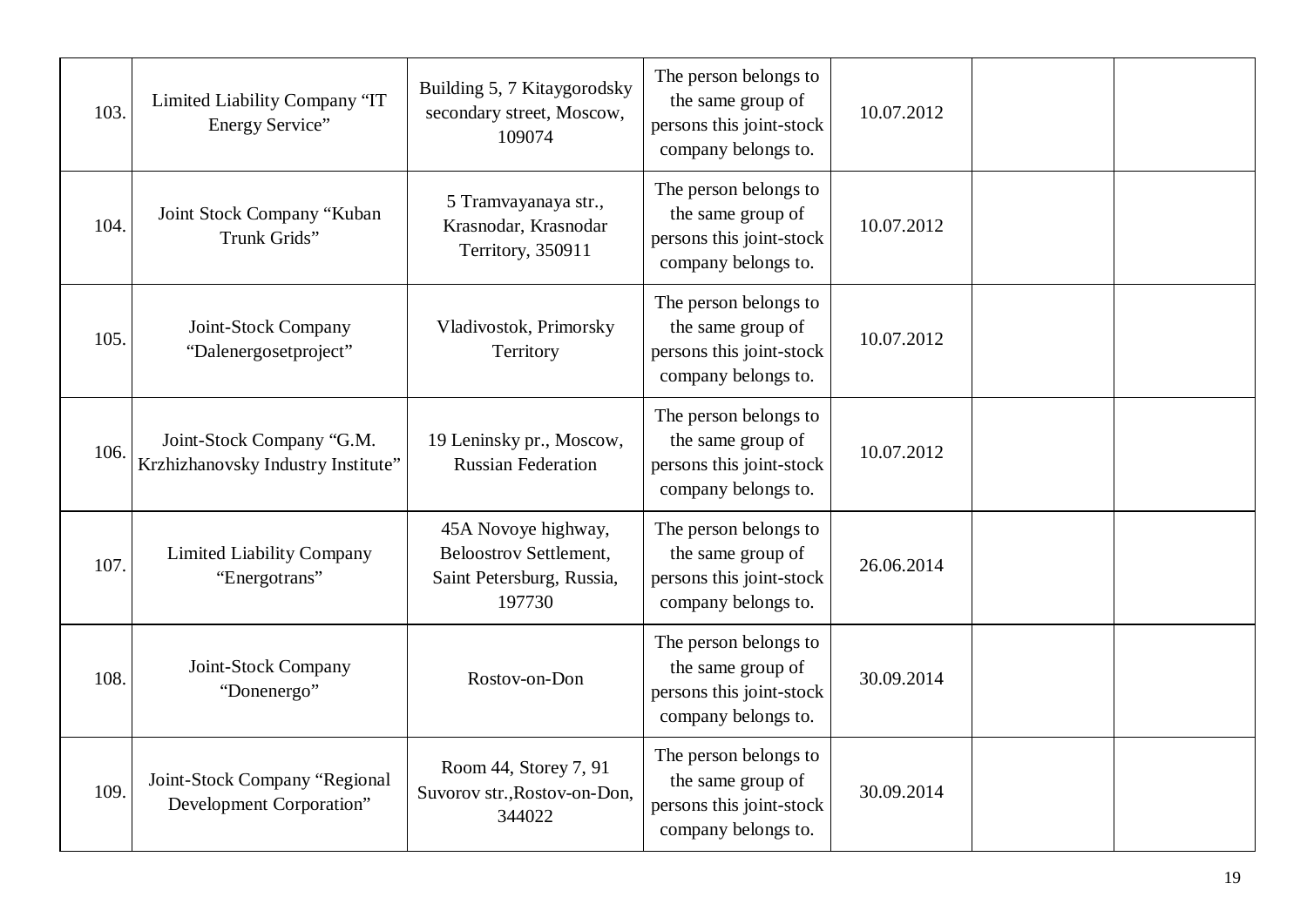| 110. | <b>Limited Liability Company</b><br>"Donenergoservice"         | 114 Rechnaya str., Bataysk,<br>Rostov Region, 346880   | The person belongs to<br>the same group of<br>persons this joint-stock<br>company belongs to. | 30.09.2014 |  |
|------|----------------------------------------------------------------|--------------------------------------------------------|-----------------------------------------------------------------------------------------------|------------|--|
| 111. | Public Joint-Stock Company<br>"Federal Testing Center"         | Lit. A $111/3$ Nevsky pr.,<br>Saint Petersburg, 191036 | The person belongs to<br>the same group of<br>persons this joint-stock<br>company belongs to. | 21.11.2014 |  |
| 112. | Joint-Stock Company "Saint<br>Petersburg Electric Power Grids" | Saint Petersburg, Russia                               | The person belongs to<br>the same group of<br>persons this joint-stock<br>company belongs to. | 30.06.2015 |  |
| 113. | Joint-Stock Company<br>"Petrodyorets Electric Power<br>Grid"   | Saint Petersburg, Russian<br>Federation                | The person belongs to<br>the same group of<br>persons this joint-stock<br>company belongs to. | 30.06.2015 |  |
| 114. | Limited Liability Company "FGC-<br>Asset Management"           | 5A Academician Chelomey<br>str., Moscow, 117630        | The person belongs to<br>the same group of<br>persons this joint-stock<br>company belongs to. | 16.11.2015 |  |
| 115. | Budargin, Oleg Mikhaylovich                                    | No consent given                                       | The person belongs to<br>the same group of<br>persons this joint-stock<br>company belongs to. | 10.07.2012 |  |
| 116. | Murov, Andrey Yevgenyevich                                     | No consent given                                       | The person belongs to<br>the same group of<br>persons this joint-stock<br>company belongs to. | 11.11.2013 |  |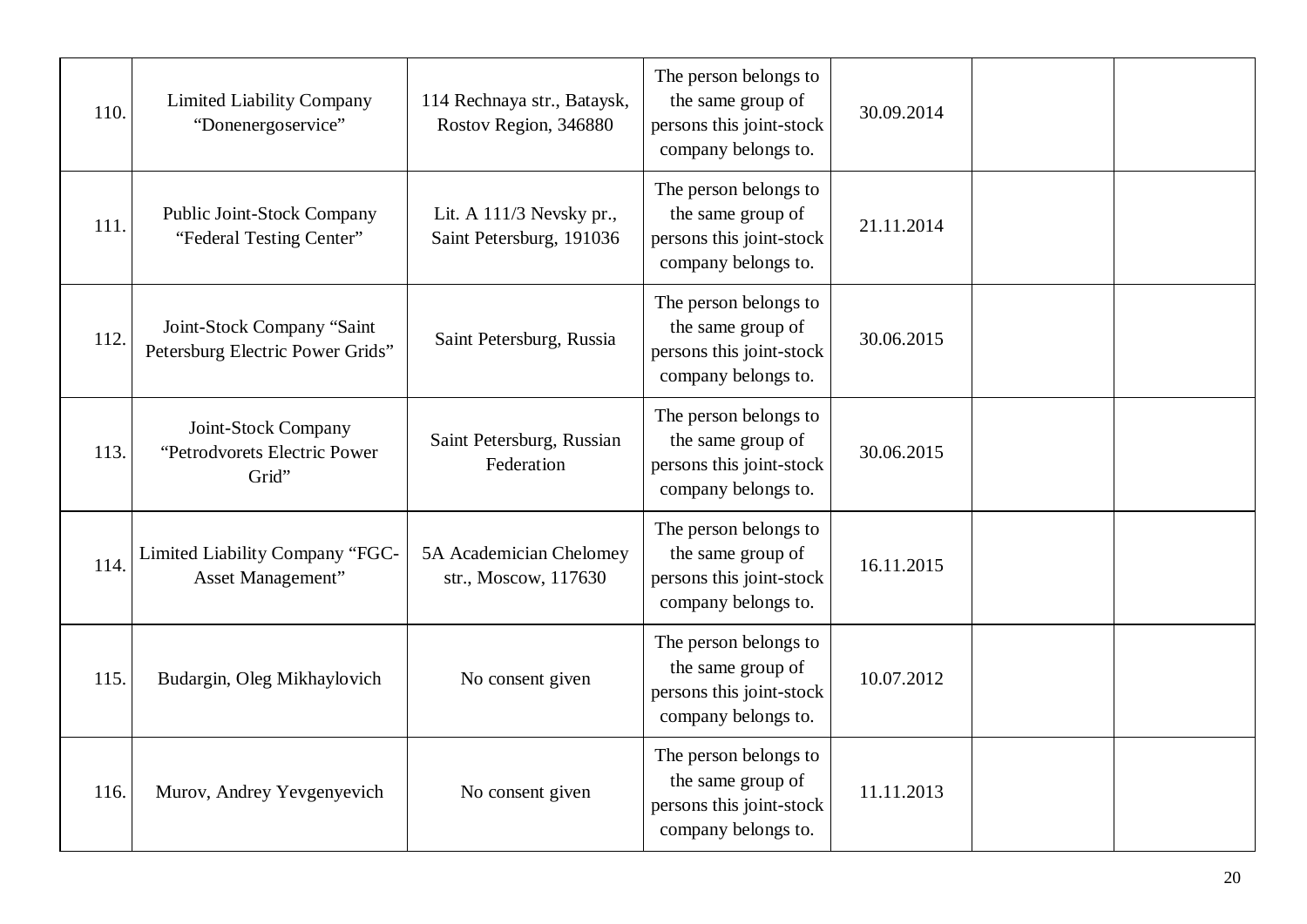| 117. | Zhuravlev, Dmitry Olegovich     | No consent given | The person belongs to<br>the same group of<br>persons this joint-stock<br>company belongs to. | 01.03.2013 |  |
|------|---------------------------------|------------------|-----------------------------------------------------------------------------------------------|------------|--|
| 118. | Surmenko, Vladislav Leonidovich | No consent given | The person belongs to<br>the same group of<br>persons this joint-stock<br>company belongs to. | 01.07.2015 |  |
| 119. | Gavrilov, Alexander Ilyich      | No consent given | The person belongs to<br>the same group of<br>persons this joint-stock<br>company belongs to. | 23.05.2016 |  |
| 120. | Zamorokin, Pavel Georgiyevich   | No consent given | The person belongs to<br>the same group of<br>persons this joint-stock<br>company belongs to. | 01.10.2015 |  |
| 121  | Frolkin, Yevgeny Nikolayevich   | No consent given | The person belongs to<br>the same group of<br>persons this joint-stock<br>company belongs to. | 10.07.2012 |  |
| 122. | Pozdnyakov, Nikolay Igorevich   | No consent given | The person belongs to<br>the same group of<br>persons this joint-stock<br>company belongs to. | 13.09.2014 |  |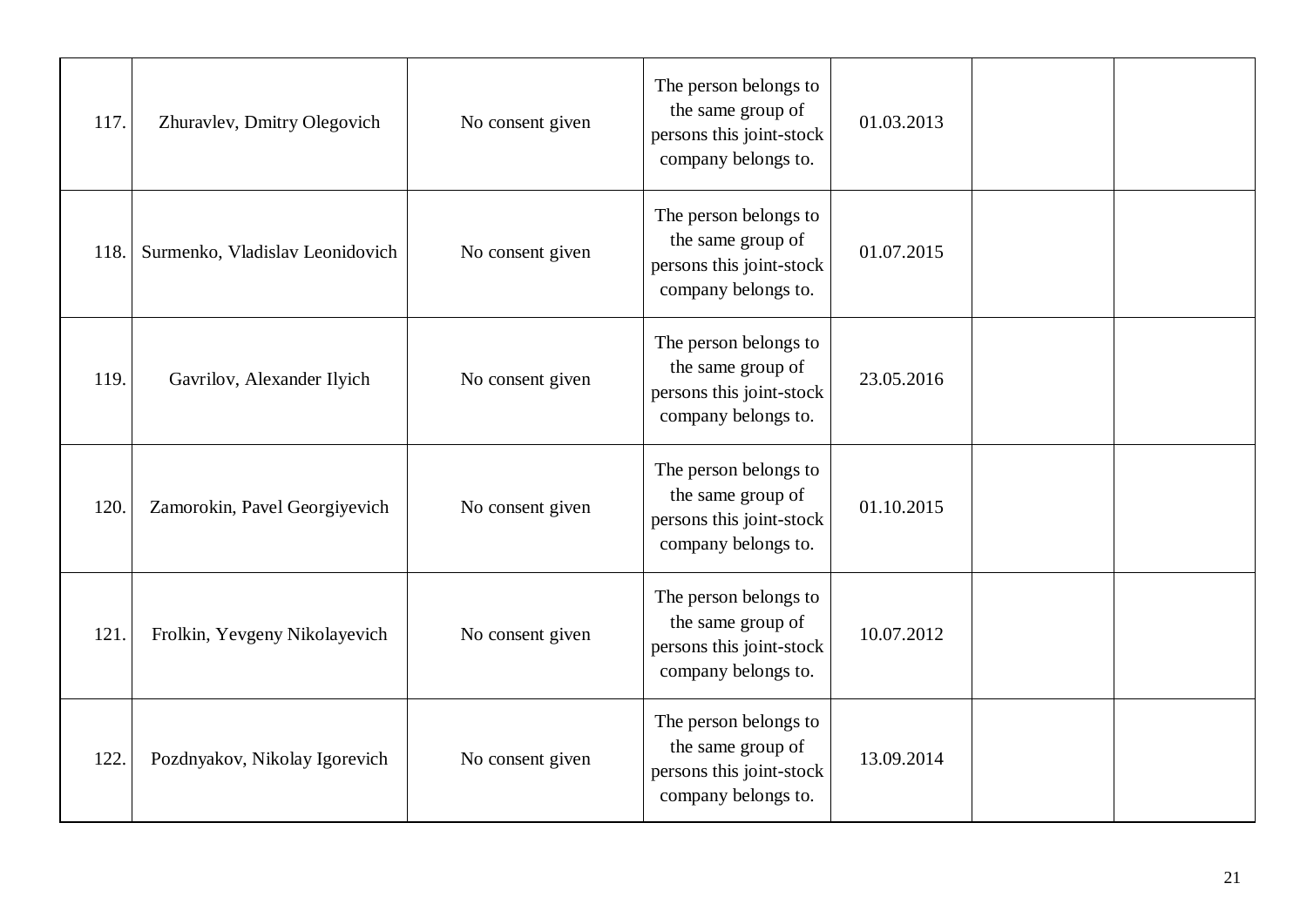| 123. | Zafesov, Yury Kazbekovich        | No consent given | The person belongs to<br>the same group of<br>persons this joint-stock<br>company belongs to. | 10.07.2012 |  |
|------|----------------------------------|------------------|-----------------------------------------------------------------------------------------------|------------|--|
| 124. | Kudinov, Vyacheslav Ivanovich    | No consent given | The person belongs to<br>the same group of<br>persons this joint-stock<br>company belongs to. | 10.07.2012 |  |
| 125. | Yuryev, Alexander Vladimirovich  | No consent given | The person belongs to<br>the same group of<br>persons this joint-stock<br>company belongs to. | 24.10.2015 |  |
| 126. | Sergiyenko, Dmitry Vladimirovich | No consent given | The person belongs to<br>the same group of<br>persons this joint-stock<br>company belongs to. | 08.07.2015 |  |
| 127. | Safaryanov, Ramil Yagafovich     | No consent given | The person belongs to<br>the same group of<br>persons this joint-stock<br>company belongs to. | 03.11.2015 |  |
| 128. | Sinyutin, Petr Alexeyevich       | No consent given | The person belongs to<br>the same group of<br>persons this joint-stock<br>company belongs to. | 05.02.2016 |  |
| 129. | Katynov, Dmitry Vasilyevich      | No consent given | The person belongs to<br>the same group of<br>persons this joint-stock<br>company belongs to. | 01.01.2016 |  |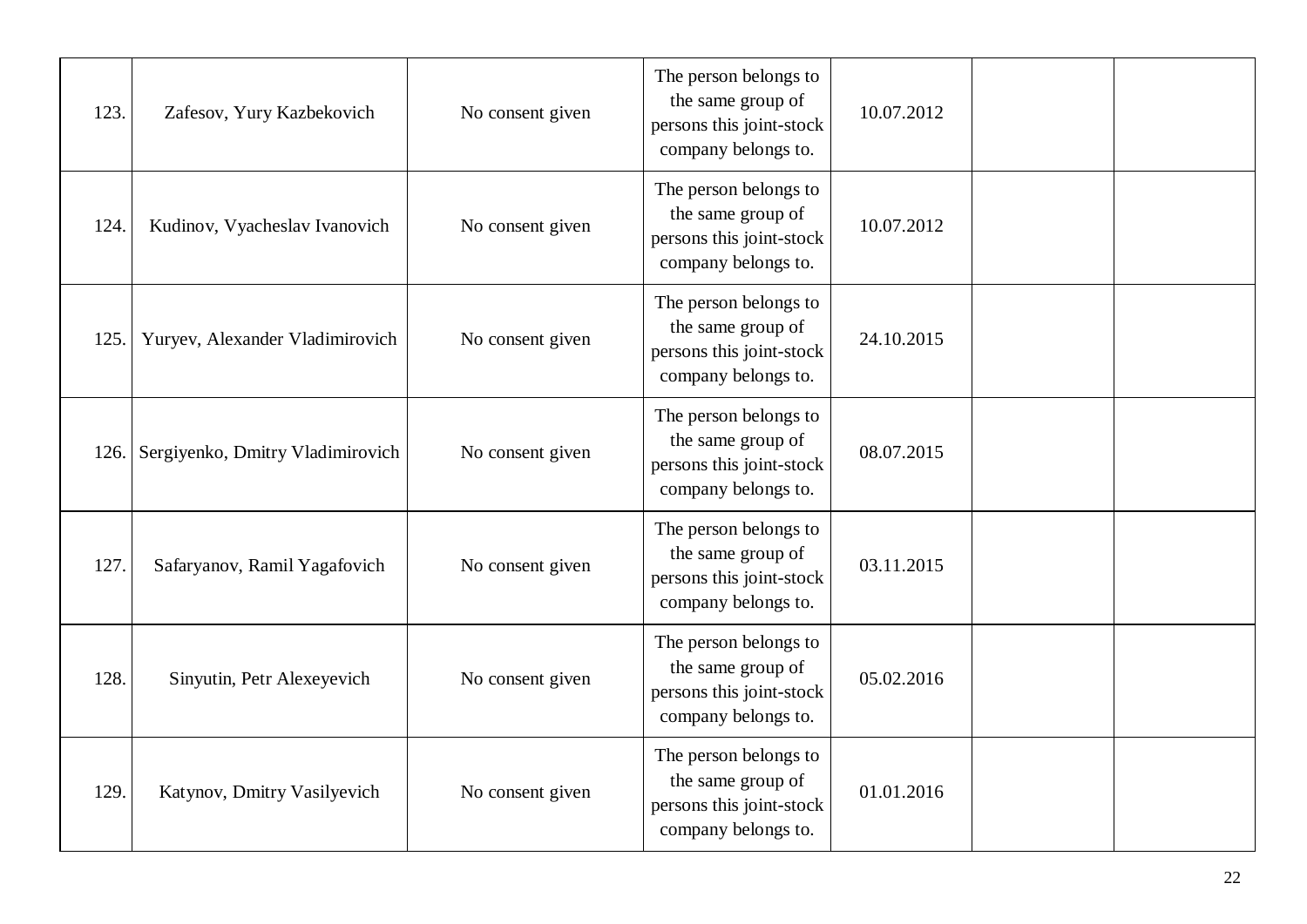| 130. | Tarnorutskaya, Veronika<br>Viktorovna | No consent given | The person belongs to<br>the same group of<br>persons this joint-stock<br>company belongs to. | 01.07.2008 |  |
|------|---------------------------------------|------------------|-----------------------------------------------------------------------------------------------|------------|--|
| 131. | Makovsky, Igor Vladimirovich          | No consent given | The person belongs to<br>the same group of<br>persons this joint-stock<br>company belongs to. | 28.09.2015 |  |
| 132. | Kamolina, Natalya Alexandrovna        | No consent given | The person belongs to<br>the same group of<br>persons this joint-stock<br>company belongs to. | 29.10.2014 |  |
| 133. | Dyuzhinov, Alexander<br>Leonidovich   | No consent given | The person belongs to<br>the same group of<br>persons this joint-stock<br>company belongs to. | 16.11.2016 |  |
| 134. | Fortov, Alexey Viktorovich            | No consent given | The person belongs to<br>the same group of<br>persons this joint-stock<br>company belongs to. | 25.03.2015 |  |
| 135. | Churikova, Tatyana Alexeyevna         | No consent given | The person belongs to<br>the same group of<br>persons this joint-stock<br>company belongs to. | 01.07.2016 |  |
| 136. | Mishina, Irina Yuryevna               | No consent given | The person belongs to<br>the same group of<br>persons this joint-stock<br>company belongs to. | 15.12.2015 |  |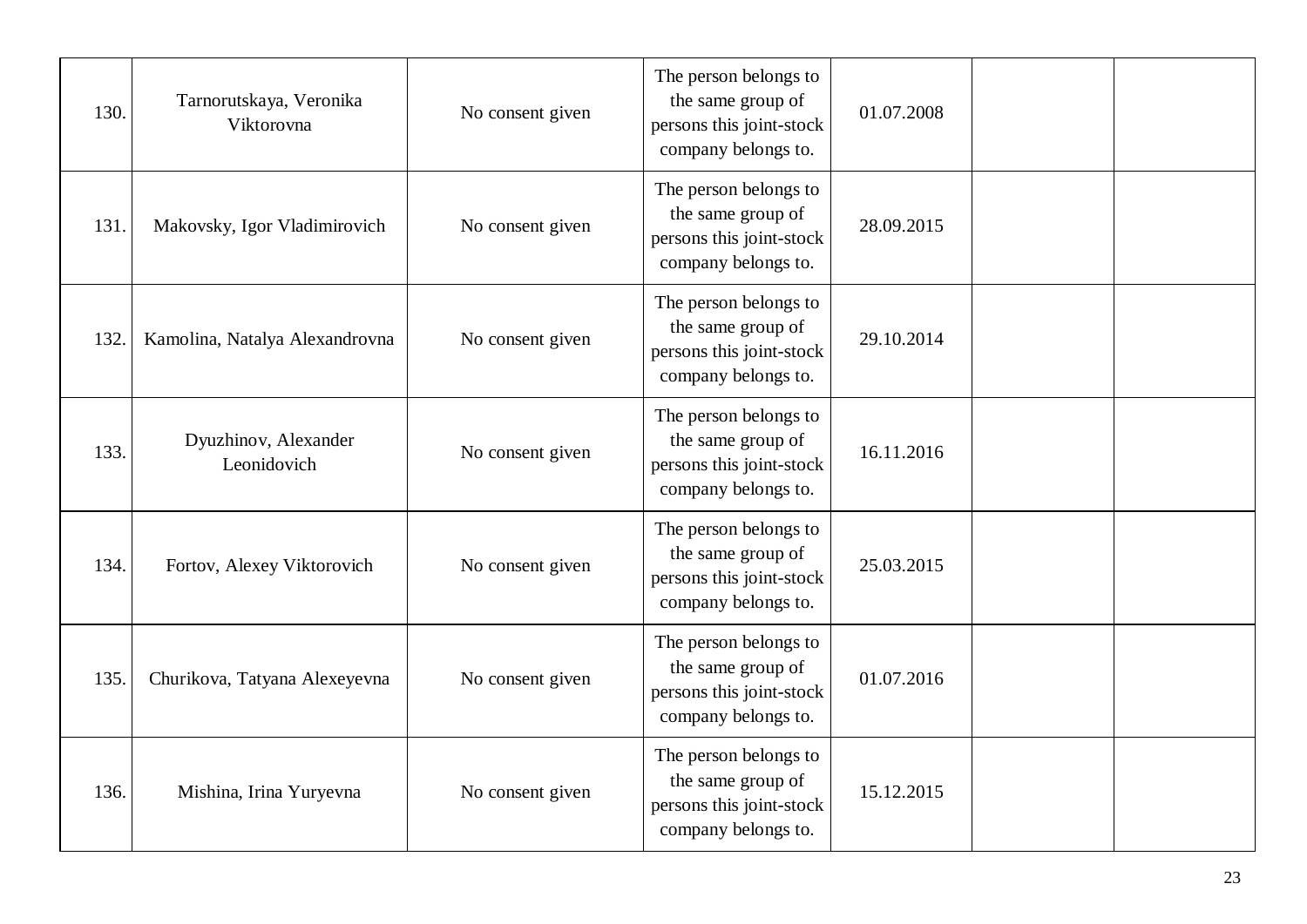| 137. | Shvagerus, Svetlana Viktorovna  | No consent given | The person belongs to<br>the same group of<br>persons this joint-stock<br>company belongs to. | 13.06.2012 |  |
|------|---------------------------------|------------------|-----------------------------------------------------------------------------------------------|------------|--|
| 138. | Smirnova, Olga Veniaminovna     | No consent given | The person belongs to<br>the same group of<br>persons this joint-stock<br>company belongs to. | 08.09.2016 |  |
| 139. | Shvab, Viktor Vilenovich        | No consent given | The person belongs to<br>the same group of<br>persons this joint-stock<br>company belongs to. | 12.12.2011 |  |
| 140. | Ryabikin, Vladimir Anatolyevich | No consent given | The person belongs to<br>the same group of<br>persons this joint-stock<br>company belongs to. | 01.07.2008 |  |
| 141. | Sopoleva, Yelena Vladimirovna   | No consent given | The person belongs to<br>the same group of<br>persons this joint-stock<br>company belongs to. | 30.09.2009 |  |
| 142. | Zorin, Filipp Petrovich         | No consent given | The person belongs to<br>the same group of<br>persons this joint-stock<br>company belongs to. | 16.12.2015 |  |
| 143. | Stepantsev, Alexey Borisovich   | No consent given | The person belongs to<br>the same group of<br>persons this joint-stock<br>company belongs to. | 21.07.2014 |  |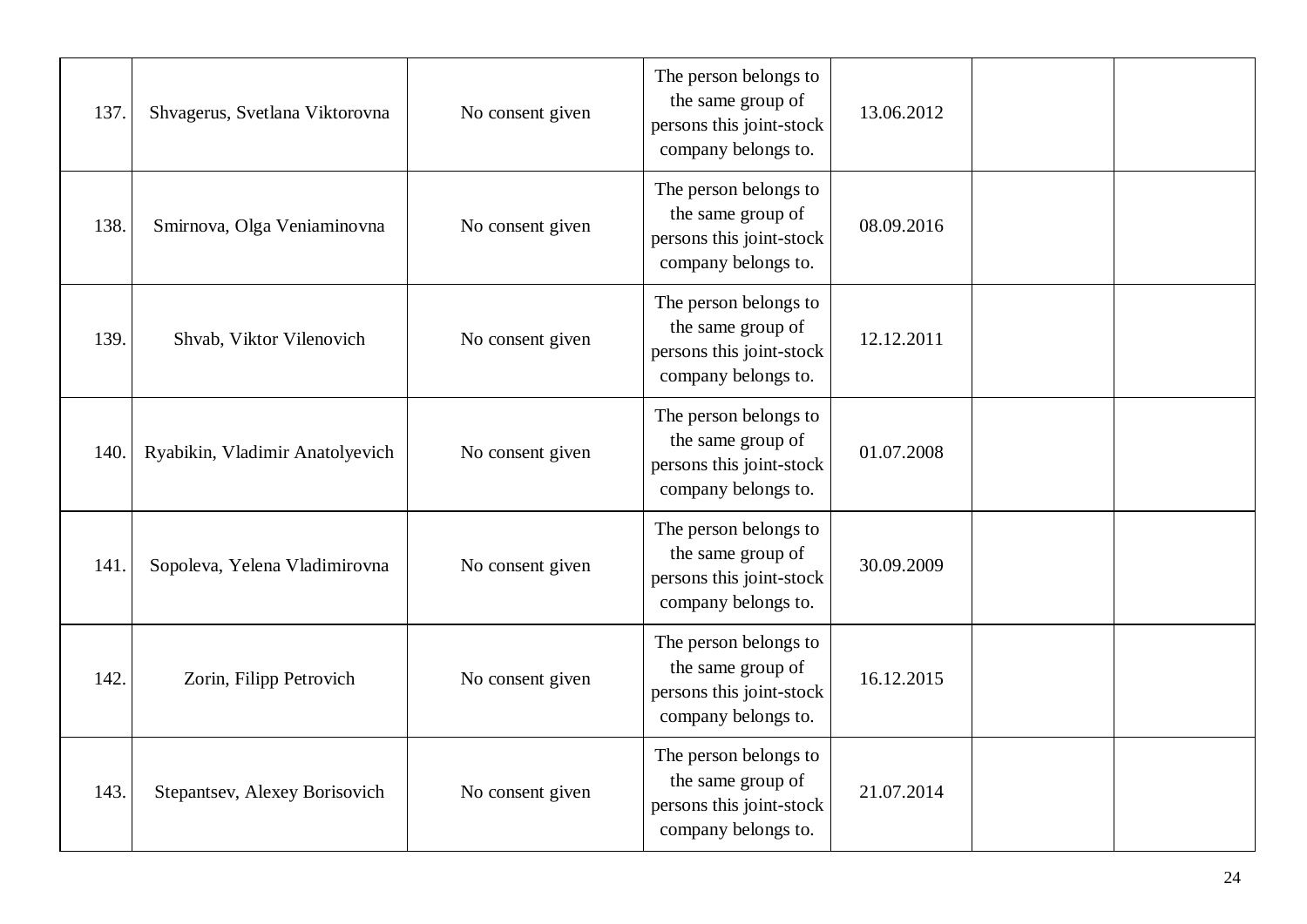| 144. | Shemyakina, Svetlana Vasilievna      | No consent given | The person belongs to<br>the same group of<br>persons this joint-stock<br>company belongs to. | 28.07.2016 |  |
|------|--------------------------------------|------------------|-----------------------------------------------------------------------------------------------|------------|--|
| 145. | Yablokov, Anatoly Yuryevich          | No consent given | The person belongs to<br>the same group of<br>persons this joint-stock<br>company belongs to. | 25.12.2015 |  |
| 146. | Vasilyev, Vladimir Vasilyevich       | No consent given | The person belongs to<br>the same group of<br>persons this joint-stock<br>company belongs to. | 21.03.2017 |  |
| 147. | Reshetnikov, Viktor<br>Alexandrovich | No consent given | The person belongs to<br>the same group of<br>persons this joint-stock<br>company belongs to. | 28.10.2014 |  |
| 148. | Sharoshikhin, Igor Pavlovich         | No consent given | The person belongs to<br>the same group of<br>persons this joint-stock<br>company belongs to. | 17.12.2011 |  |
| 149. | Petrov, Oleg Valentinovich           | No consent given | The person belongs to<br>the same group of<br>persons this joint-stock<br>company belongs to. | 01.07.2015 |  |
| 150. | Isayev, Oleg Yuryevich               | No consent given | The person belongs to<br>the same group of<br>persons this joint-stock<br>company belongs to. | 01.11.2016 |  |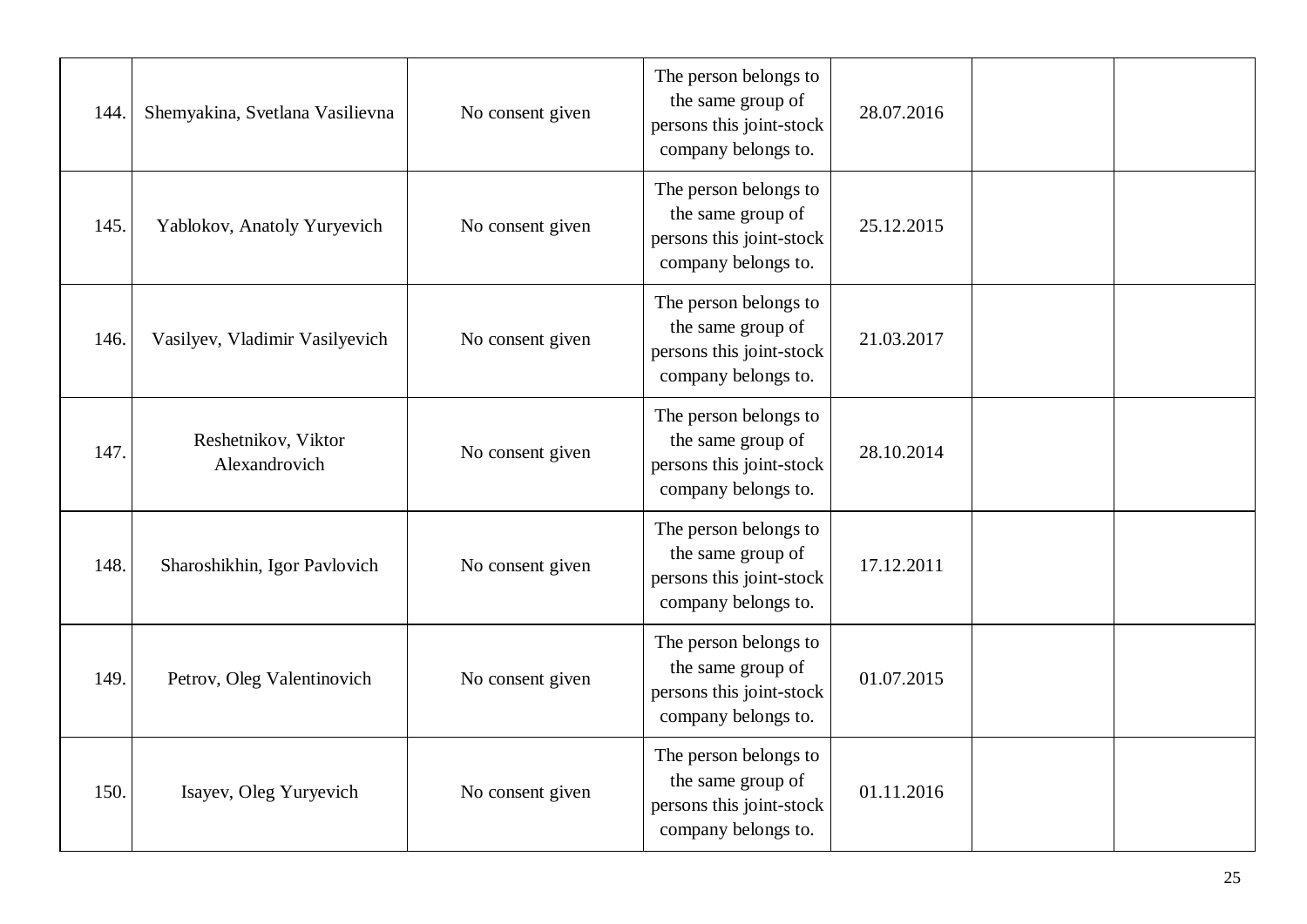| 151. | Zaychenko, Alla Vyacheslavovna  | No consent given | The person belongs to<br>the same group of<br>persons this joint-stock<br>company belongs to. | 20.04.2013 |  |
|------|---------------------------------|------------------|-----------------------------------------------------------------------------------------------|------------|--|
| 152. | Sergeyev, Alexey Alexanderovich | No consent given | The person belongs to<br>the same group of<br>persons this joint-stock<br>company belongs to. | 11.05.2017 |  |
| 153. | Saukh, Vladimir Mikhaylovich    | No consent given | The person belongs to<br>the same group of<br>persons this joint-stock<br>company belongs to. | 17.12.2015 |  |
| 154. | Lebedev, Alexander Borisovich   | No consent given | The person belongs to<br>the same group of<br>persons this joint-stock<br>company belongs to. | 15.05.2013 |  |
| 155. | Glotov, Artem Vladimirovich     | No consent given | The person belongs to<br>the same group of<br>persons this joint-stock<br>company belongs to. | 07.06.2013 |  |
| 156. | Mosin, Igor Alexeyevich         | No consent given | The person belongs to<br>the same group of<br>persons this joint-stock<br>company belongs to. | 01.04.2017 |  |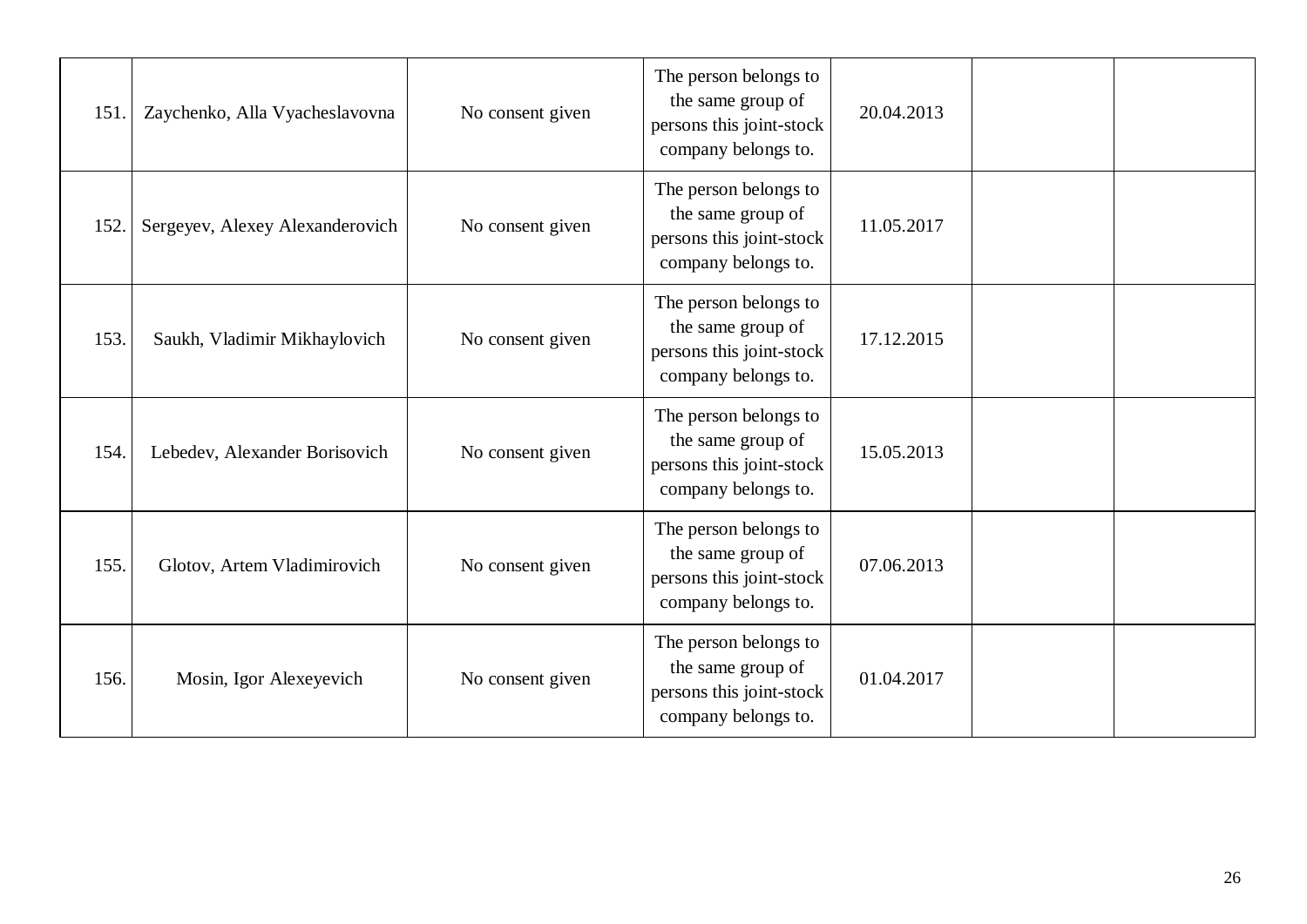| 157. | Abramova, Yelena Yuryevna         | No consent given | The person belongs to<br>the same group of<br>persons this joint-stock<br>company belongs to. | 24.01.2014 |  |
|------|-----------------------------------|------------------|-----------------------------------------------------------------------------------------------|------------|--|
| 158. | Terentyev, Stanislav Nikolayevich | No consent given | The person belongs to<br>the same group of<br>persons this joint-stock<br>company belongs to. | 21.04.2017 |  |
| 159. | Bakhtin, Pavel Viktorovich        | No consent given | The person belongs to<br>the same group of<br>persons this joint-stock<br>company belongs to. | 31.12.2014 |  |
| 160. | Zaytsev Yury Viktorovich          | No consent given | The person belongs to<br>the same group of<br>persons this joint-stock<br>company belongs to. | 29.08.2014 |  |
| 161. | Berdnikov, Roman Nikolayevich     | No consent given | The person belongs to<br>the same group of<br>persons this joint-stock<br>company belongs to. | 24.12.2015 |  |
| 162. | Kosolapov, Igor Alexeyevich       | No consent given | The person belongs to<br>the same group of<br>persons this joint-stock<br>company belongs to. | 04.02.2014 |  |
| 163. | Starystoyants, Ruslan Avdeyevich  | No consent given | The person belongs to<br>the same group of<br>persons this joint-stock<br>company belongs to. | 24.12.2015 |  |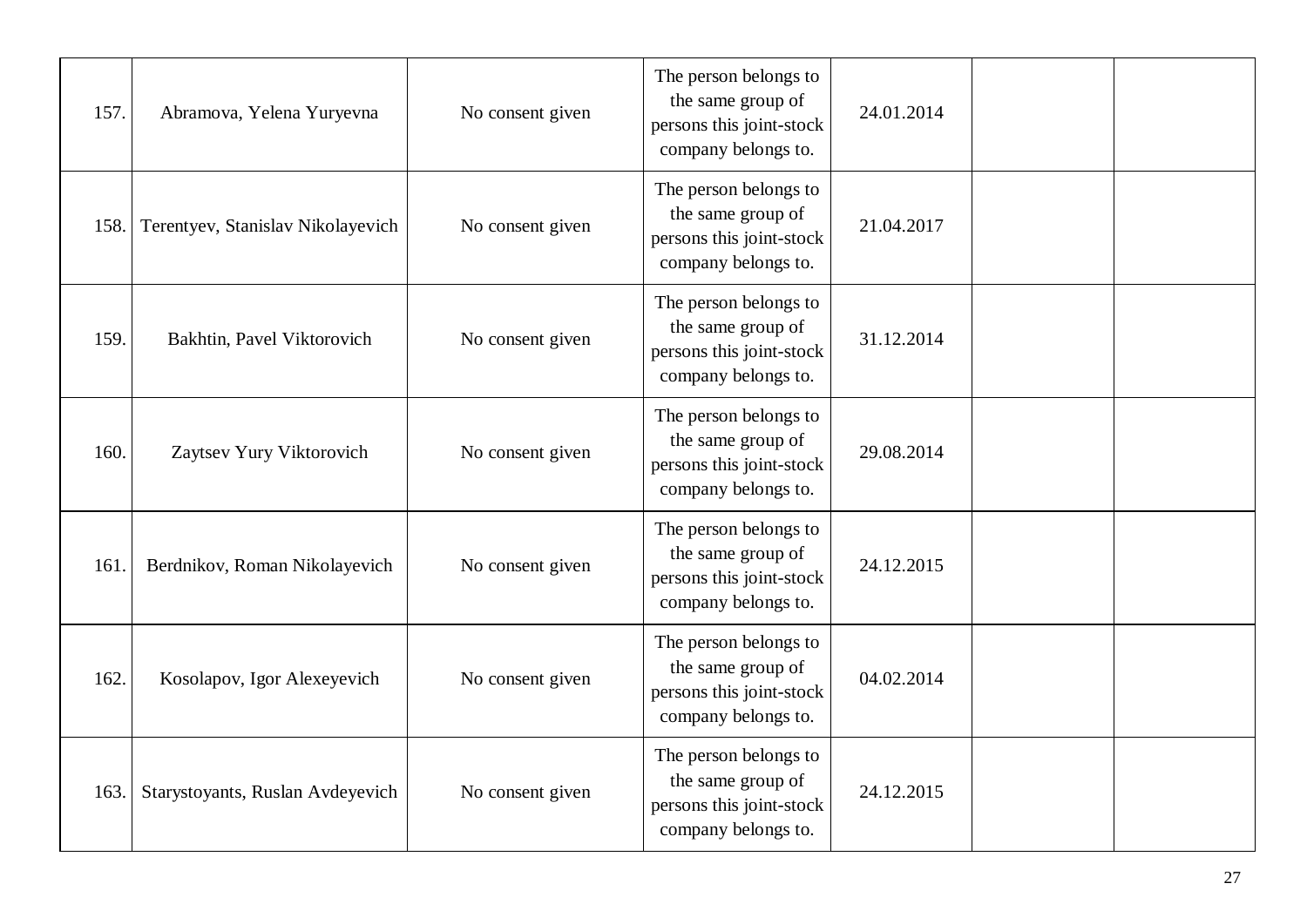| 164. | Dregval, Sergey Georgiyevich          | No consent given | The person belongs to<br>the same group of<br>persons this joint-stock<br>company belongs to. | 28.10.2014  |  |
|------|---------------------------------------|------------------|-----------------------------------------------------------------------------------------------|-------------|--|
| 165. | Ebzeyev, Boris Borisovich             | No consent given | The person belongs to<br>the same group of<br>persons this joint-stock<br>company belongs to. | 05.05.2017  |  |
| 166. | Yakimets, Alexander<br>Kazimirovich   | No consent given | The person belongs to<br>the same group of<br>persons this joint-stock<br>company belongs to. | 04.11.2015  |  |
| 167. | Penkov, Alexander Petrovich           | No consent given | The person belongs to<br>the same group of<br>persons this joint-stock<br>company belongs to. | 26.06.2014  |  |
| 168. | Nalivayko, Vyacheslav<br>Anatolyevich | No consent given | The person belongs to<br>the same group of<br>persons this joint-stock<br>company belongs to. | 02.09.2015  |  |
| 169. | Vlasyuk, Eduard Nikolayevich          | No consent given | The person belongs to<br>the same group of<br>persons this joint-stock<br>company belongs to. | 30.04.2016. |  |
| 170. | Rezakova, Vladislava<br>Vladimirovna  | No consent given | The person belongs to<br>the same group of<br>persons this joint-stock<br>company belongs to. | 30.04.2017  |  |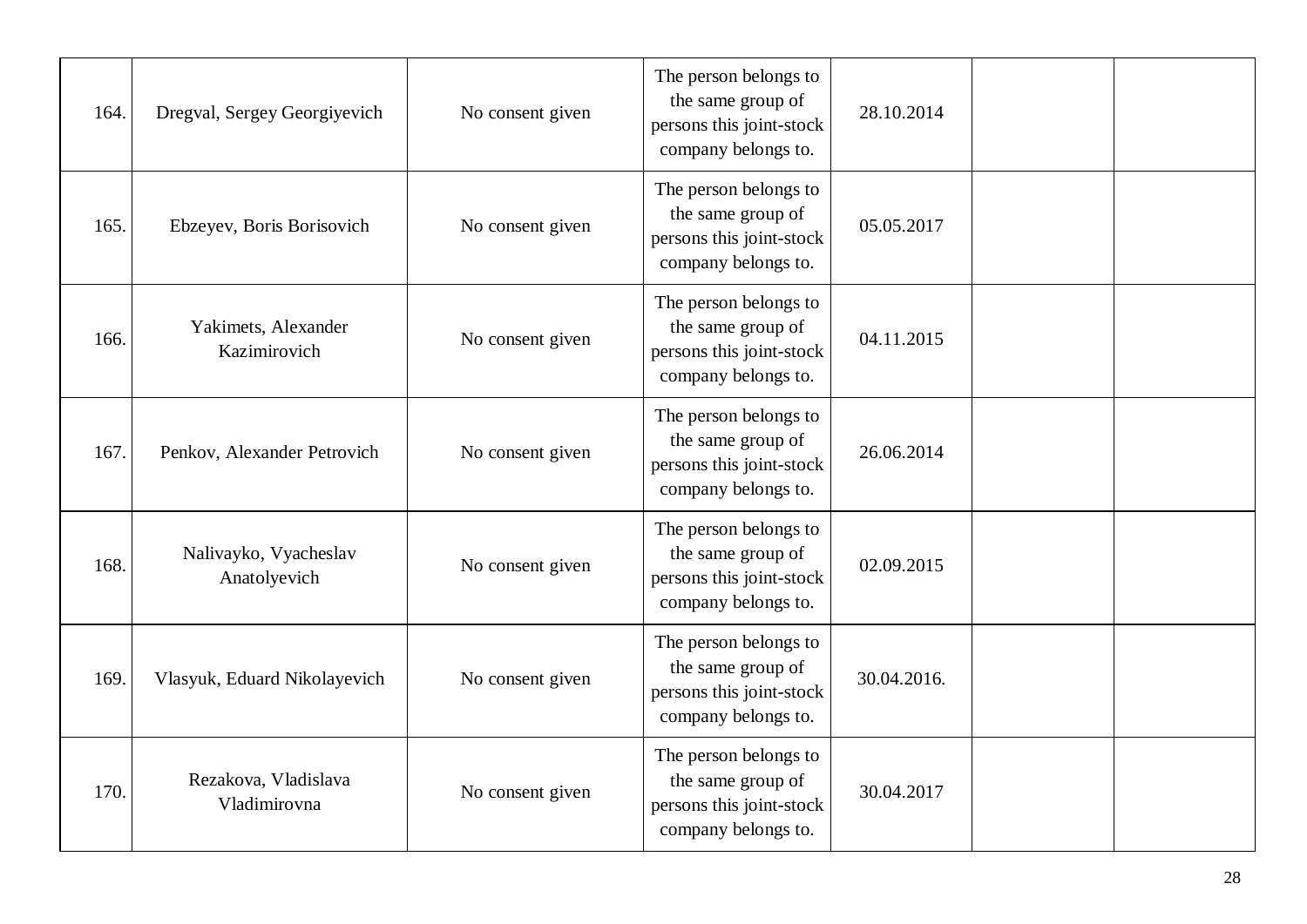| 171. | Sokolov, Roman Sergeyevich     | No consent given | The person belongs to<br>the same group of<br>persons this joint-stock<br>company belongs to. | 27.04.2016 |  |
|------|--------------------------------|------------------|-----------------------------------------------------------------------------------------------|------------|--|
| 172  | Domanin, Alexander Viktorovich | No consent given | The person belongs to<br>the same group of<br>persons this joint-stock<br>company belongs to. | 06.05.2016 |  |
| 173. | Peshkurov, Vadim Ilyich        | No consent given | The person belongs to<br>the same group of<br>persons this joint-stock<br>company belongs to. | 16.06.2016 |  |
| 174. | Kalenyuk, Yegor Vladimirovich  | No consent given | The person belongs to<br>the same group of<br>persons this joint-stock<br>company belongs to. | 22.06.2016 |  |
| 175. | Sizikov, Sergey Valentinovich  | No consent given | The person belongs to<br>the same group of<br>persons this joint-stock<br>company belongs to. | 19.04.2016 |  |
| 176. | Kuzmin, Igor Anatolyevich      | No consent given | The person is a<br>member of the<br>Management Board of<br>the joint-stock<br>company.        | 22.08.2016 |  |
| 177. | Pavlov, Vadim Alekseyevich     | No consent given | The person is a<br>member of the<br>Management Board of                                       | 22.08.2016 |  |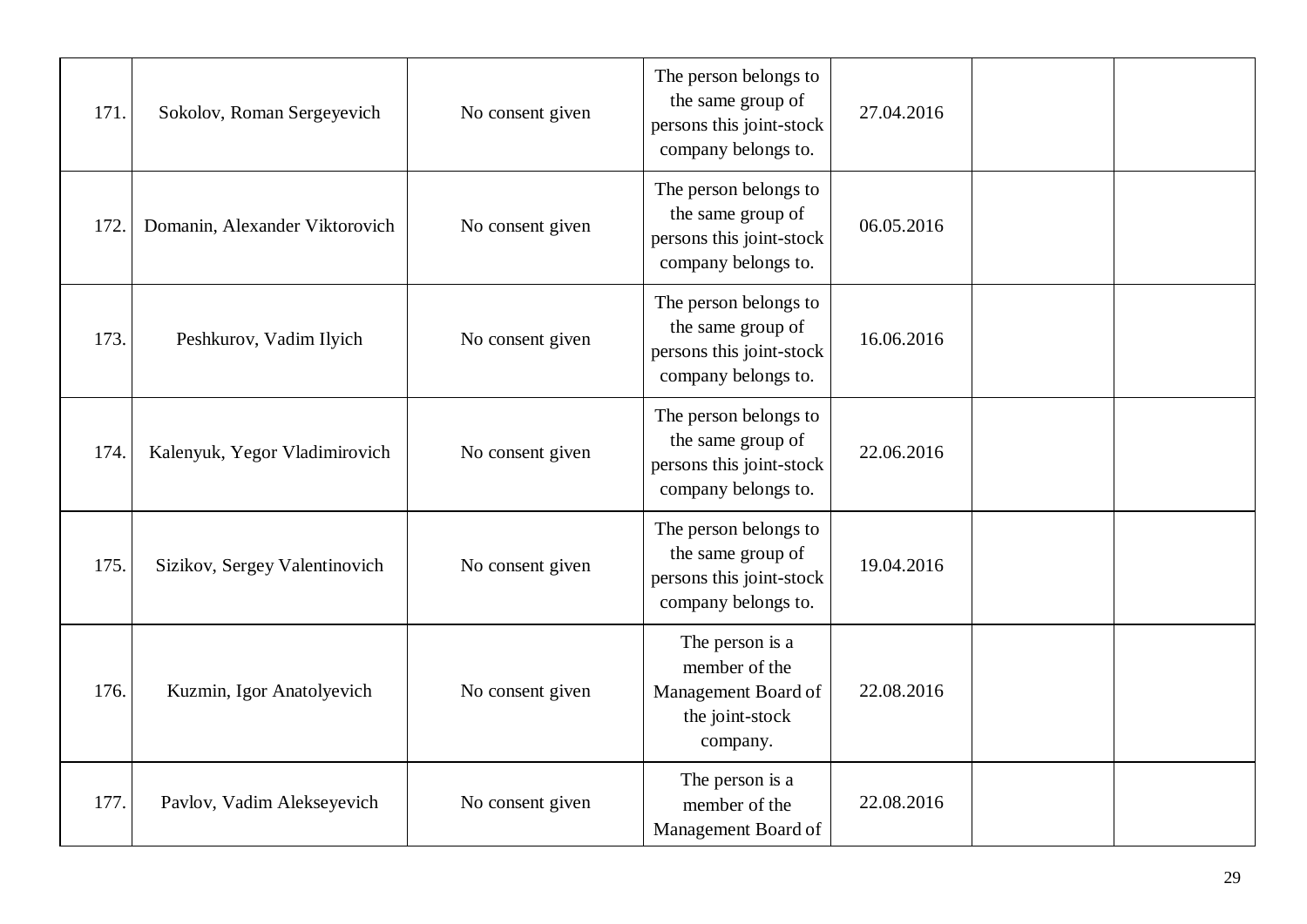|      |                                  |                  | the joint-stock<br>company.                                                                   |            |  |
|------|----------------------------------|------------------|-----------------------------------------------------------------------------------------------|------------|--|
| 178. | Lukyanets, Yury Igorevich        | No consent given | The person belongs to<br>the same group of<br>persons this joint-stock<br>company belongs to. | 01.09.2016 |  |
| 179. | Ivanov, Vitaly Valeryevich       | No consent given | The person belongs to<br>the same group of<br>persons this joint-stock<br>company belongs to. | 17.05.2017 |  |
| 180. | Ponomarenko, Oleg Vladimirovich  | No consent given | The person belongs to<br>the same group of<br>persons this joint-stock<br>company belongs to. | 11.10.2016 |  |
| 181. | Savchuk, Sergey Yuryevich        | No consent given | The person belongs to<br>the same group of<br>persons this joint-stock<br>company belongs to. | 11.10.2016 |  |
| 182. | Slyshenkov, Alexey Yevgenyevich  | No consent given | The person belongs to<br>the same group of<br>persons this joint-stock<br>company belongs to. | 01.12.2016 |  |
| 183. | Lavlinsky, Roman Mikhailovich    | No consent given | The person belongs to<br>the same group of<br>persons this joint-stock<br>company belongs to. | 06.12.2016 |  |
| 184. | Lebedev, Vladimir Aleksandrovich | No consent given | The person belongs to<br>the same group of                                                    | 01.12.2016 |  |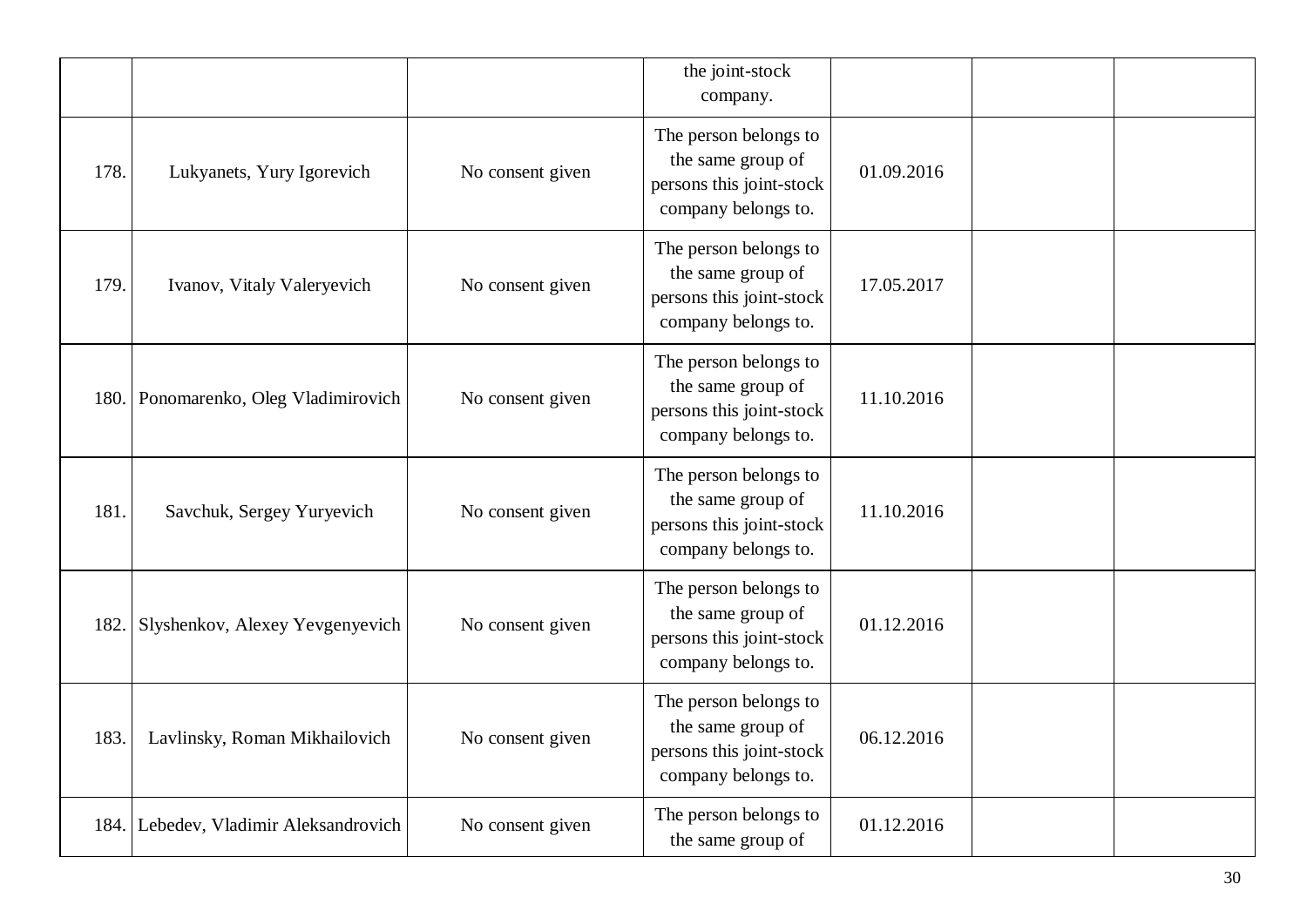|      |                                       |                  | persons this joint-stock<br>company belongs to.                                               |            |  |
|------|---------------------------------------|------------------|-----------------------------------------------------------------------------------------------|------------|--|
| 185. | Golinko, Andrey Anatolyevich          | No consent given | The person belongs to<br>the same group of<br>persons this joint-stock<br>company belongs to. | 30.12.2016 |  |
| 186. | Godyna, Aleksey Alexeyevich           | No consent given | The person belongs to<br>the same group of<br>persons this joint-stock<br>company belongs to. | 01.02.2017 |  |
| 187. | Zhukov, Alexander Sergeyevich         | No consent given | The person belongs to<br>the same group of<br>persons this joint-stock<br>company belongs to. | 05.12.2016 |  |
| 188. | Yeroshenko, Konstantin<br>Viktorovich | No consent given | The person belongs to<br>the same group of<br>persons this joint-stock<br>company belongs to. | 19.05.2017 |  |
| 189. | Kadyrov, Alexander<br>Vladimirovich   | No consent given | The person belongs to<br>the same group of<br>persons this joint-stock<br>company belongs to. | 02.02.2017 |  |
| 190. | Vasin, Dmitry Alexeyevich             | No consent given | The person belongs to<br>the same group of<br>persons this joint-stock<br>company belongs to. | 21.03.2017 |  |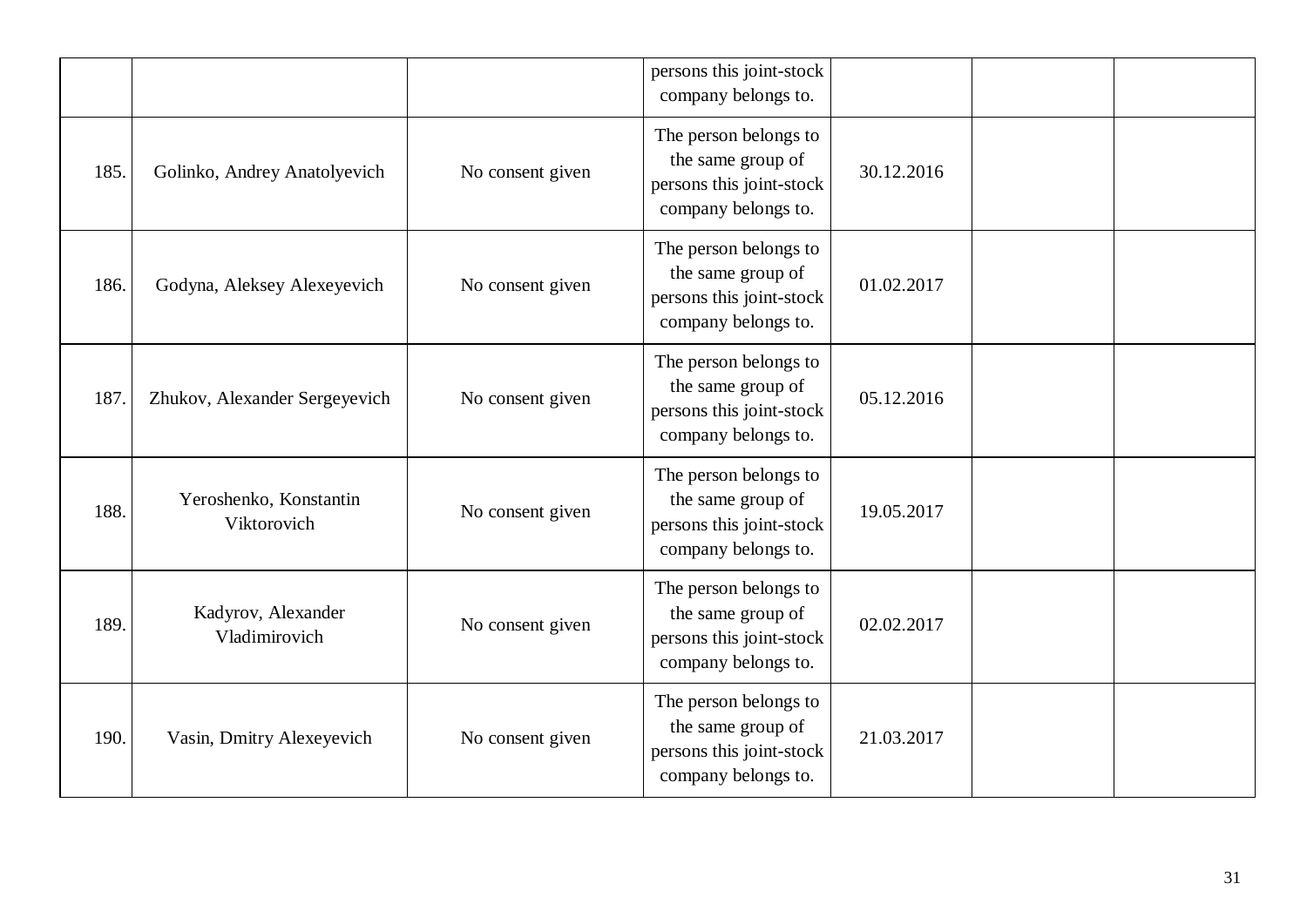| 191. | Konoval, Andrey Viktorovich    | No consent given | The person belongs to<br>the same group of<br>persons this joint-stock<br>company belongs to. | 21.03.2017 |  |
|------|--------------------------------|------------------|-----------------------------------------------------------------------------------------------|------------|--|
| 192. | Mazurovskaya, Larisa Vadimovna | No consent given | The person belongs to<br>the same group of<br>persons this joint-stock<br>company belongs to. | 09.03.2017 |  |
| 193. | Kukan, Anzaur Muratovich       | No consent given | The person belongs to<br>the same group of<br>persons this joint-stock<br>company belongs to. | 13.03.2017 |  |
| 194. | Budnevsky, Vadim Viktorovich   | No consent given | The person belongs to<br>the same group of<br>persons this joint-stock<br>company belongs to. | 28.03.2017 |  |
| 195. | Tishchenko, Sergey Ivanovich   | No consent given | The person belongs to<br>the same group of<br>persons this joint-stock<br>company belongs to. | 04.04.2017 |  |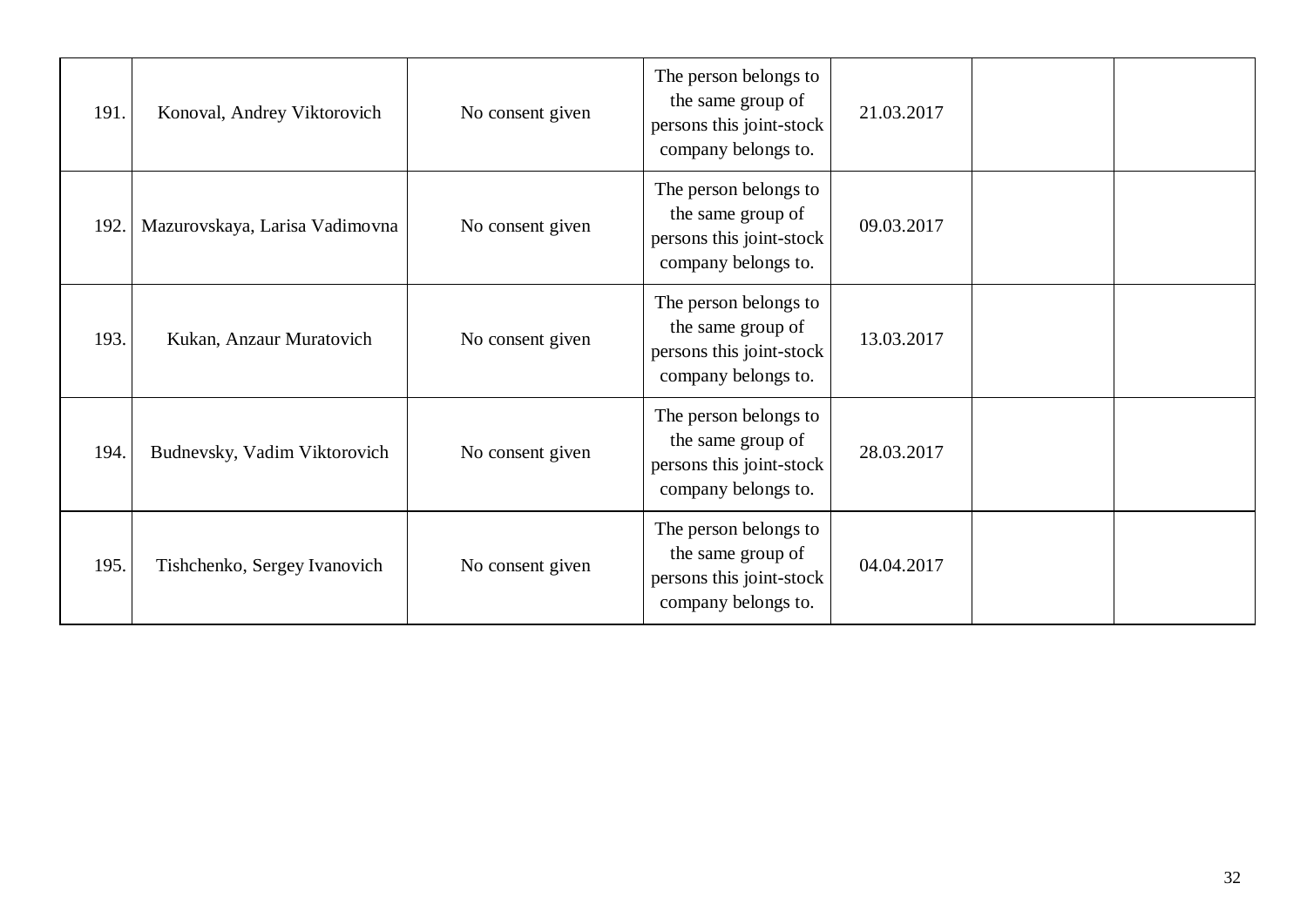**II. Changes having occurred in the list of affiliates during the period:**

| Trom |  |
|------|--|
|------|--|

**from 3 1 0 3 2 0 1 7** to **3 0 0 6 2 0 1 7**

| No. | Change contents                                                                        | Date of change occurrence   Date of change recording | in the list of affiliates |
|-----|----------------------------------------------------------------------------------------|------------------------------------------------------|---------------------------|
|     | Change in the date of occurrence of the reason for person to be qualified as affiliate | 13.06.2017                                           | 30.06.2017                |

Contents of affiliate details prior to change:

| Zharikov, Alexey Nikolayevich | No consent given | Member of the Board<br>of Directors of the<br>joint-stock company | 08.06.2016 |  |
|-------------------------------|------------------|-------------------------------------------------------------------|------------|--|

Contents of affiliate details after change:

| Zharikov, Alexey Nikolayevich | No consent given | Member of the Board<br>of Directors of the<br>joint-stock company | 13.06.2017 |  |
|-------------------------------|------------------|-------------------------------------------------------------------|------------|--|

| No. | Change contents                                                                        | Date of change occurrence | Date of change recording<br>in the list of affiliates |
|-----|----------------------------------------------------------------------------------------|---------------------------|-------------------------------------------------------|
|     | Change in the date of occurrence of the reason for person to be qualified as affiliate | 13.06.2017                | 30.06.2017                                            |

| $\overline{3}$ | Lavrova, Marina Alexandrovna | No consent given | Member of the Board<br>of Directors of the<br>joint-stock company | 08.06.2016 |  |
|----------------|------------------------------|------------------|-------------------------------------------------------------------|------------|--|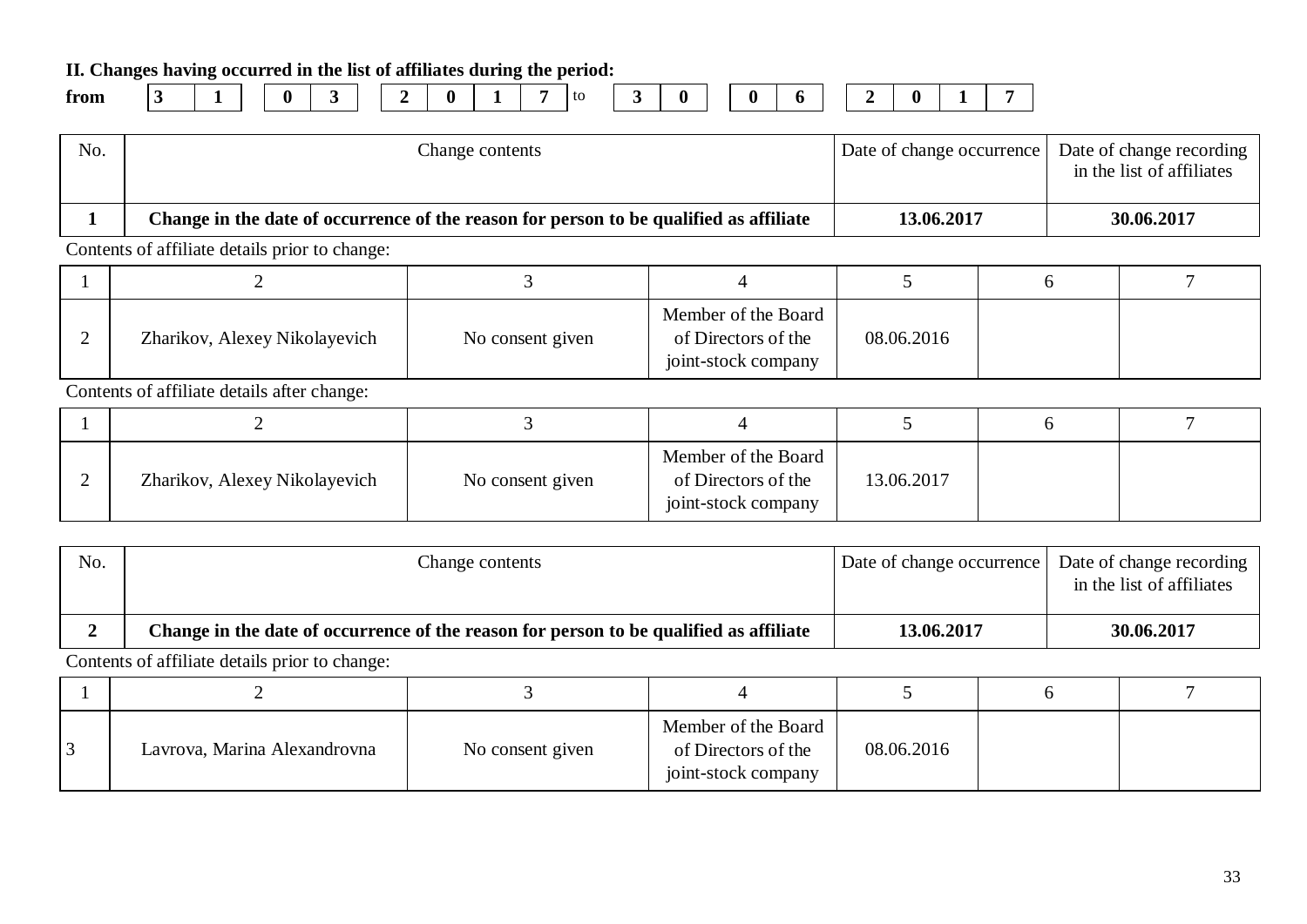| Lavrova, Marina Alexandrovna | No consent given | Member of the Board<br>of Directors of the<br>joint-stock company | 13.06.2017 |  |
|------------------------------|------------------|-------------------------------------------------------------------|------------|--|

| No. | Change contents                                                                        | Date of change occurrence | Date of change recording<br>in the list of affiliates |
|-----|----------------------------------------------------------------------------------------|---------------------------|-------------------------------------------------------|
|     | Change in the date of occurrence of the reason for person to be qualified as affiliate | 13.06.2017                | 30.06.2017                                            |
|     |                                                                                        |                           |                                                       |

|                | $\overline{2}$                      | 3                | $\overline{4}$                                                                                    | 5          | 6 |  |
|----------------|-------------------------------------|------------------|---------------------------------------------------------------------------------------------------|------------|---|--|
|                |                                     |                  | The person is a Sole<br>Executive Body of<br>the Joint-Stock<br>Company:                          | 25.04.2014 |   |  |
| $\overline{4}$ | Letyagin, Alexander Vyacheslavovich | No consent given | Member of the<br>Collegial Executive<br>Body of the joint-<br>stock company                       | 25.04.2014 |   |  |
|                |                                     |                  | The person belongs to<br>the same group of<br>persons this joint-<br>stock company<br>belongs to. | 25.04.2014 |   |  |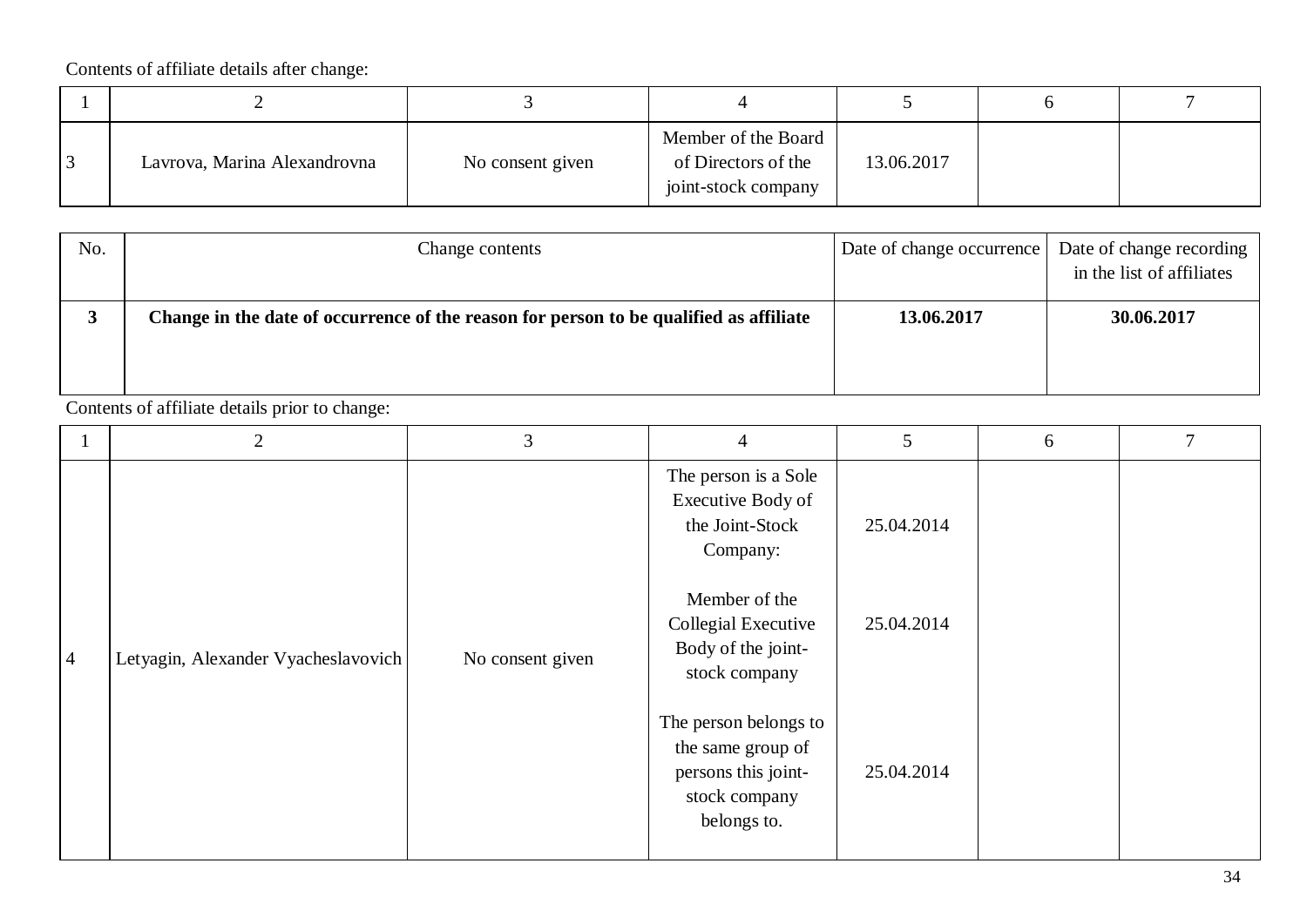|  | Member of the Board |            |  |
|--|---------------------|------------|--|
|  | of Directors of the | 08.06.2016 |  |
|  | joint-stock company |            |  |

|                | 2                                   | 3                | $\overline{4}$                                                                                    | 5          | 6 | 7 |
|----------------|-------------------------------------|------------------|---------------------------------------------------------------------------------------------------|------------|---|---|
|                |                                     |                  | The person is a Sole<br>Executive Body of<br>the Joint-Stock<br>Company:                          | 25.04.2014 |   |   |
|                |                                     |                  | Member of the<br>Collegial Executive<br>Body of the joint-<br>stock company                       | 25.04.2014 |   |   |
| $\overline{4}$ | Letyagin, Alexander Vyacheslavovich | No consent given | The person belongs<br>to the same group of<br>persons this joint-<br>stock company<br>belongs to. | 25.04.2014 |   |   |
|                |                                     |                  | Member of the<br><b>Board of Directors</b><br>of the joint-stock<br>company                       | 13.06.2017 |   |   |

| No. | Change contents                                                                        | Date of change occurrence   Date of change recording | in the list of affiliates |
|-----|----------------------------------------------------------------------------------------|------------------------------------------------------|---------------------------|
|     | Change in the date of occurrence of the reason for person to be qualified as affiliate | 13.06.2017                                           | 30.06.2017                |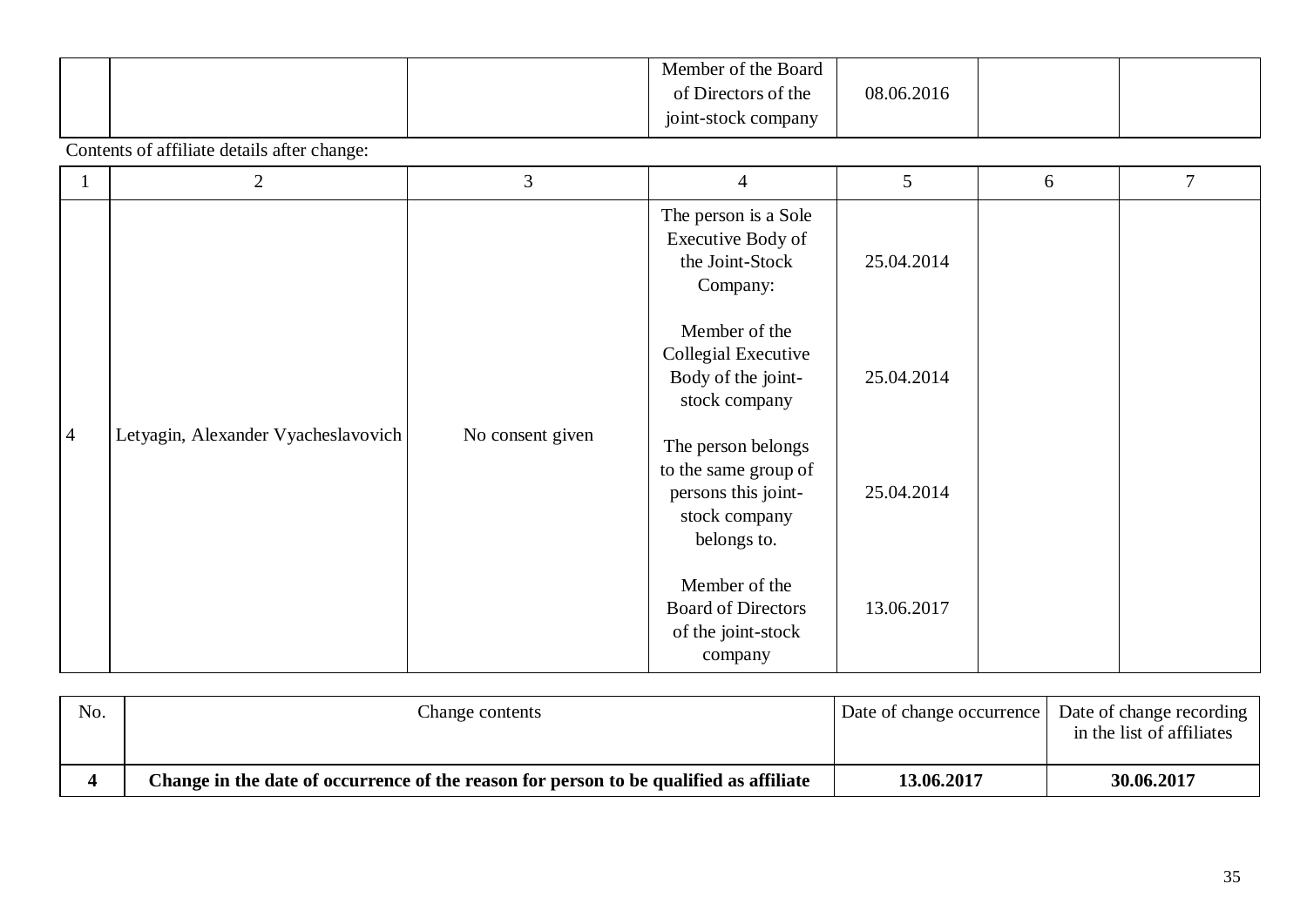| Mangarov, Yury Nikolayevich | No consent given | Member of the Board<br>of Directors of the<br>joint-stock company | 08.06.2016 |  |
|-----------------------------|------------------|-------------------------------------------------------------------|------------|--|

Contents of affiliate details after change:

| Mangarov, Yury Nikolayevich | No consent given | Member of the Board<br>of Directors of the<br>joint-stock company | 13.06.2017 |  |
|-----------------------------|------------------|-------------------------------------------------------------------|------------|--|

| No. | Change contents                                                                        |            | Date of change occurrence Date of change recording<br>in the list of affiliates |
|-----|----------------------------------------------------------------------------------------|------------|---------------------------------------------------------------------------------|
|     | Change in the date of occurrence of the reason for person to be qualified as affiliate | 13.06.2017 | 30.06.2017                                                                      |

Contents of affiliate details prior to change:

| 8 | Stepanova, Mariya Dmitriyevna | No consent given | Member of the Board<br>of Directors of the<br>joint-stock company | 08.06.2016 |  |
|---|-------------------------------|------------------|-------------------------------------------------------------------|------------|--|

| $\overline{8}$ | Stepanova, Mariya Dmitriyevna | No consent given | Member of the Board<br>of Directors of the<br>joint-stock company | 13.06.2017 |  |
|----------------|-------------------------------|------------------|-------------------------------------------------------------------|------------|--|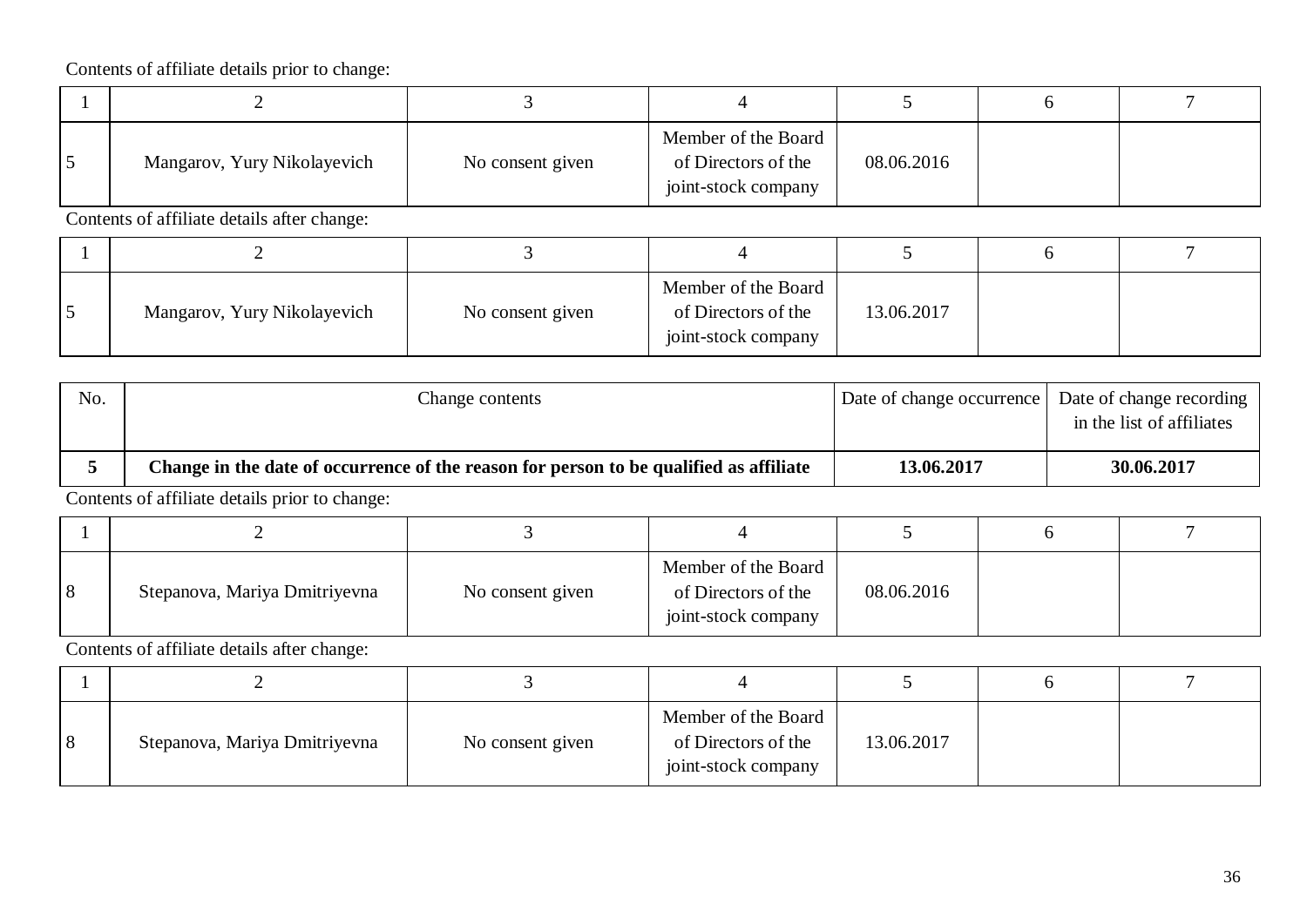| No. | Change contents                                                                        | Date of change occurrence   Date of change recording | in the list of affiliates |
|-----|----------------------------------------------------------------------------------------|------------------------------------------------------|---------------------------|
|     | Change in the date of occurrence of the reason for person to be qualified as affiliate | 13.06.2017                                           | 30.06.2017                |

| Filkin, Roman Alexeyevich | No consent given | Member of the Board<br>of Directors of the<br>joint-stock company | 08.06.2016 |  |
|---------------------------|------------------|-------------------------------------------------------------------|------------|--|

Contents of affiliate details after change:

| -                         |                  |                                                                   |            |  |
|---------------------------|------------------|-------------------------------------------------------------------|------------|--|
| Filkin, Roman Alexeyevich | No consent given | Member of the Board<br>of Directors of the<br>joint-stock company | 13.06.2017 |  |

| No. | Change contents                                                                        | Date of change occurrence Date of change recording |                           |
|-----|----------------------------------------------------------------------------------------|----------------------------------------------------|---------------------------|
|     |                                                                                        |                                                    | in the list of affiliates |
|     | Change in the date of occurrence of the reason for person to be qualified as affiliate | <b>13.06.2017</b>                                  | 30.06.2017                |

| 10 | Schevchuk, Alexander Viktorovich            | No consent given | Member of the Board<br>of Directors of the<br>joint-stock company | 08.06.2016 |  |  |  |  |  |
|----|---------------------------------------------|------------------|-------------------------------------------------------------------|------------|--|--|--|--|--|
|    | Contents of affiliate details after change: |                  |                                                                   |            |  |  |  |  |  |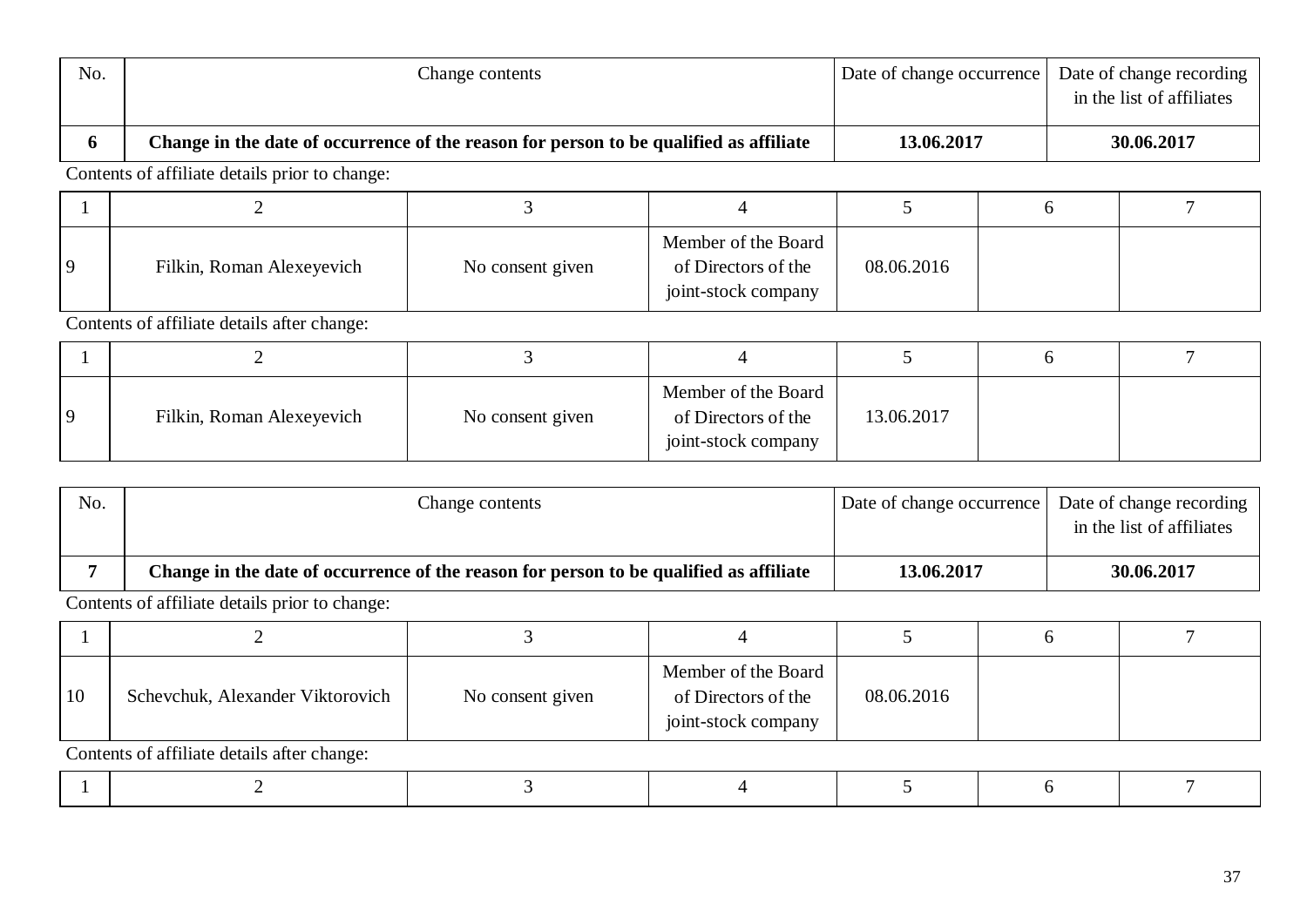| 10 | Schevchuk, Alexander Viktorovich | No consent given | Member of the Board<br>of Directors of the<br>joint-stock company | 13.06.2017 |  |  |
|----|----------------------------------|------------------|-------------------------------------------------------------------|------------|--|--|
|----|----------------------------------|------------------|-------------------------------------------------------------------|------------|--|--|

| No. | Change contents                                                                        | Date of change occurrence | Date of change recording<br>in the list of affiliates |
|-----|----------------------------------------------------------------------------------------|---------------------------|-------------------------------------------------------|
|     | Change in the date of occurrence of the reason for person to be qualified as affiliate | 19.05.2017                | 30.06.2017                                            |

| 190 | Yeroshenko, Konstantin Viktorovich | No consent given | The person belongs to<br>the same group of<br>persons this joint-stock<br>company belongs to. | 30.03.2017 |  |
|-----|------------------------------------|------------------|-----------------------------------------------------------------------------------------------|------------|--|

Contents of affiliate details after change:

| 188 | Yeroshenko, Konstantin Viktorovich | No consent given | The person belongs to<br>the same group of<br>persons this joint-stock<br>company belongs to. | 19.05.2017 |  |
|-----|------------------------------------|------------------|-----------------------------------------------------------------------------------------------|------------|--|

| No. | Change contents                                                                        | Date of change occurrence   Date of change recording | in the list of affiliates |
|-----|----------------------------------------------------------------------------------------|------------------------------------------------------|---------------------------|
|     | Change in the date of occurrence of the reason for person to be qualified as affiliate | 17.05.2017                                           | 30.06.2017                |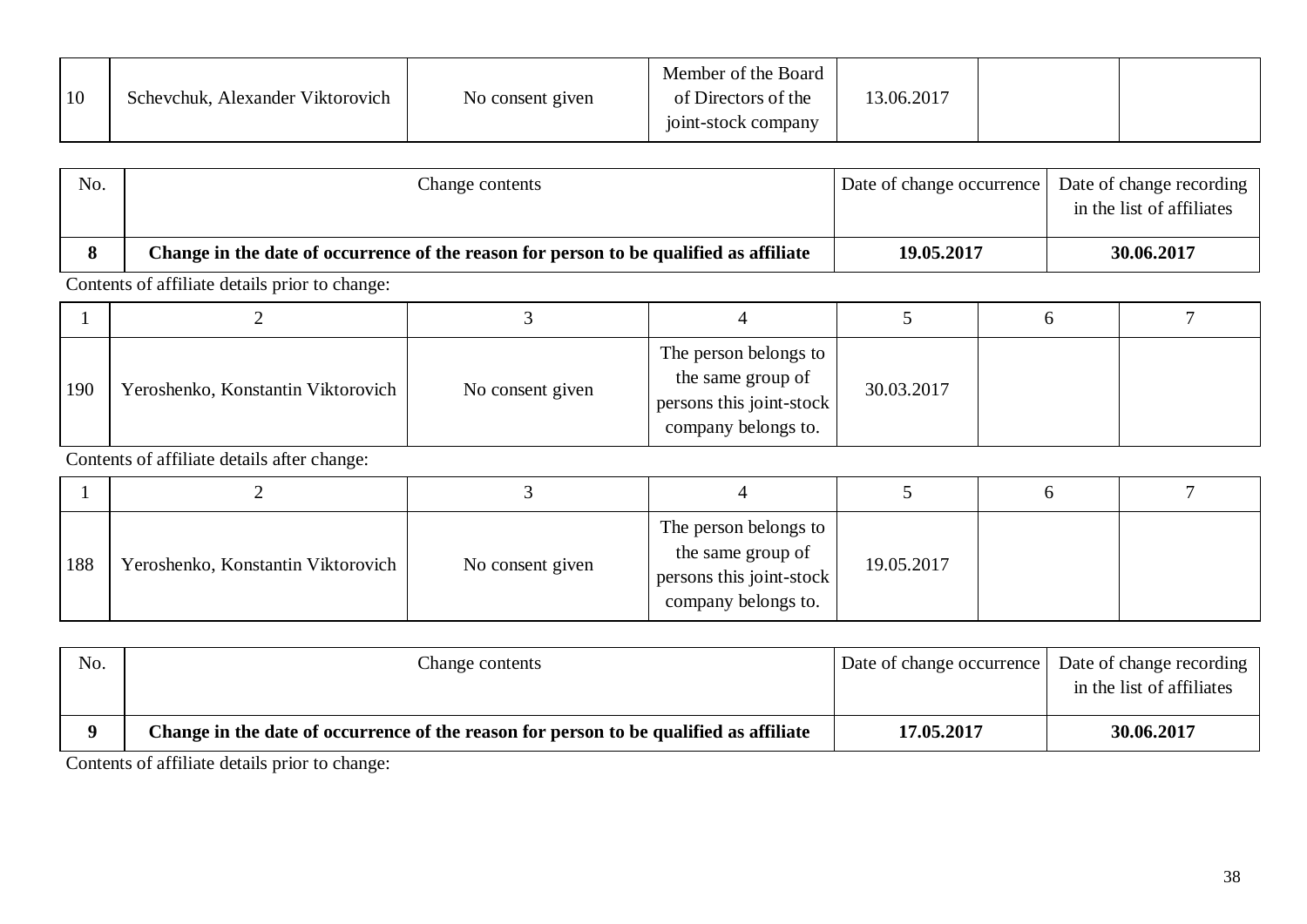| 181 | Ivanov, Vitaly Valeryevich | No consent given | The person belongs to<br>the same group of<br>persons this joint-stock<br>company belongs to. | 17.11.2016 |  |
|-----|----------------------------|------------------|-----------------------------------------------------------------------------------------------|------------|--|

| 179 | Ivanov, Vitaly Valeryevich | No consent given | The person belongs to<br>the same group of<br>persons this joint-stock<br>company belongs to. | 17.05.2017 |  |
|-----|----------------------------|------------------|-----------------------------------------------------------------------------------------------|------------|--|

| No. | Change contents                                                                        | Date of change occurrence   Date of change recording | in the list of affiliates |
|-----|----------------------------------------------------------------------------------------|------------------------------------------------------|---------------------------|
| 10  | Change in the date of occurrence of the reason for person to be qualified as affiliate | 30.04.2017                                           | 30.06.2017                |
|     |                                                                                        |                                                      |                           |

Contents of affiliate details prior to change:

| 171 | Rezakova, Vladislava Vladimirovna | No consent given | The person belongs to<br>the same group of<br>persons this joint-stock<br>company belongs to. | 30.04.2016 |  |
|-----|-----------------------------------|------------------|-----------------------------------------------------------------------------------------------|------------|--|

| 170 | Rezakova, Vladislava Vladimirovna | No consent given | The person belongs to<br>the same group of<br>persons this joint-stock<br>company belongs to. | 30.04.2017 |  |
|-----|-----------------------------------|------------------|-----------------------------------------------------------------------------------------------|------------|--|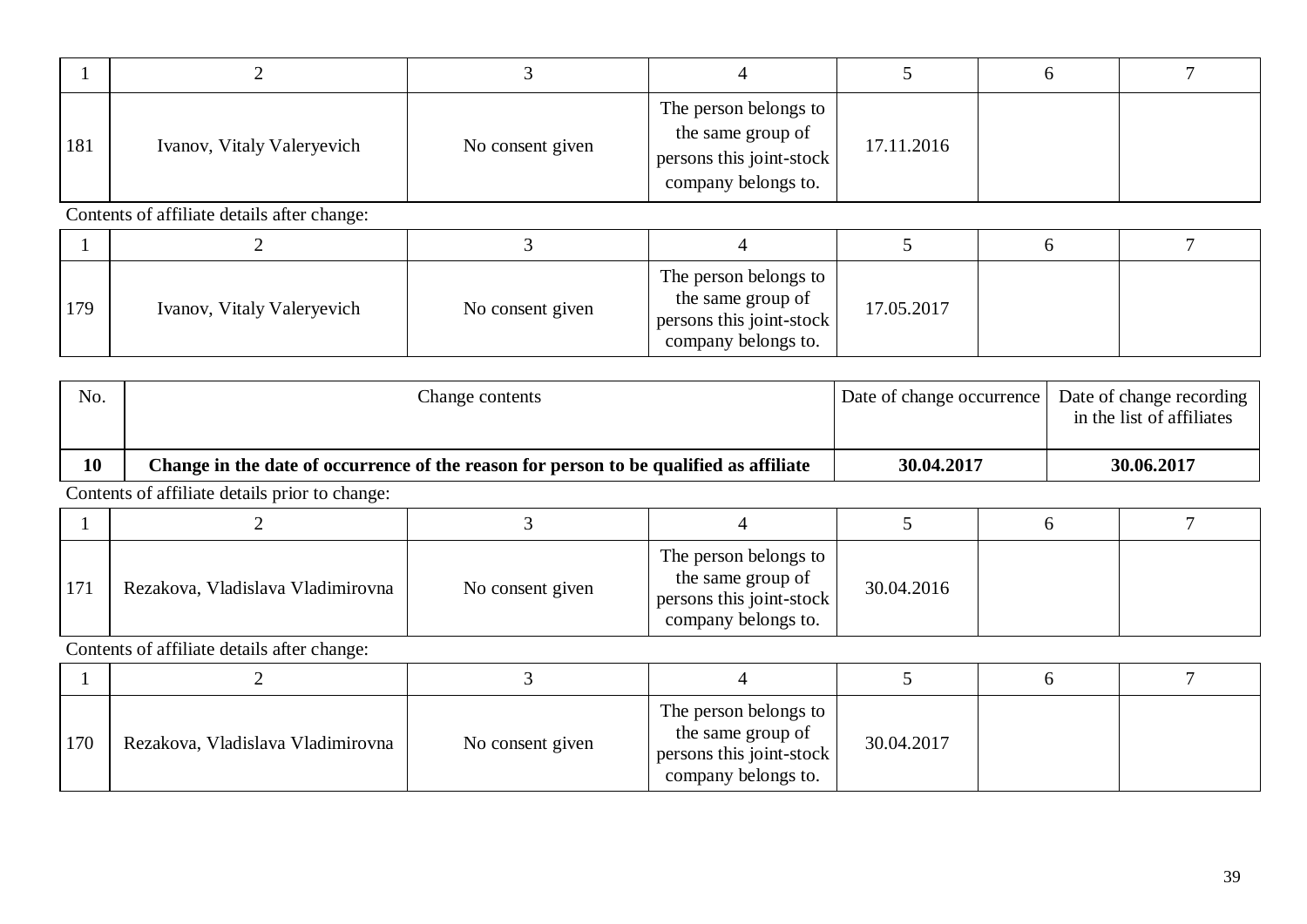| No. | Change contents                                                                        | Date of change occurrence   Date of change recording | in the list of affiliates |
|-----|----------------------------------------------------------------------------------------|------------------------------------------------------|---------------------------|
| 11  | Change in the date of occurrence of the reason for person to be qualified as affiliate | 21.04.2017                                           | 30.06.2017                |

| 158 | Terentyev, Stanislav Nikolayevich | No consent given | The person belongs to<br>the same group of<br>persons this joint-stock<br>company belongs to. | 04.03.2014 |  |
|-----|-----------------------------------|------------------|-----------------------------------------------------------------------------------------------|------------|--|

Contents of affiliate details after change:

| 158 | Terentyev, Stanislav Nikolayevich | No consent given | The person belongs to<br>the same group of<br>persons this joint-stock<br>company belongs to. | 21.04.2017 |  |
|-----|-----------------------------------|------------------|-----------------------------------------------------------------------------------------------|------------|--|

| Change in the date of occurrence of the reason for person to be qualified as affiliate | .03.201 | 30.06.2017 |  |  |  |  |  |
|----------------------------------------------------------------------------------------|---------|------------|--|--|--|--|--|
| Contents of affiliate details prior to change:                                         |         |            |  |  |  |  |  |

| 146 | Vasilyev, Vladimir Vasilyevich | No consent given | The person belongs to<br>the same group of<br>persons this joint-stock<br>company belongs to. | 18.03.2016 |  |
|-----|--------------------------------|------------------|-----------------------------------------------------------------------------------------------|------------|--|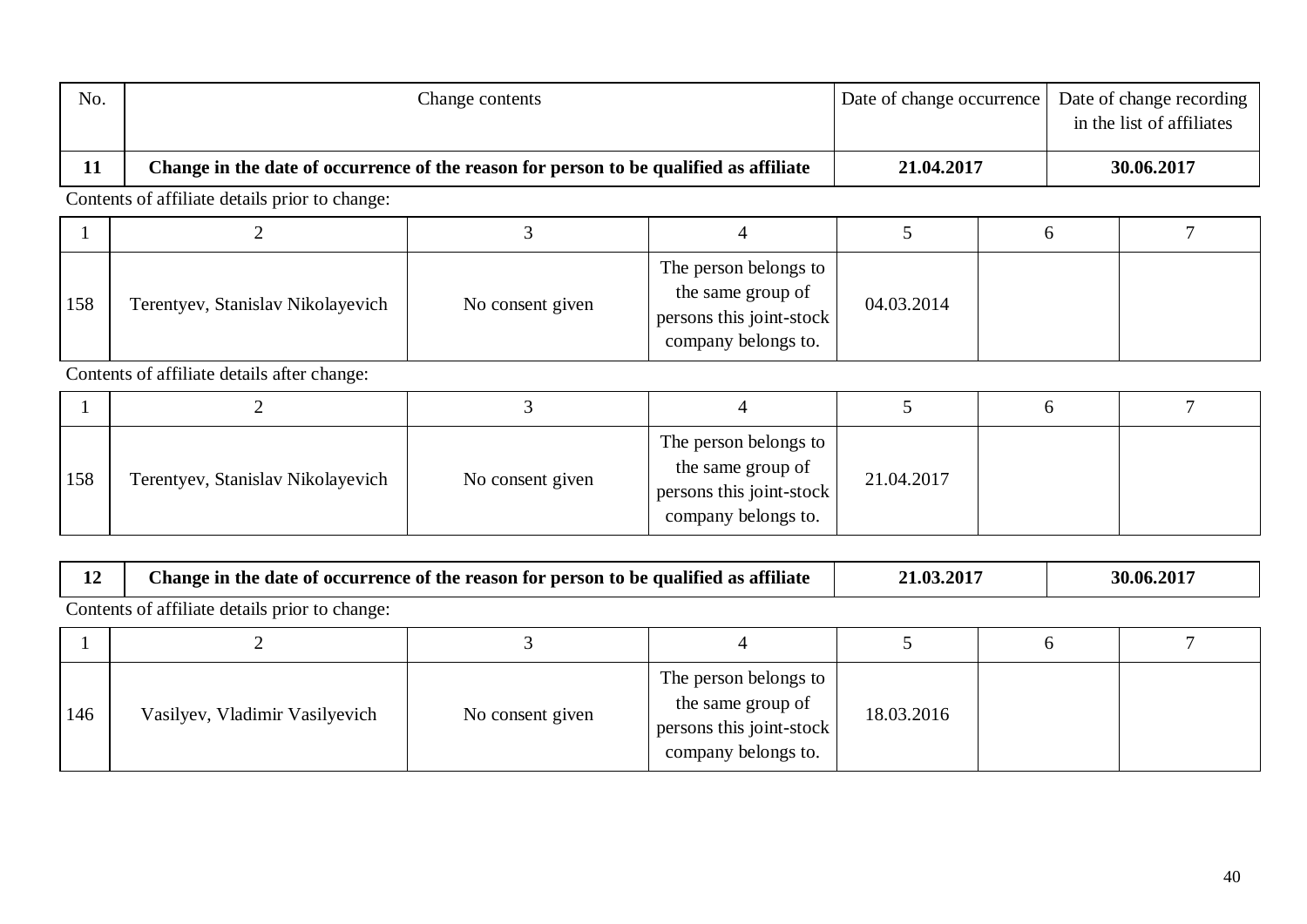| 146 | Vasilyev, Vladimir Vasilyevich | No consent given | The person belongs to<br>the same group of<br>persons this joint-stock<br>company belongs to. | 21.03.2017 |  |
|-----|--------------------------------|------------------|-----------------------------------------------------------------------------------------------|------------|--|

| ∸ | <b>GOO'T</b><br>$\blacksquare$<br>' person to be '<br>:hange in<br>t occurrence<br>-the<br>the reason for<br>. qualified as<br>; attılıato<br>date<br>: OI<br>- OI | 5.201<br>ብ-<br>∩ | 201<br>30.06.7<br>∠u |
|---|--------------------------------------------------------------------------------------------------------------------------------------------------------------------|------------------|----------------------|
|---|--------------------------------------------------------------------------------------------------------------------------------------------------------------------|------------------|----------------------|

Contents of affiliate details prior to change:

| 166 | Ebzeyev, Boris Borisovich | No consent given | The person belongs to<br>the same group of<br>persons this joint-stock<br>company belongs to. | 17.06.2014 |  |
|-----|---------------------------|------------------|-----------------------------------------------------------------------------------------------|------------|--|

| 165 | Ebzeyev, Boris Borisovich | No consent given | The person belongs to<br>the same group of<br>persons this joint-stock<br>company belongs to. | 05.05.2017 |  |
|-----|---------------------------|------------------|-----------------------------------------------------------------------------------------------|------------|--|

| . . | Change in the date of occurrence of the reason for person to be qualified as $\epsilon$ | 4.201 | .2017  |  |  |  |  |  |  |
|-----|-----------------------------------------------------------------------------------------|-------|--------|--|--|--|--|--|--|
|     | : attılıate                                                                             | .04   | 30.06. |  |  |  |  |  |  |
|     | Contents<br>e details prior to change:<br>, of affiliate                                |       |        |  |  |  |  |  |  |

| 156 | Mosin, Igor Alexeyevich | No consent given | The person belongs to<br>the same group of<br>persons this joint-stock | 31.12.2016 |  |
|-----|-------------------------|------------------|------------------------------------------------------------------------|------------|--|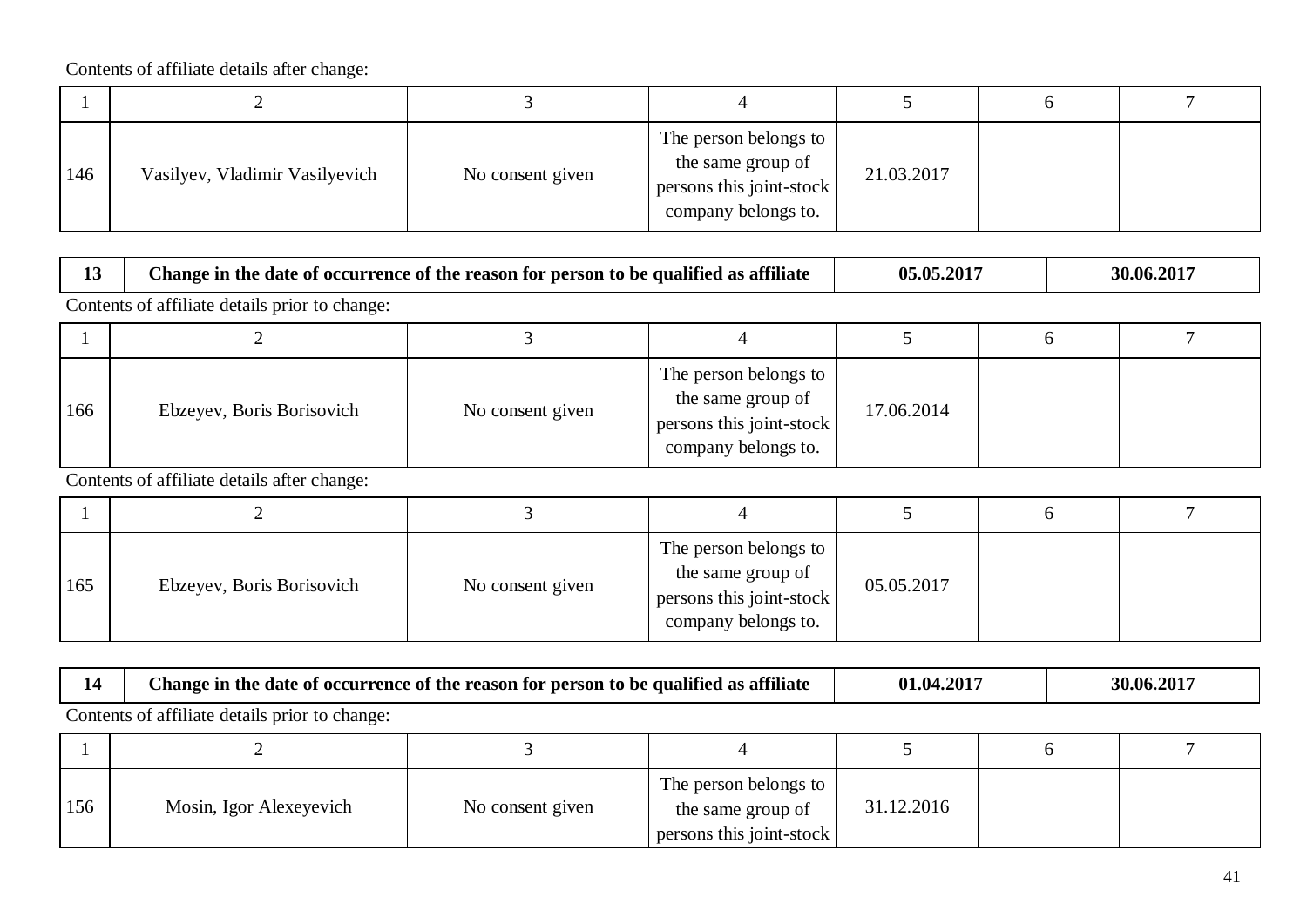|  | company<br>belongs<br>TO. |  |  |
|--|---------------------------|--|--|

 $\mathsf{r}$ 

| 156 | Mosin, Igor Alexeyevich | No consent given | The person belongs to<br>the same group of<br>persons this joint-stock<br>company belongs to. | 01.04.2017 |  |
|-----|-------------------------|------------------|-----------------------------------------------------------------------------------------------|------------|--|

| 15  | Change in the date of occurrence of the reason for person to be qualified as affiliate | 11.05.2017       |                                                                                               | 30.06.2017 |  |  |  |  |  |  |
|-----|----------------------------------------------------------------------------------------|------------------|-----------------------------------------------------------------------------------------------|------------|--|--|--|--|--|--|
|     | Contents of affiliate details prior to change:                                         |                  |                                                                                               |            |  |  |  |  |  |  |
|     |                                                                                        |                  |                                                                                               |            |  |  |  |  |  |  |
| 152 | Sergeyev, Alexey Alexanderovich                                                        | No consent given | The person belongs to<br>the same group of<br>persons this joint-stock<br>company belongs to. | 08.05.2013 |  |  |  |  |  |  |

Contents of affiliate details after change:

| 152 | Sergeyev, Alexey Alexanderovich | No consent given | The person belongs to<br>the same group of<br>persons this joint-stock<br>company belongs to. | 11.05.2017 |  |
|-----|---------------------------------|------------------|-----------------------------------------------------------------------------------------------|------------|--|

| 10.    | <b>0011</b><br>' form and<br>Anange<br>Hegal<br>organizational<br>the<br>attılıate a<br>l location of | .201'<br>5.06. | 0.201'<br>\$0.06 |  |  |  |  |
|--------|-------------------------------------------------------------------------------------------------------|----------------|------------------|--|--|--|--|
| $\sim$ | .                                                                                                     |                |                  |  |  |  |  |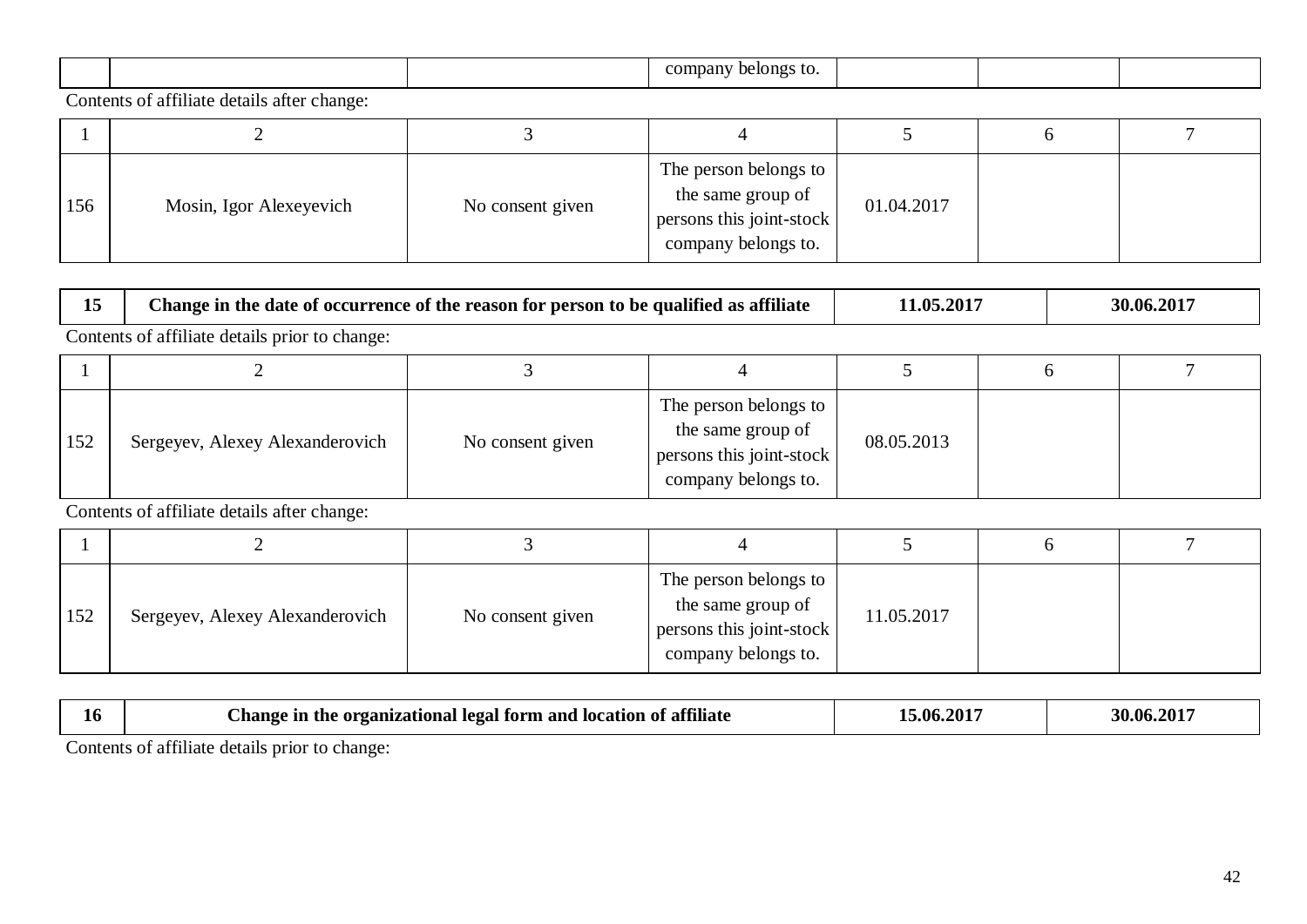| 37 | <b>Public Joint-Stock Company</b><br>"Interregional Distribution Grid<br>Company of Center and Privolzhye" | 33 Rozhdestvenskaya str.,<br>Nizhny Novgorod, 603950 | The person belongs to<br>the same group of<br>persons this joint-stock<br>company belongs to. | 01.07.2008 |  |  |  |  |  |
|----|------------------------------------------------------------------------------------------------------------|------------------------------------------------------|-----------------------------------------------------------------------------------------------|------------|--|--|--|--|--|
|    | Contents of affiliate details after change:                                                                |                                                      |                                                                                               |            |  |  |  |  |  |

| 37 | <b>Public Joint-Stock Company</b><br>"Interregional Distribution Grid"<br>Company of Center and Privolzhye" | Nizhny Novgorod, Russia | The person belongs to<br>the same group of<br>persons this joint-stock<br>company belongs to. | 01.07.2008 |  |
|----|-------------------------------------------------------------------------------------------------------------|-------------------------|-----------------------------------------------------------------------------------------------|------------|--|

| No. | Change contents                                                                                                                 | Date of change occurrence Date of change recording | in the list of affiliates |
|-----|---------------------------------------------------------------------------------------------------------------------------------|----------------------------------------------------|---------------------------|
|     | Person's exclusion from the list of affiliates due to termination of the reasons for the<br>person to be qualified as affiliate | 13.06.2017                                         | 30.06.2017                |

| Akimov, Leonid Yuryevich | No consent given | Member of the Board<br>of Directors of the<br>joint-stock company | 08.06.2016 |  |
|--------------------------|------------------|-------------------------------------------------------------------|------------|--|

Contents of affiliate details after change:

| The person ceased to be an affiliate and was excluded from the list<br>: ∩t attılıates |  |  |  |  |  |  |  |  |
|----------------------------------------------------------------------------------------|--|--|--|--|--|--|--|--|

The person ceased to be an affiliate and was excluded from the list of affiliates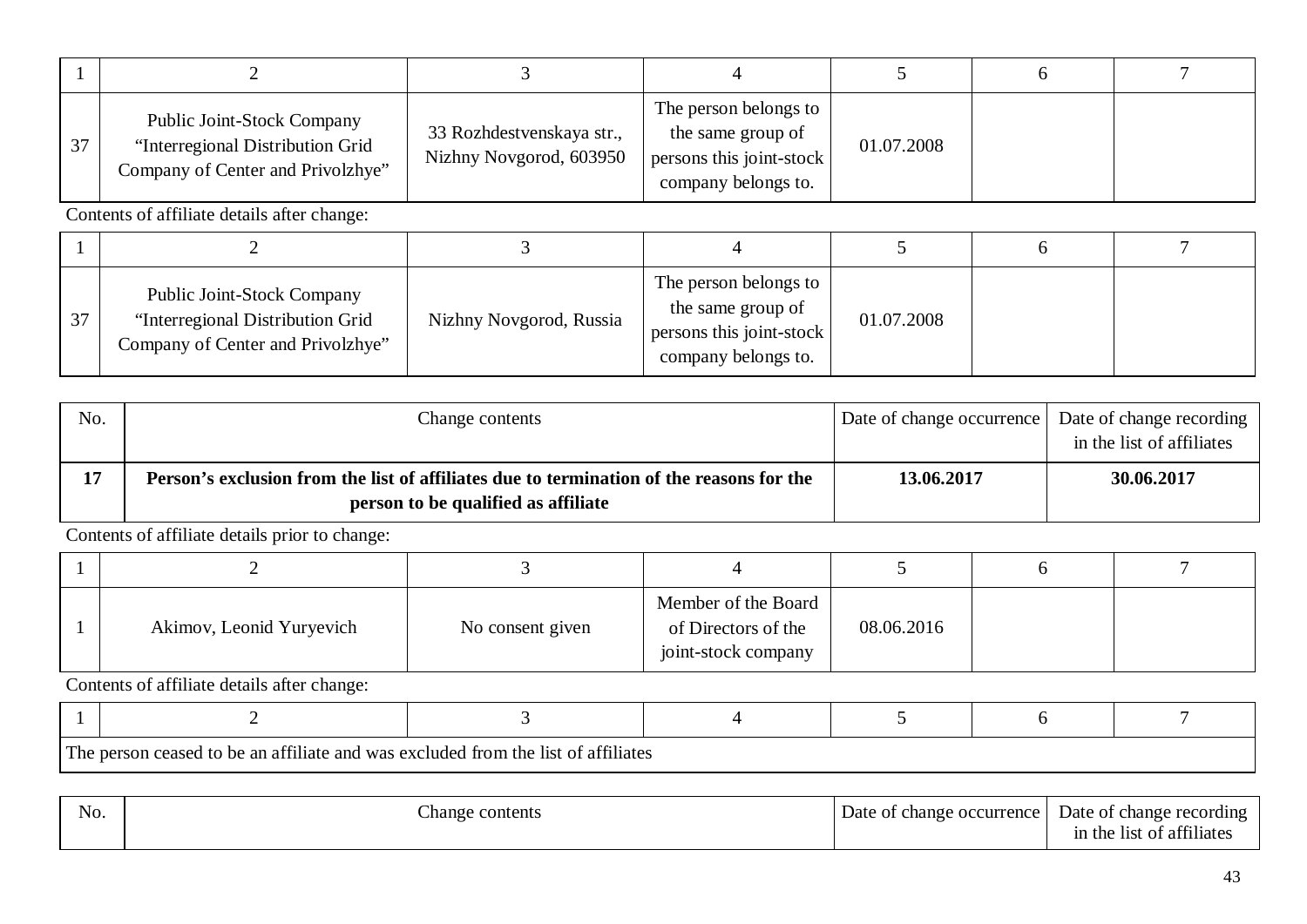| 18 | Person's exclusion from the list of affiliates due to termination of the reasons for the | person to be qualified as affiliate | 13.06.2017                                                        |            | 30.06.2017 |  |  |  |  |
|----|------------------------------------------------------------------------------------------|-------------------------------------|-------------------------------------------------------------------|------------|------------|--|--|--|--|
|    | Contents of affiliate details prior to change:                                           |                                     |                                                                   |            |            |  |  |  |  |
|    |                                                                                          |                                     |                                                                   |            |            |  |  |  |  |
| 6  | Pokrovsky, Sergey Vadimovich                                                             | No consent given                    | Member of the Board<br>of Directors of the<br>joint-stock company | 08.06.2016 |            |  |  |  |  |
|    | Contents of affiliate details after change:                                              |                                     |                                                                   |            |            |  |  |  |  |
|    |                                                                                          |                                     |                                                                   |            |            |  |  |  |  |
|    | The person ceased to be an affiliate and was excluded from the list of affiliates        |                                     |                                                                   |            |            |  |  |  |  |

| No. | Change contents                                                                                                                 | Date of change occurrence | Date of change recording<br>in the list of affiliates |
|-----|---------------------------------------------------------------------------------------------------------------------------------|---------------------------|-------------------------------------------------------|
| 19  | Person's exclusion from the list of affiliates due to termination of the reasons for the<br>person to be qualified as affiliate | 28.03.2017                | 30.06.2017                                            |

| Seleznev, Viktor Yuryevich<br>No consent given | The person belongs to<br>the same group of<br>persons this joint-stock<br>company belongs to. | 01.03.2016 |  |
|------------------------------------------------|-----------------------------------------------------------------------------------------------|------------|--|
|                                                | Member of the Board<br>of Directors of the<br>joint-stock company                             | 08.06.2016 |  |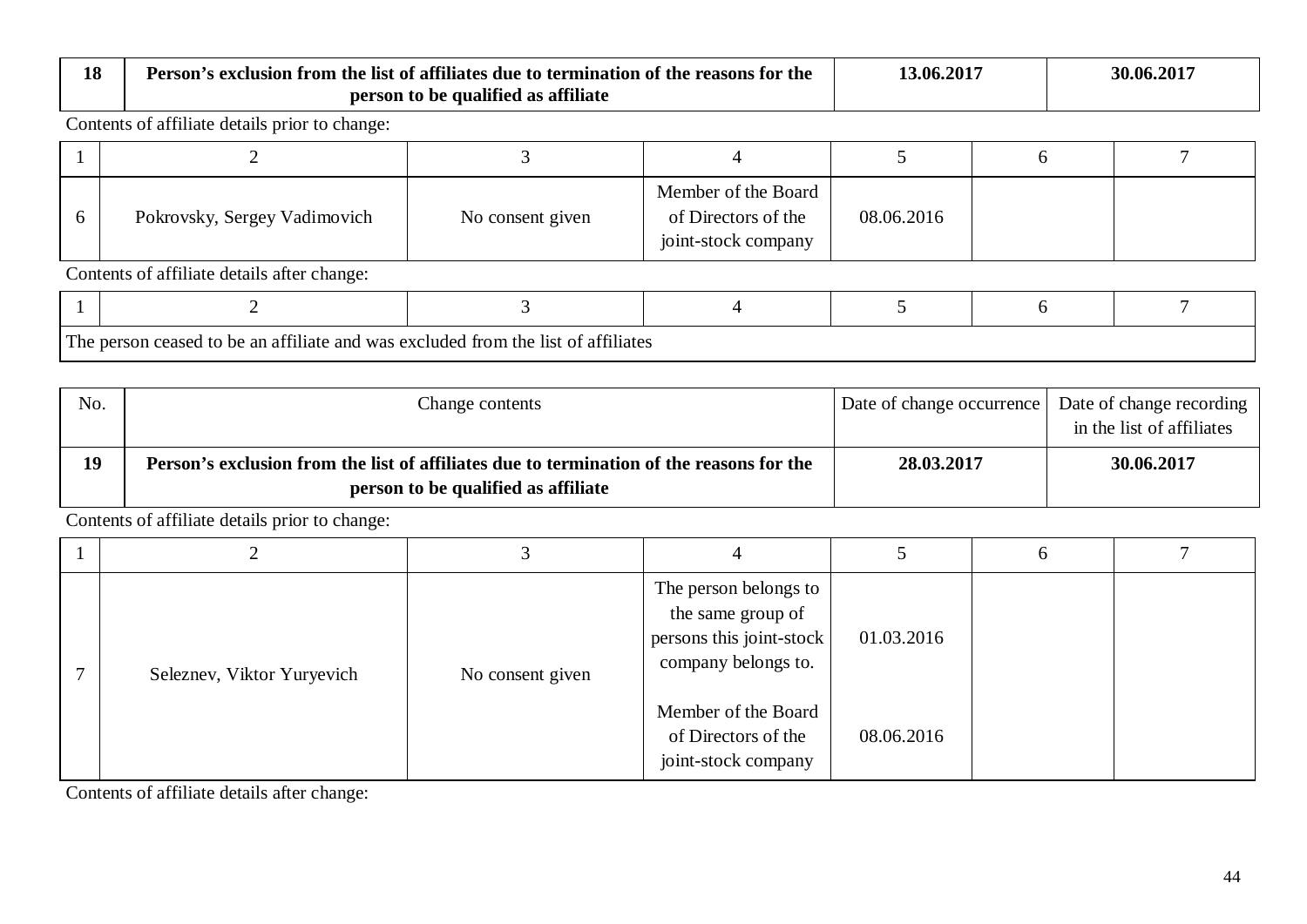| m.<br>1 he | exclude<br>the.<br>was<br>attuliates<br>an ar<br>t∩ he<br>†111ate ang<br>~SO1 |  |  |  |  |  |  |
|------------|-------------------------------------------------------------------------------|--|--|--|--|--|--|

| No. | Change contents                                                                                                                 | Date of change occurrence   Date of change recording | in the list of affiliates |
|-----|---------------------------------------------------------------------------------------------------------------------------------|------------------------------------------------------|---------------------------|
| 20  | Person's exclusion from the list of affiliates due to termination of the reasons for the<br>person to be qualified as affiliate | 13.06.2017                                           | 30.06.2017                |

| Erdyniyev, Anton Alexandrovich | No consent given | Member of the Board<br>of Directors of the<br>joint-stock company | 08.06.2016 |  |
|--------------------------------|------------------|-------------------------------------------------------------------|------------|--|

Contents of affiliate details after change:

| Tha | a an affiliate and was a<br>$h \Delta$<br>reaser<br>$+\circ$ | ີ ຕະນ<br>s excluded from the list of affiliates. |  |  |
|-----|--------------------------------------------------------------|--------------------------------------------------|--|--|

| No. | Change contents                                                                                                                 | Date of change occurrence | Date of change recording<br>in the list of affiliates |
|-----|---------------------------------------------------------------------------------------------------------------------------------|---------------------------|-------------------------------------------------------|
| 21  | Person's exclusion from the list of affiliates due to termination of the reasons for the<br>person to be qualified as affiliate | 31,03,2017                | 30.06.2017                                            |

| 176 | Malkov, Andrey Vasilyevich | No consent given | The person belongs to<br>the same group of<br>persons this joint-stock<br>company belongs to. | 02.06.2016 |  |
|-----|----------------------------|------------------|-----------------------------------------------------------------------------------------------|------------|--|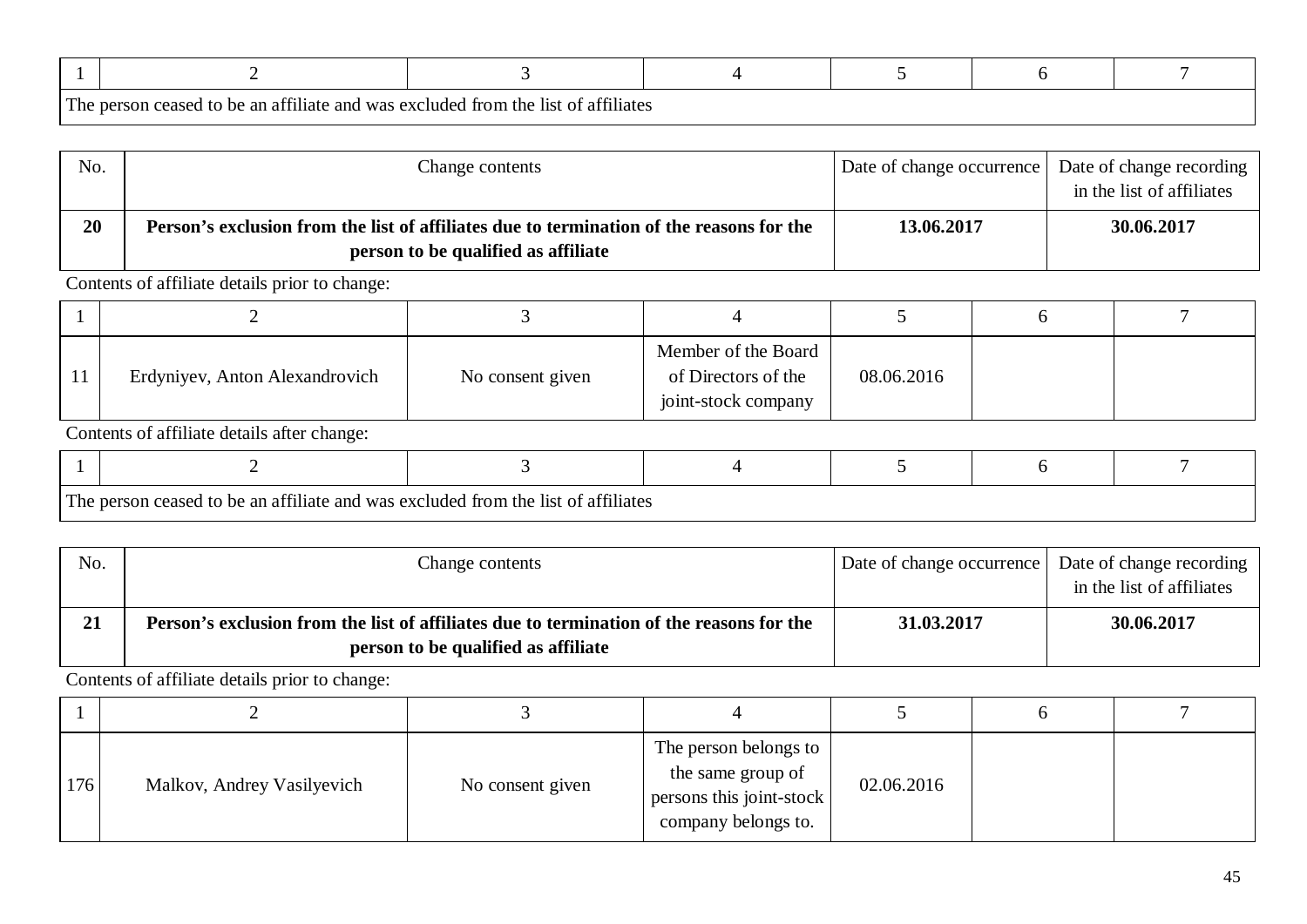| The | $\hat{ }$ be an attiliate and was excluded from $\hat{ }$ .<br>$\alpha$ | †h≙<br>t of attiliates.<br>- 11 C T |  |  |
|-----|-------------------------------------------------------------------------|-------------------------------------|--|--|

| No. | Change contents                                                                                                                 | Date of change occurrence | Date of change recording<br>in the list of affiliates |
|-----|---------------------------------------------------------------------------------------------------------------------------------|---------------------------|-------------------------------------------------------|
| 22  | Person's exclusion from the list of affiliates due to termination of the reasons for the<br>person to be qualified as affiliate | 03.04.2017                | 30.06.2017                                            |

Contents of affiliate details prior to change:

| 160 | Sukhotskaya, Olesya Andreyevna | No consent given | The person belongs to<br>the same group of<br>persons this joint-stock<br>company belongs to. | 18.02.2014 |  |
|-----|--------------------------------|------------------|-----------------------------------------------------------------------------------------------|------------|--|

Contents of affiliate details after change:

| l cont<br>ı ne | $\sim$ $\sim$ $\sim$<br>$\alpha$ an affiliate and was excluded from the list.<br>∣ f∩ he<br>cessed | .<br>of attiliates |  |  |
|----------------|----------------------------------------------------------------------------------------------------|--------------------|--|--|

| No. | Change contents                                                                                                              | Date of change occurrence | Date of change recording<br>in the list of affiliates |
|-----|------------------------------------------------------------------------------------------------------------------------------|---------------------------|-------------------------------------------------------|
| 23  | Person's inclusion in the list of affiliates due to appearance of the reasons for the person<br>to be qualified as affiliate | 28.03.2017                | 30.06.2017                                            |

Contents of affiliate details prior to change:

| l com<br>i në n | 0.021<br>has not<br>rson<br>- 1 N<br>าทเ<br>יי<br>шкин<br>.<br>.<br>. |  |  |  |  |  |  |  |  |  |
|-----------------|-----------------------------------------------------------------------|--|--|--|--|--|--|--|--|--|

the person has not been an affiliate till the moment of their inclusion in the list of affiliates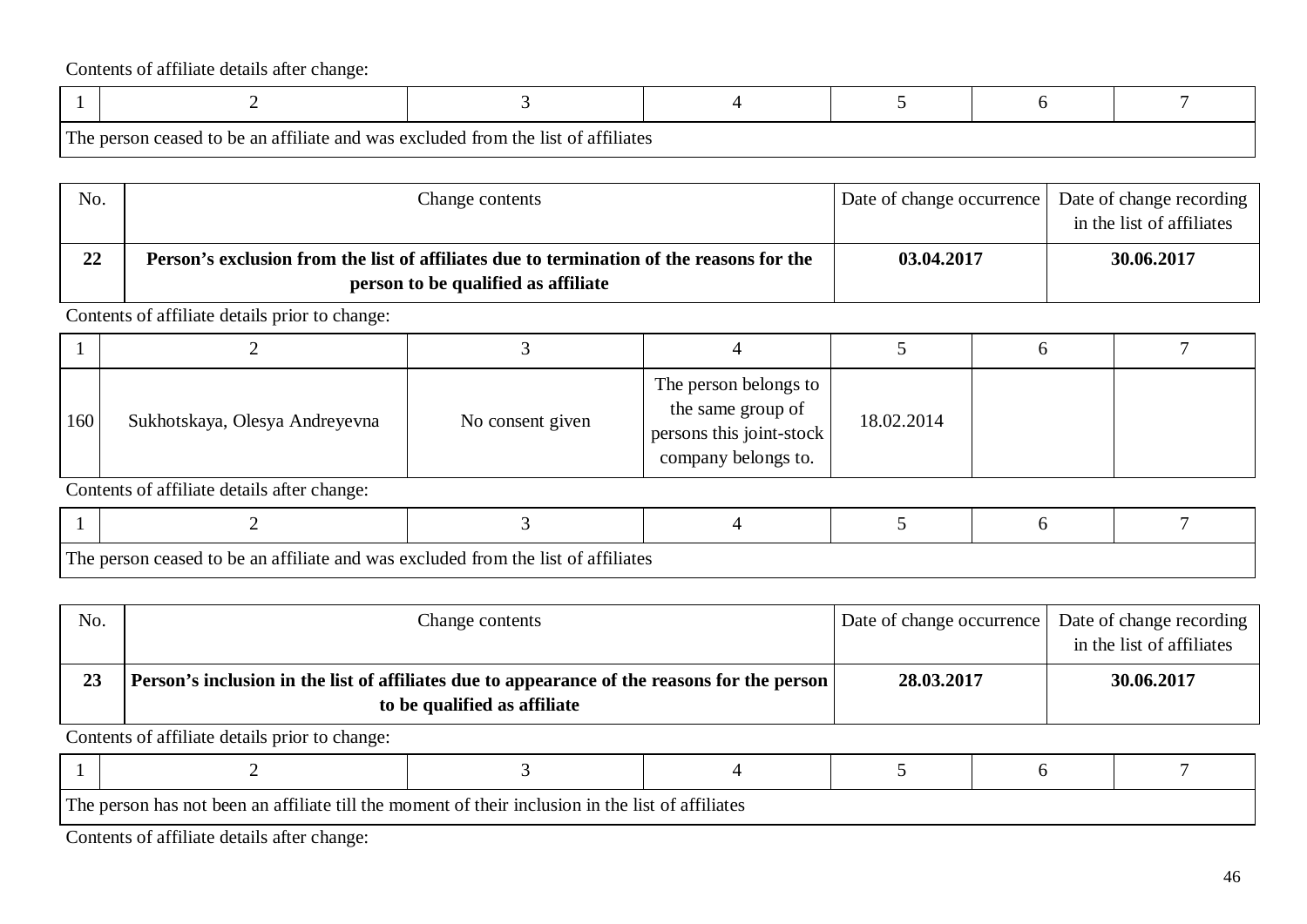| 194 | Budnevsky, Vadim Viktorovich | No consent given | The person belongs to<br>the same group of<br>persons this joint-stock<br>company belongs to. | 28.03.2017 |  |
|-----|------------------------------|------------------|-----------------------------------------------------------------------------------------------|------------|--|

| No. | Change contents                                                                                                              | Date of change occurrence | Date of change recording<br>in the list of affiliates |
|-----|------------------------------------------------------------------------------------------------------------------------------|---------------------------|-------------------------------------------------------|
| 24  | Person's inclusion in the list of affiliates due to appearance of the reasons for the person<br>to be qualified as affiliate | 04.04.2017                | 30.06.2017                                            |

| $\overline{ }$ |  |  |  |
|----------------|--|--|--|

The person has not been an affiliate till the moment of their inclusion in the list of affiliates

Contents of affiliate details after change:

| 195 | Tishchenko, Sergey Ivanovich | No consent given | The person belongs to<br>the same group of<br>persons this joint-stock<br>company belongs to. | 04.04.2017 |  |
|-----|------------------------------|------------------|-----------------------------------------------------------------------------------------------|------------|--|

| No. | Change contents                                                                                                              | Date of change occurrence | Date of change recording<br>in the list of affiliates |  |  |  |  |
|-----|------------------------------------------------------------------------------------------------------------------------------|---------------------------|-------------------------------------------------------|--|--|--|--|
| 25  | Person's inclusion in the list of affiliates due to appearance of the reasons for the person<br>to be qualified as affiliate | 13.06.2017                | 30.06.2017                                            |  |  |  |  |
|     | Contents of affiliate details prior to change.                                                                               |                           |                                                       |  |  |  |  |

|--|--|--|--|--|--|--|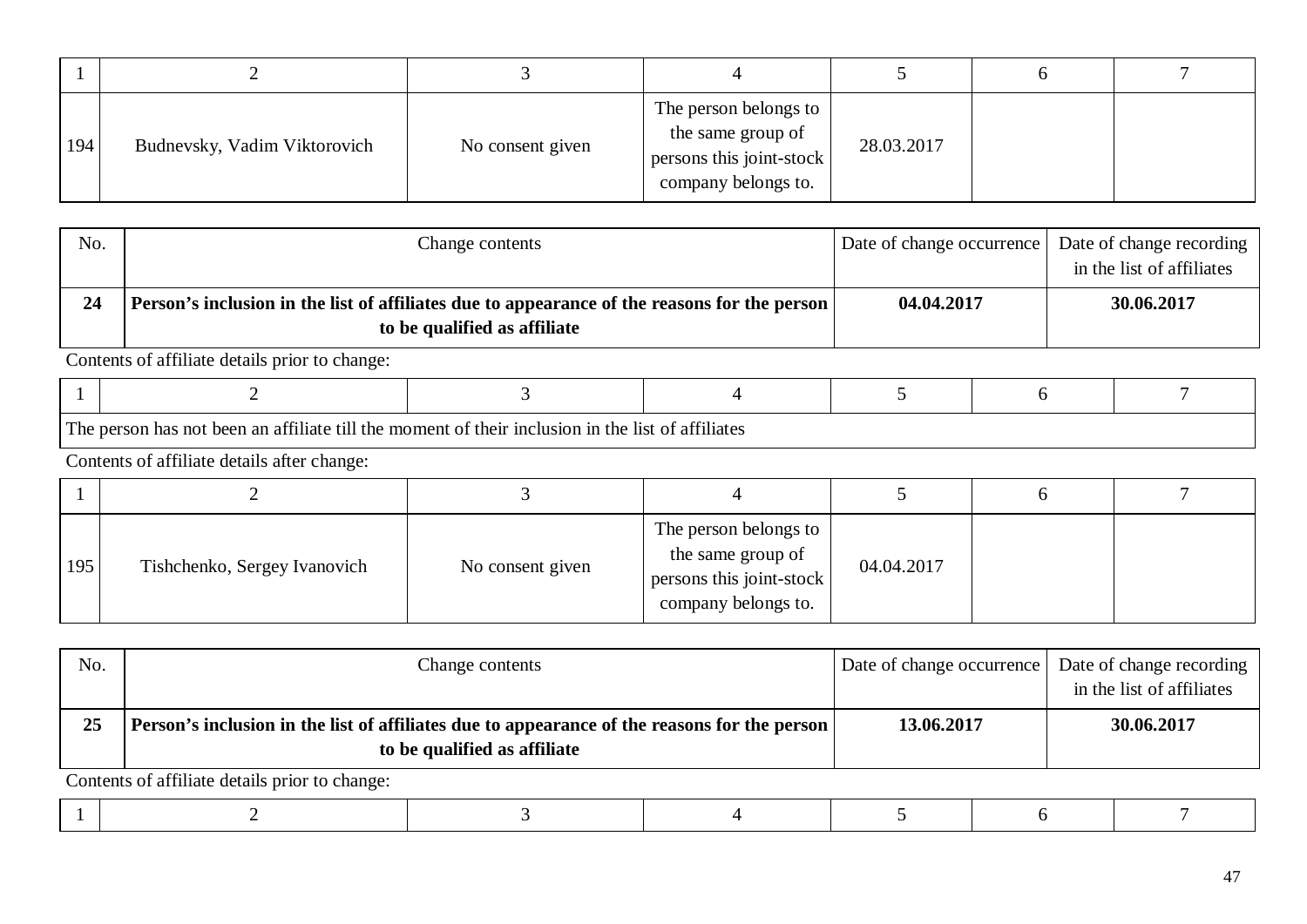## The person has not been an affiliate till the moment of their inclusion in the list of affiliates

Contents of affiliate details after change:

| Fedorov, Oleg Romanovich | No consent given | Member of the Board<br>of Directors of the<br>joint-stock company | 13.06.2017 |  |
|--------------------------|------------------|-------------------------------------------------------------------|------------|--|

| No. | Change contents                                                                                                                | Date of change occurrence | Date of change recording<br>in the list of affiliates |
|-----|--------------------------------------------------------------------------------------------------------------------------------|---------------------------|-------------------------------------------------------|
| 26  | Person's inclusion in the list of affiliates due to appearance of the reasons for the person  <br>to be qualified as affiliate | 13.06.2017                | 30.06.2017                                            |

Contents of affiliate details prior to change:

| $\mathbf{m}$ | been an affiliate till the moment of their inclusion in 1<br>$\sim$<br>of affiliates<br>th≙<br>$nn \alpha t$<br>- 11 01<br>. hac |  |  |  |  |  |  |  |  |
|--------------|----------------------------------------------------------------------------------------------------------------------------------|--|--|--|--|--|--|--|--|

Contents of affiliate details after change:

| Shvankova, Mariya Mikhailovna | No consent given | Member of the Board<br>of Directors of the<br>joint-stock company | 13.06.2017 |  |
|-------------------------------|------------------|-------------------------------------------------------------------|------------|--|

| No. | Change contents                                                                                                              |            | Date of change occurrence   Date of change recording  <br>in the list of affiliates |
|-----|------------------------------------------------------------------------------------------------------------------------------|------------|-------------------------------------------------------------------------------------|
| 27  | Person's inclusion in the list of affiliates due to appearance of the reasons for the person<br>to be qualified as affiliate | 13.06.2017 | 30.06.2017                                                                          |